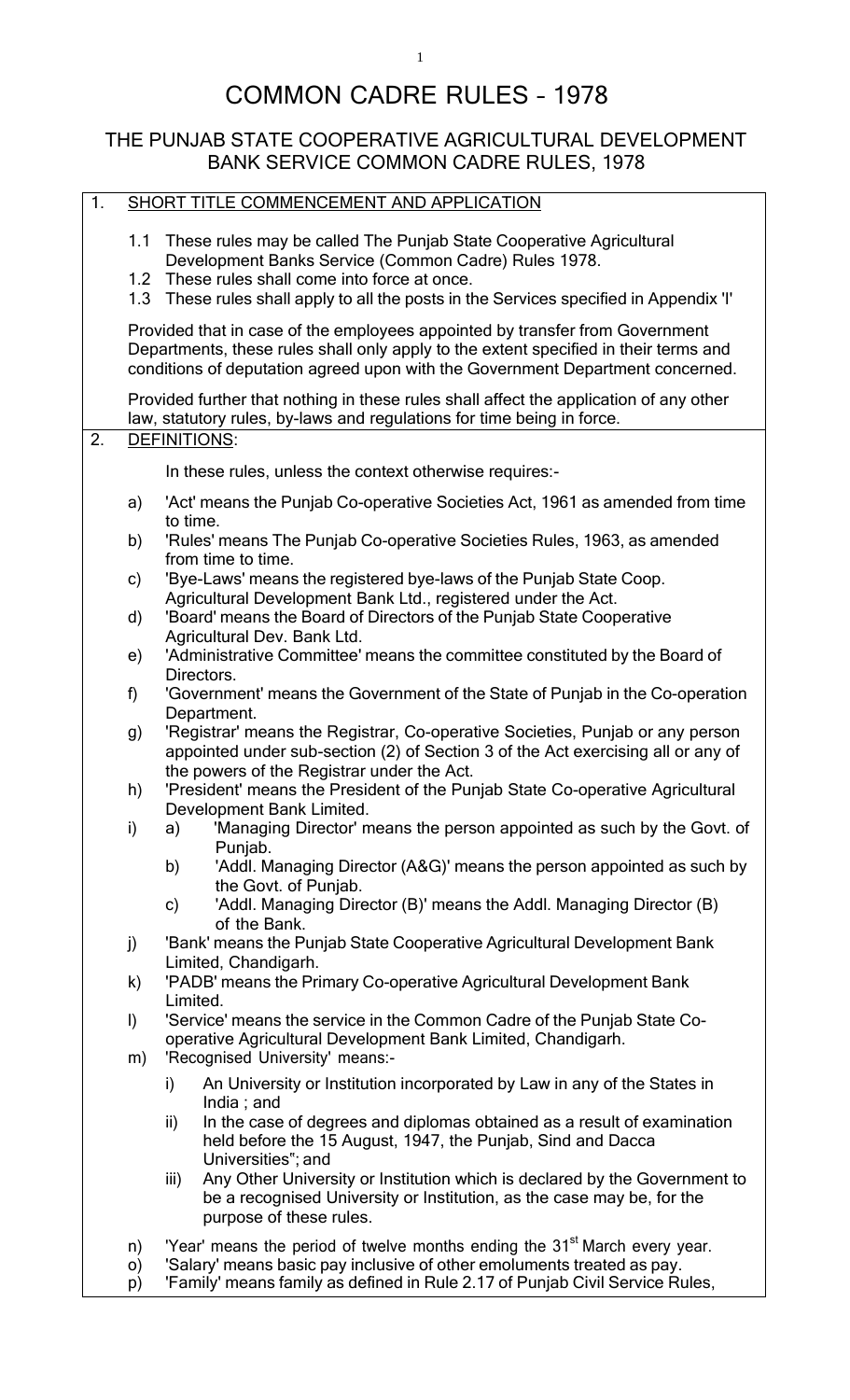Volume-I Part-I.

- q) 'Appointing Authority' means the authority indicated as appointing authority against each category of service in appendix III in respect of that category of service.
- r) 'Duty' includes the service as a probationer or apprentice; provided that such service is followed by confirmation without any break and shall also include joining time.
- s) 'Member' means member of a service detailed in Appendix-I
- t) 'Vacancy' means a vacancy of a post in a service when there is no incumbent actually working against it whether due to transfer, leave, suspension or any other reasons if the post is already in existence or if no incumbent has been appointed in a newly created post.

Provided that for the purpose of these rules, a post shall not be deemed to be vacant if it is to continue for a period of less than two months or if the incumbent of the post is likely to be absent from duty for less than two months.

- u) 'Direct Recruitment' means an appointment made by selection otherwise than by promotion or by transfer of an official already in the service of the bank.
- v) 'Appendix' means an appendix to these rules.

### 3. APPOINTMENT TO SERVICE

- 3 (1) No person shall be appointed to the service unless he is:
	- a) a citizen of India, or
	- b) a subject of Nepal, or
	- c) a subject of Bhutan, or
	- d) a person of Indian origin who has migrated from Pakistan, Burma, Sri Lanka(formerly Ceylon) or East African country of Kenya Uganda and the United Republic of Tanzania (formerly) Tanganyika and Zanzibar) with the intention of permanently settling in India;

Provided that a candidate belonging to categories (b), (c) & (d)…. shall be a person in whose favour a certificate of eligibility has been given by the Govt. of India if he belongs to category (d) certificate of eligibility will be issued for a period of one year after which such a candidate will be retained in service subject to his having acquired Indian citizenship.

- 3(2) The following general conditions shall apply to all appointments to the service:
	- i) No person shall be appointed to the service by direct recruitment in case he is less than 18 years of age and above 45 years on the date of selection.
	- ii) No person shall be appointed unless he has been certified by an officer not below the rank of Assistant Surgeon to be of sound constitution and medically fit to discharge his duties.
	- iii) No person shall be appointed to the service if he has previously been dismissed from the service of any Govt. Department or Institution or has been convicted by a court of some acts of dishonesty or moral turpitude.
	- iv) No person shall be appointed in the Bank or any PADB in which any of the directors of the Bank or PADB concerned in related to him within the meaning of Rule 2(k) of the Punjab Coop: Societies Rules, 1963, provided that none of the above conditions shall apply in case of appointments made by transfer on deputation of any person from any Government Department.
- 3(3) No person shall be recruited to the service unless his antecedents and other character have been verified before hand by reference to the Police Department; provided that in case of recruitment to a temporary vacancy needed to be made urgently, a person may be appointed in accordance with general direction as may be issued by the Government in anticipation of his antecedent and character being verified by the Police Department.
- 3(4) MODE OF APPOINTMENT
	- (a) Appointment to the various posts of the service shall be made as laid down in Appendix IV.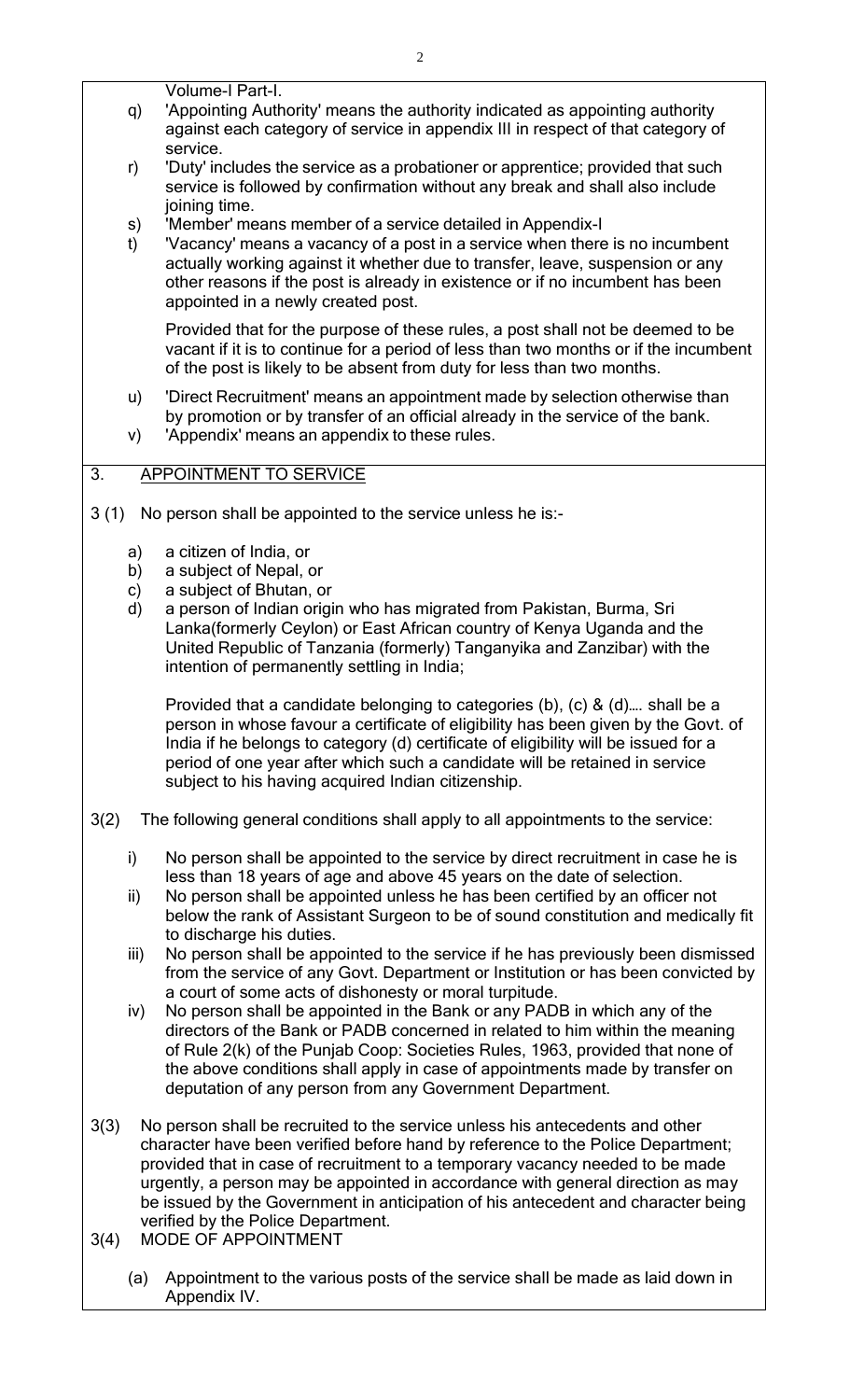4. QUALIFICATIONS The qualifications necessary for direct recruitment and for promotion to the posts in a service shall be as detailed in Appendix "II" against that service. 5. METHOD OF RECRUITMENT i) Recruitment to various categories of posts in a service at the time of its initial constitution shall be made by the appointing authority by absorption of persons already in the service of Primary Banks in a corresponding post appropriate category at the time of the constitution of the service; provided that they are found fit by an Authority appointed by the Board in this behalf for becoming member of the service after taking into consideration their qualification and service record. ii) The minimum qualifications for direct appointment to the category of posts specified in Appendix "I" shall be as specified against each category of post in Appendix "II". However, the Board shall be competent to add any additional preferential qualifications for any category of posts with the previous approval of the Registrar. Provided that the appointing authority shall be competent to relax the academic qualifications or requirements of experience for reasons to be recorded in each case with the previous approval of the Registrar. Service shall be deemed to commence from the working day on which an employee reports for duty in an appointment. If he reports for duty in the after noon, the service shall be deemed to commence from the following day. Note: (i) In case of promotion, the seniority in lower grade will be kept intact. (ii) Provided that if no suitable candidate is available for appointment by direct recruitment or by promotion, the vacancy may be filled up by transfer or on deputation. (iii) The appointing authority may associate any person or persons not exceeding two who are specialists or experienced professionals of eminence, keeping in view the nature and duties of the post required to be filled. (iv) While making recruitment, the policy of the Govt. regarding reservation of appointment or posts for members of Scheduled Castes, Scheduled Tribes Backward Classes and for any other category in relation to the service under it shall be applicable to the service. 6. TRAINING AND EXAMINATION a) The Board of Directors may decide that the persons appointed to a service, as may be specified, shall be required to pass a departmental examination, the details and syllabus for which and the consequences for failure to pass it shall be as decided by the Board of Directors with the approval of the Registrar, Cooperative Societies, Punjab. b) An employee deputed for training shall be required to execute a bond agreeing to remain in service for atleast five years after the date of completion of the training failing which he shall be liable to pay the expenses incurred by the bank on his training in proportion to the period he has less served. 7. CADRE AND THE SCALE OF PAY (i) (a) The various categories of the service and the pay scale of each of the categories of service shall be as specified in Appendix I. Provided that the Board shall be competent to add or delete any category of service in or from Appendix I or enhance or reduce the strength of any such category of service subject to the approval of the Registrar. (b) No employee shall be eligible to accept any pay or honorarium from any other source without prior approval of the appointing authority.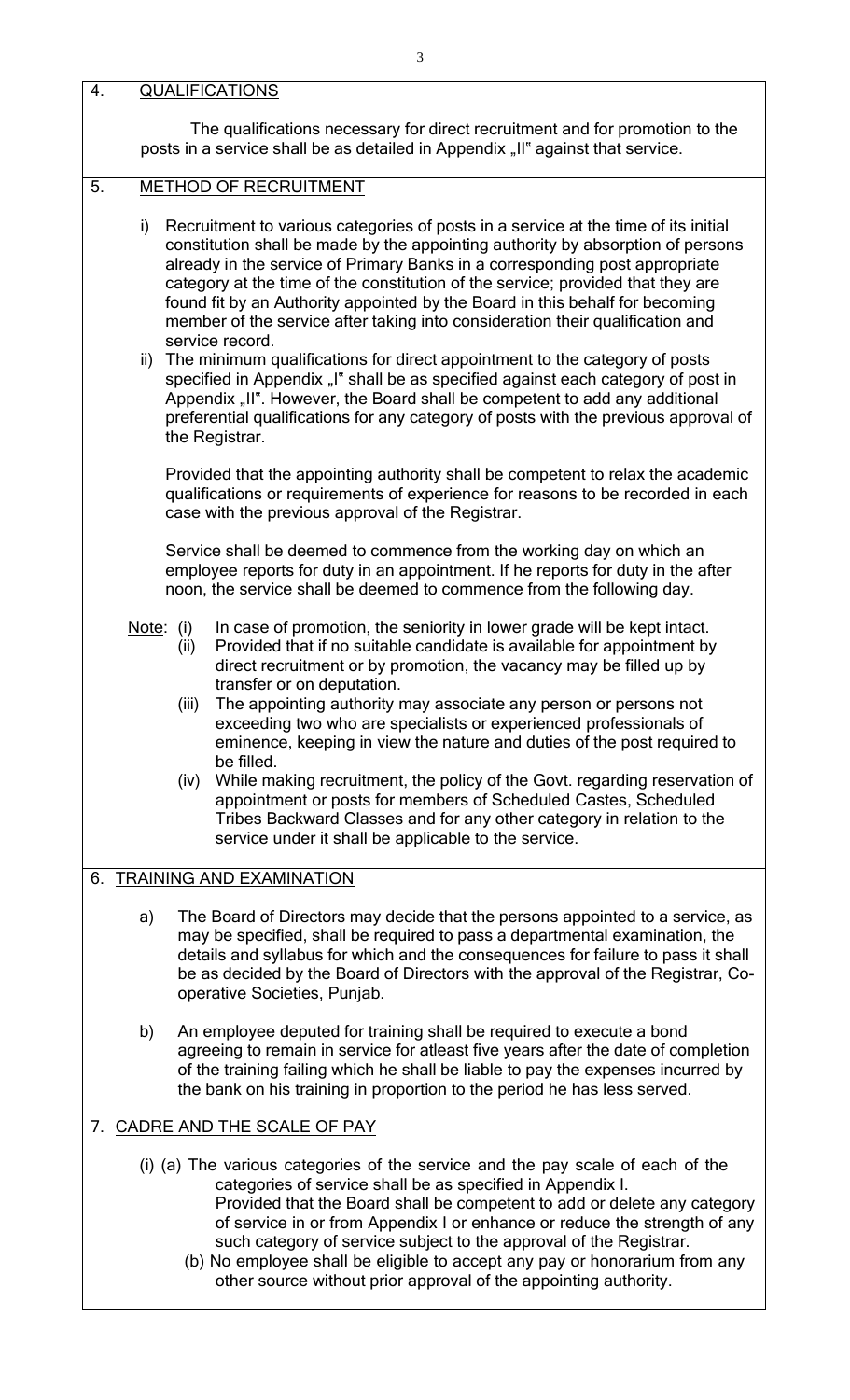- (ii) Provided that the Board may revise the pay scales of posts in a Service, as it may deem proper from time to time with the approval of the Registrar, Cooperative Societies, Punjab.
- (iii) The appointing authority may for reasons to be recorded in writing sanction a start of higher pay than the minimum of the scale on first appointment to any person subject to the approval of Registrar, Co-Operative Societies, Punjab.
- (iv) The Board may subject to prior approval of Registrar, frame rules to grant cash awards or advance increments to an employee for doing commendable work or for meritorious service.
- (v) Provided that the Board of Directors with the prior approval of Registrar may sanction after taking into consideration further chances of promotion of the members of a service, the number of posts in that Service and other relevant factors, twenty percent selection grade posts in that service in such grade as it may deem fit.
- (vi) An employee who passes CAIIB Part-I or Higher Diploma in Cooperation, will be entitled to get an advance increment and another two increments for passing CAIIB Part-II.

### 8. LIABILITY TO TRANSFER

- (i) A member of a service shall be liable to serve in any PADB/Bank.
- (ii) The Managing Director shall be competent to transfer any employee in the common cadre as well as any employee of the State Agricultural Development Bank.

### 9. PROBATION

- 1) A person appointed to a service shall remain on probation for a period of one year, if appointed by promotion and for 2 years if appointed through direct recruitment. Provided that an officiating appointment in a service shall be reckoned as a period spent on probation.
- 2) If the work and conduct of a person appointed to a service during the period of his probation is, in the opinion of the appointing authority, not satisfactory it may:-
	- (i) If appointed by direct recruitment, dispense with his services.
	- (ii) If appointed otherwise -
		- (a) revert him to his former post;
		- (b) deal with him in such a manner as the terms and conditions of previous appointment permits.
- 3) On the completion of the period of probation of a person, the appointing authority may,
	- (a) If his work and conduct have, in its opinion, been satisfactory.
		- (i) Confirm such person from the date of his appointment, if appointed against a permanent vacancy or
		- (ii) Confirm such person from the date from which a permanent vacancy exists, if appointed against a temporary vacancy; or
		- (iii) Declare that he has completed his probation satisfactorily, if there is no permanent vacancy; or
	- (b) If his work or conduct has not been, in its opinion, satisfactory;
		- (i) dispense with his services, if appointed by direct recruitment or if appointed otherwise, revert him to his former post or deal with him in such other manner as the terms and conditions of his previous appointment may permit; or
		- (ii) extend his period of probation and thereafter pass such order as it could have passed on expiry of the first period of probation;

Provided that the total period of probation including extensions, if any, shall not exceed, 2½ years, in case of direct recruitment and 1½ years in case of promotee.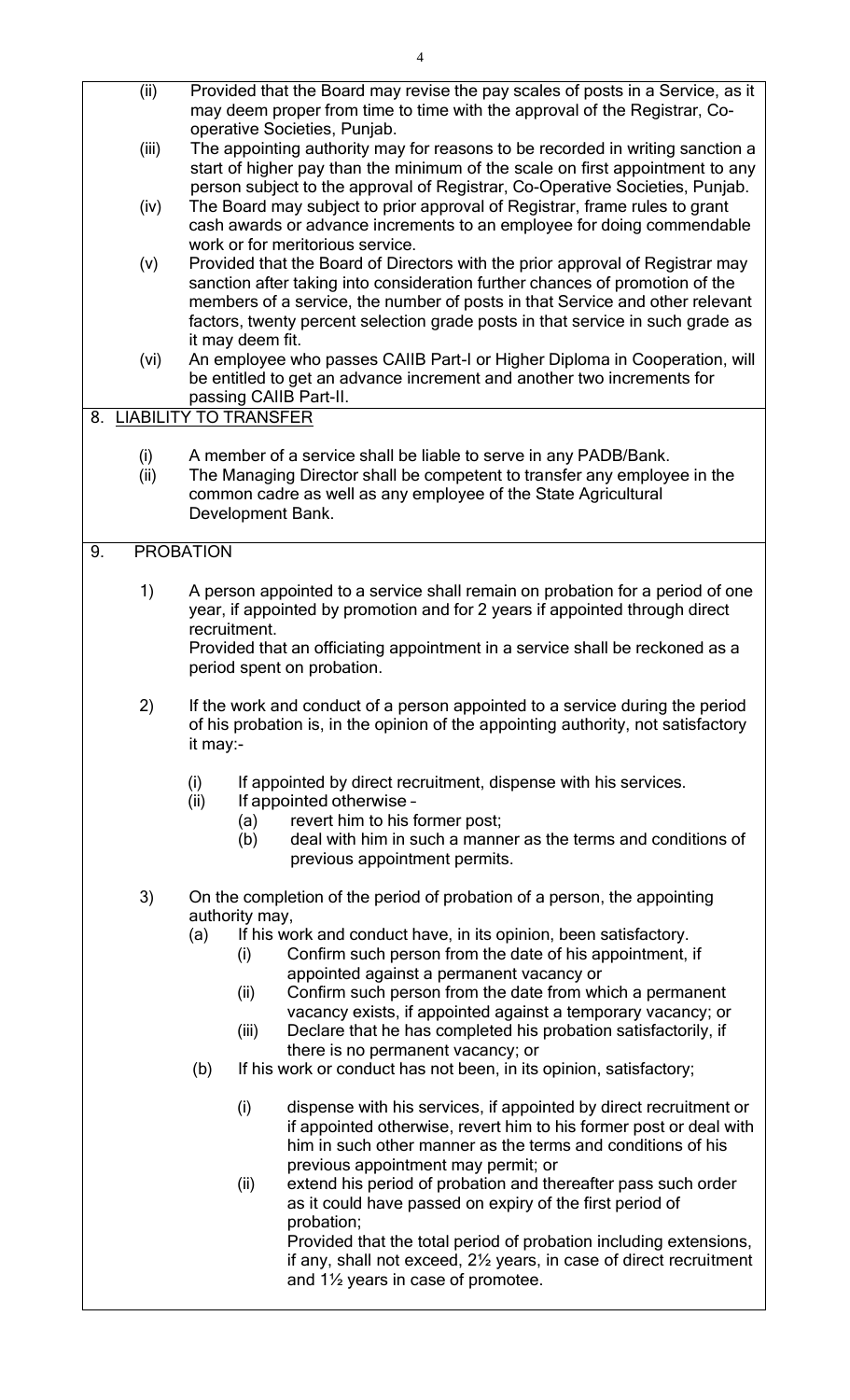### 10.SENIORITY

(a) The seniority inter-se of the members of a service shall be determined separately, for every category within a service from the dates of their continuous appointment to a post in the said category; Provided that in the case of members appointed by direct recruitment, their inter-se seniority shall be in the order of merit in which they have been placed by the appointing authority; Provided further that in the case of two or more members appointed on the same date, a member appointed by direct recruitment shall be senior to a member appointed otherwise.

Note:- This rule shall not apply to persons on purely provisional basis.

- (b) In the case of members of service previously belonging to PADBs seniority shall be determined from the date of their continuous service in the PADBs.
- (c) In the case of members whose period of probation is extended, their date of appointment shall be deemed to have been deferred to the extent of extension of their probation for the purpose of fixation of their seniority. The persons holding the post in the Bank/PAD Bank at the time of commencement of these Common Cadre Rules shall be deemed to have been appointed to the service in accordance with the provision of these Common Cadre Rules with the designation given in Appendix I to these Common Cadre Rules.

### 11. PUNISHMENT AND APPEAL

- (i) The Punjab Civil Service (Punishment and Appeal) Rules, 1970, shall apply to the members. The departmental action against retired employees shall be taken as provided in Punjab C.S.R. Volume - II Rule 2.2 (b). Amendment provided vide RCS letter No. 1746 dated 11.02.05.
- (ii) Authority empowered to impose penalty and appellate authority in respect of categories of posts in service shall be as specified against that category in Appendix III.
- 12. RESIGNATION FROM SERVICE

If a member wishes to resign from service, he shall give one month"s notice in writing to the appointing authority. If the member fails to give such a notice or gives a shorter notice, the appointing authority shall be entitled to recover one month"s salary with usual allowances or salary & allowances for the period by which notice falls short of one month, as the case may be from such member in lieu of notice.

13. RETIREMENT FROM SERVICE

Members shall retire on the afternoon of the last day of month in which they attain the age of fifty-eight years.

Provided further that:-

- a) The appointing authority, shall, if it is of the opinion that it is in the public interest to do so, have the absolute right, by giving an employee prior notice in writing, to retire that employee on the date on which he completes twenty years of service or attains fifty years of age or on any date thereafter to be specified in the notice.
- b) The period of such notice shall not be less than three months and in case atleast three months" notice is not given or notice for a period of less than three months is given, the employee shall be entitled to claim a sum equivalent to the amount of his pay and allowances, at the same rate at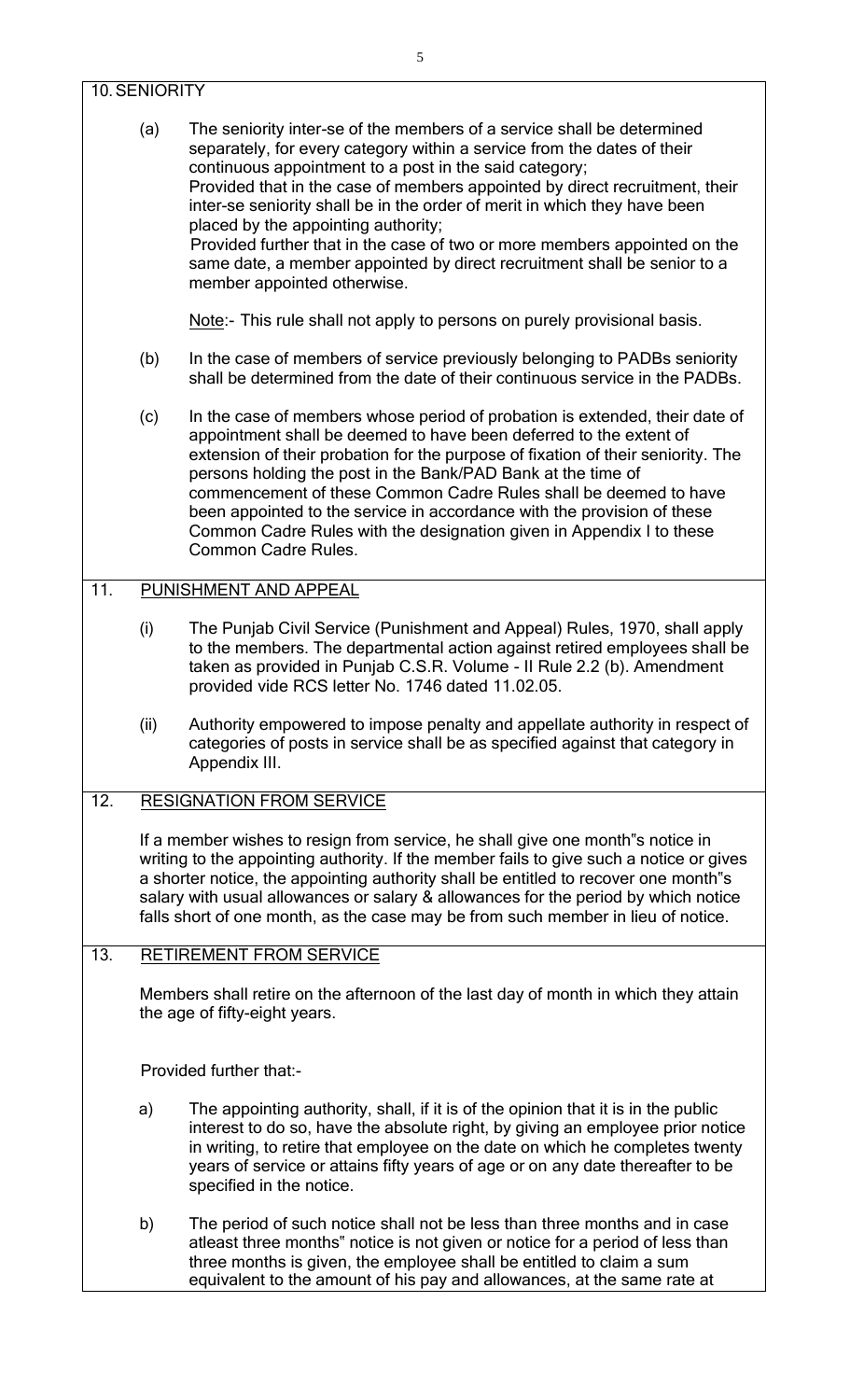which he was drawing them immediately before the date of retirement, for a period of three months, or as the case may be for the period by which such notice falls short of three months.

- c) Any employee may, after giving at least three months previous notice in writing to the appointing authority retire from service on the date on which he completes twenty years of service or attains fifty-years of age or on any date thereafter to be specified in the notice, but no employee under suspension shall retire from service except with the specific approval of appointing authority. Amendment vide RCS letter No. 12189 dated 16.01.92.
- d) That Sweepers, Jamadars, Peons, Daftari, Chowkidars, Gunmen, Drivers and Malis shall retire on attaining the age of 60 years.
- e) That the Drivers recruited after the enforcement of Common Cadre Rules dated 15.6.78 will retire on attaining the age of 58 years.
- f) The bank may re-employ a member after his attaining the age of superannuation upto the age of sixty years if considered necessary in Public Interest.
- g) Paras added vide RCS letter No. 4221 dated 05.04.05.
	- The disciplinary proceeding/criminal proceedings pending against an employee on the date of retirement shall continue beyond date of his retirement and his retirement shall be subject to outcome of such disciplinary/criminal proceedings. The punishing authorities specified in these Rules shall be competent to withhold the amount of gratuity and leave encashment of such employee during the pendency of such criminal/disciplinary proceedings and shall pass final orders in the light of final out-come of such proceedings including with-holding the gratuity, leave encashment and pension wholly or partially to recoup the loss caused to the Punjab State Cooperative Agricultural Development Bank Limited/Primary Cooperative Agricultural Development Bank where such employee worked during his service. The employee shall, however, be entitled to receive pension provisionally till the conclusion of such proceedings and passing of final orders in those proceedings.
- h) The punishing authorities specified in these Rules shall be competent to initiate disciplinary proceedings against the retired employee in respect of misconduct during the service within four years of incident/incidents of such mis-conduct. After issue of charge sheet, regular inquiry, issue of show cause notice in accordance with procedure laid down in Punjab Civil Services (Punishment & Appeal) Rules, 1970, the punishing authorities specified in these Rules shall be competent to impose cut in pension in recoup the loss caused to the Punjab State Cooperative Agricultural Development Bank Limited/Primary Cooperative Agricultural Development Bank, where he worked during the period of service.
- 14. LEAVES, TRAVELLING ALLOWANCE, JOINING TIME, SUSPENSION HONORARIUM AND OTHER ALLOWANCES.
	- (i) Casual Leave:

As per Punjab Government Rules.

(ii) Earned Leave:

Employees shall be entitled for earned leave/casual leave at the rates admissible as in the case of Punjab Government employees i.e. 1/24, 1/18 and 1/12 according to the length of service.

As regards joining time, honorarium, dearness/all other allowances, grant of proficiency step up, deputation allowance and other matters not expressly provided in these rules, members shall be governed by corresponding provisions contained in the rules applicable to Punjab Government employees. The authority competent to sanction casual leave, earned leave, increment, proficiency step up will be as indicated against each category of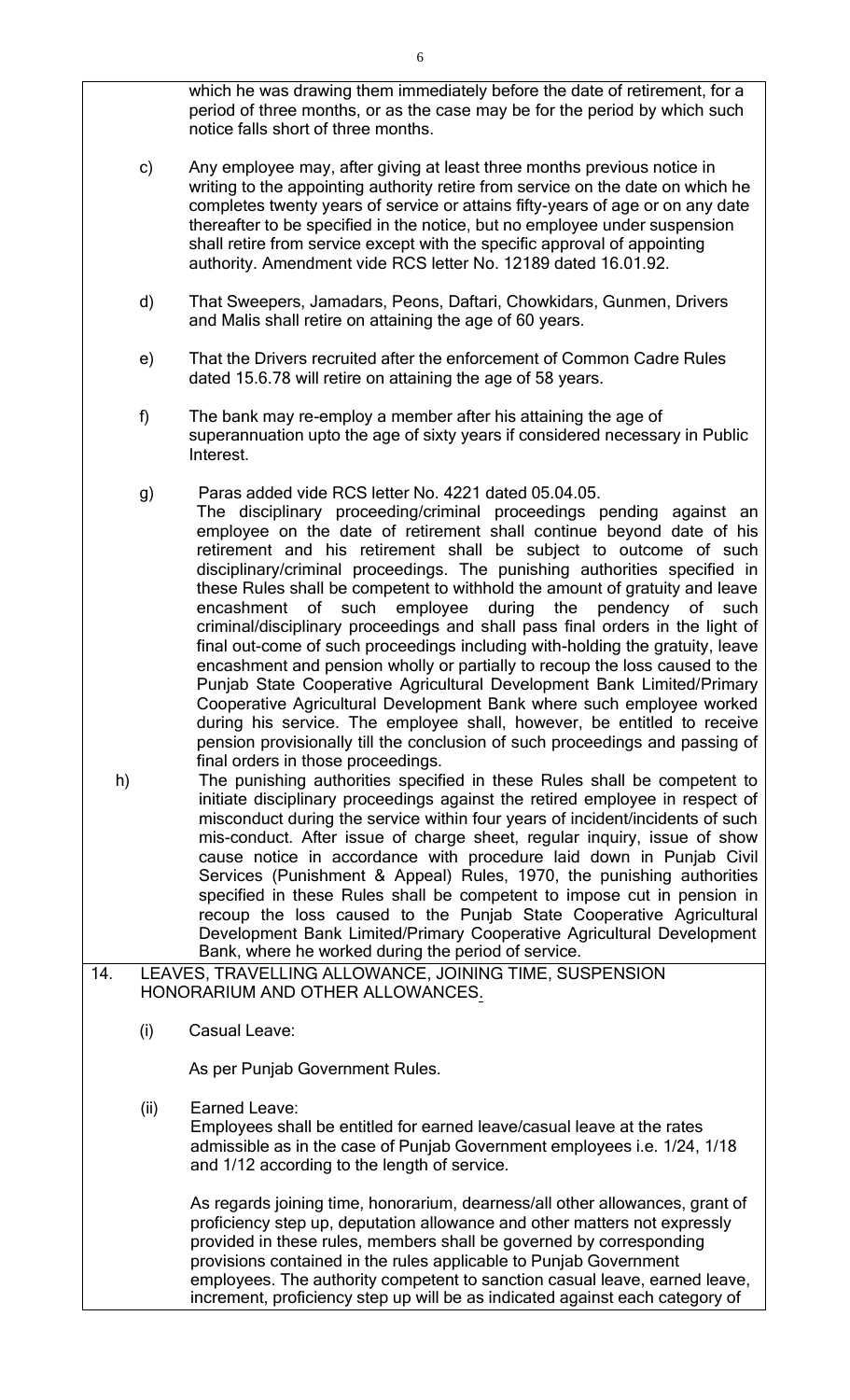service in Appendix 'V'.

(iii) Travelling Allowance:

Employees shall be paid T.A.  $@$  as applicable to the employees of the Punjab Government from time to time except the following:-

- a) Daily allowance will be paid  $@1\frac{1}{2}$  times of the rate applicable to the employees of the State Govts.
- b) Gradation of service for the purpose of T.A. and for journey by Rail/Bus/Air is given as per Appendix VI.
- c) Managing Director and the Addl. Managing Director(s) shall be entitled to claim actual expenses on account of Boarding and Lodging of the accommodation availed by them while on tour subject to production of bill and actual payee receipt and thereby fore-going  $1/3<sup>rd</sup>$  of the daily allowance (As amended vide RCS letter No. 6870 dated 31.05.2000). For other employees, the Punjab Government rules and instructions shall be applicable for visiting within Punjab or outside Punjab while on tour as approved vide Punjab Govt. letter No 5/1/98-2FPIV/356 dated 8.5.1998 and as approved by RCS letter No. 5245 dated 03.06.99.
- d) Full daily allowance shall be admissible for the Field Officers and other employees who are deputed for the work of recovery with specific orders of the Manager and with the prior approval of the District Manager working in the Primary Cooperative Agricultural Development Banks for the journeys beyond 8 kms. from the headquarter, if the period of absence is six hours or more. As amended vide RCS letter No. 6870 dated 31.05.2000.
- (iv) House Rent Allowance.

House Rent Allowance/CCA shall be paid to the Bank employees as per Punjab Govt. Rules amended from time to time.

\*(w.e.f. 1.1.97 as amended vide letter No. Credit/CA-3/305/10114 Dated 14.10.98)

(v) Medical allowance.

Medical facility including Medical Allowance shall be provided to the employees on the same pattern as extended by Govt. of Punjab to its employees as per letter of approval issued vide No. RCS/Credit/CA 3/1/305/13336 dated 16.09.2002.

(vi) Fixation of Pay.

If an employee is promoted from the post of a lower category to a post of higher category, his initial pay in the higher category post shall be fixed at a stage in the pay scale of promoted post in higher category next above the stage at which he was getting pay in the lower category post from which he is promoted.

(vii) Increments.

The annual increment in the pay scale shall ordinarily accrue to an employee on the 1<sup>st</sup> of the month in which one year of service is completed at a stage in the pay scale unless it has been previously withheld for reasons of unsatisfactory work or conduct. The authority competent to withhold the increment may provisionally do so in any case where any charges with regard to unsatisfactory work or conduct are under investigation.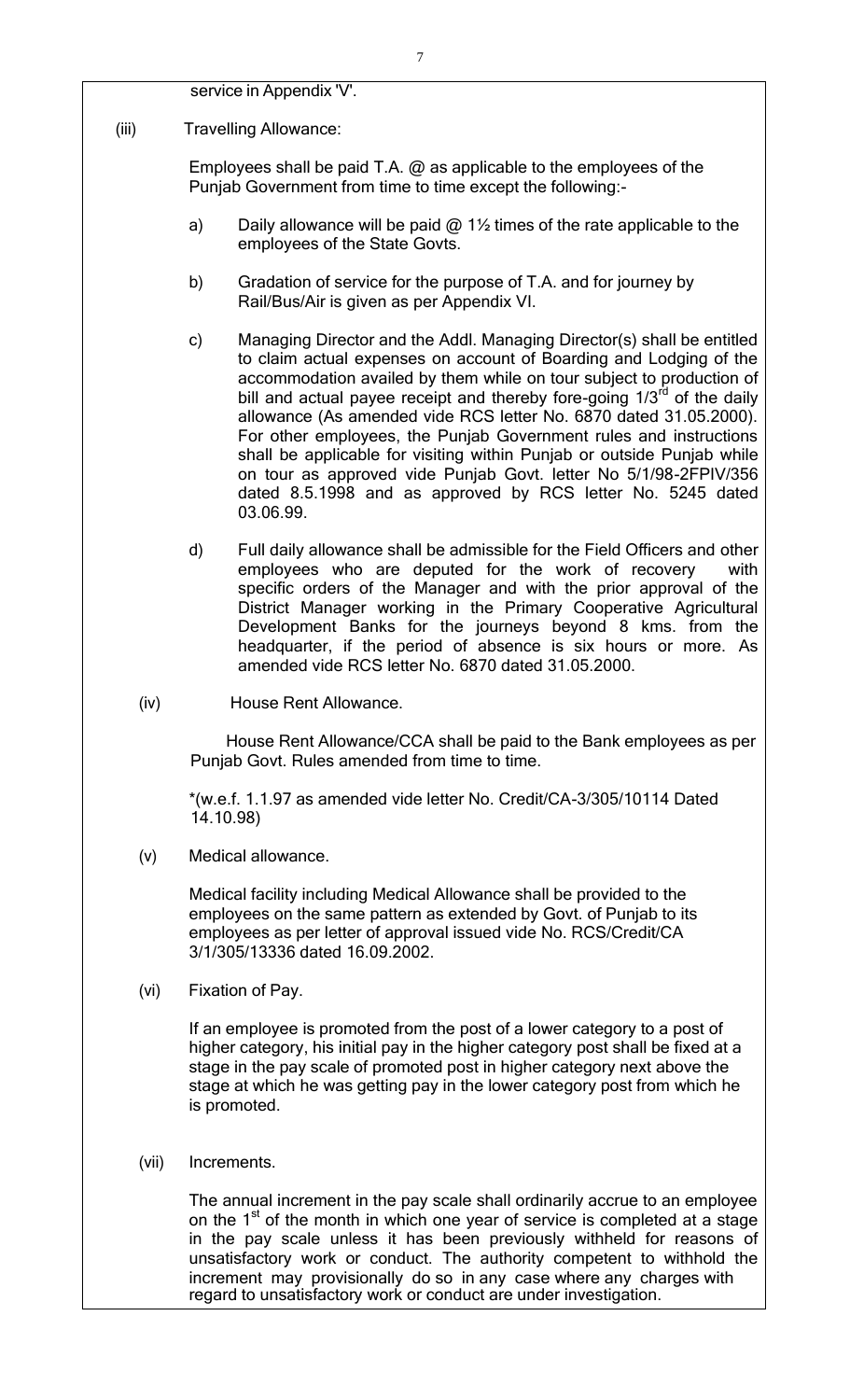|      | (viii)                 |                    | Suspension.                                                                                                                                                                                                                                                                                                                                                                                                                                                                                                                                                                                                                                                                                                    |
|------|------------------------|--------------------|----------------------------------------------------------------------------------------------------------------------------------------------------------------------------------------------------------------------------------------------------------------------------------------------------------------------------------------------------------------------------------------------------------------------------------------------------------------------------------------------------------------------------------------------------------------------------------------------------------------------------------------------------------------------------------------------------------------|
|      |                        | (a)<br>(b)         | The Managing Director may suspend any employee against whom<br>action is proposed to be taken, if in his opinion the attendance of the<br>employee on duty during the period that charges are under<br>investigation against him, is likely to affect the investigation or working<br>of Bank or PADB.<br>During the period of suspension, an employee shall be paid<br>subsistence allowance equal to 50% of his salary with usual<br>allowances admissible to him and on that basis the amount of such<br>subsistence allowance shall be paid by the bank.                                                                                                                                                   |
|      |                        |                    | Provided that if the employee placed under suspension is<br>subsequently completely exonerated of the charges, he shall be<br>eligible to full pay and allowances for the period of suspension and<br>the entire period will be treated as duty. If, however, he has not been<br>completely exonerated of the charges, the competent authority shall<br>specify in the order of re-instatement as to how much amount of pay<br>and allowances are to be paid for such period.                                                                                                                                                                                                                                  |
|      |                        |                    | Note:- Suspension of an employee will not constitute penalty, and as such no<br>appeal shall lie there-against.                                                                                                                                                                                                                                                                                                                                                                                                                                                                                                                                                                                                |
| (ix) |                        |                    | Proficiency Step-up - Assured Career Progression Scheme                                                                                                                                                                                                                                                                                                                                                                                                                                                                                                                                                                                                                                                        |
|      |                        |                    | The employees in the Common Cadre in respect of all categories shall be<br>governed by Punjab Civil Services (Revised Pay) Rules, 1998 w.e.f. 1.1.96<br>in respect of Govt. Instructions under Assured Career Progression Scheme<br>issued vide letter No. 7/37/98-5-P.1/12851 dated 25.9.98 and as amended<br>from time to time.                                                                                                                                                                                                                                                                                                                                                                              |
| 15.  | (i)                    |                    | PROVIDENT FUND:                                                                                                                                                                                                                                                                                                                                                                                                                                                                                                                                                                                                                                                                                                |
|      |                        |                    | The employees shall be entitled to the benefits of the Contributory Provident<br>Fund as provided in the Employees Provident Fund & Miscellaneous Act, 1952 and<br>Schemes framed thereunder. (As approved by the RCS, Pb. vide letter No. Credit/<br>CA-3/2841 Dt. 11.03.2014).                                                                                                                                                                                                                                                                                                                                                                                                                               |
|      | (ii)                   | Deleted.           |                                                                                                                                                                                                                                                                                                                                                                                                                                                                                                                                                                                                                                                                                                                |
| 16.  | <b>GRATUITY</b><br>(i) |                    | Employees shall be paid gratuity as per the provisions of the payment of<br>Gratuity Act, 1972.                                                                                                                                                                                                                                                                                                                                                                                                                                                                                                                                                                                                                |
|      | (ii)                   |                    | A PADB shall remit contribution to the Bank towards gratuity at the rate<br>determined by the Administrative Committee on the basis of the salary<br>excluding house rent and medical allowance in respect of each employee of<br>the service drawn during the financial year. The gratuity contribution in<br>respect of the employees working in the Bank shall be contributed by the<br>Bank. The contribution by the PADBs shall be remitted on 6 monthly basis by<br>30 <sup>th</sup> September and 31 <sup>st</sup> March each year. Contributions received towards<br>the gratuity fund of the employees shall be credited to the Employees<br>Gratuity Fund to be maintained and operated by the Bank. |
|      | (iii)                  | time.              | The family of a member who dies while serving shall be entitled to ex-<br>gratia payments and the benefits, other than family pension, as are<br>admissible to the families to the State Government employees from time to                                                                                                                                                                                                                                                                                                                                                                                                                                                                                     |
| 17.  | <b>BONUS</b>           |                    |                                                                                                                                                                                                                                                                                                                                                                                                                                                                                                                                                                                                                                                                                                                |
|      |                        | they draw the pay. | The employees shall be entitled to get bonus at the rates admissible under the<br>provisions of the payment of Bonus Act, 1965 from the Bank/PADB from where                                                                                                                                                                                                                                                                                                                                                                                                                                                                                                                                                   |
| 18.  |                        |                    | FINANCIAL LIABILITIES OF THE BANK/PADB TOWARDS THE SERVICE:                                                                                                                                                                                                                                                                                                                                                                                                                                                                                                                                                                                                                                                    |
|      | (a)                    |                    | The salary for the period of duty including allowances and reimbursement of                                                                                                                                                                                                                                                                                                                                                                                                                                                                                                                                                                                                                                    |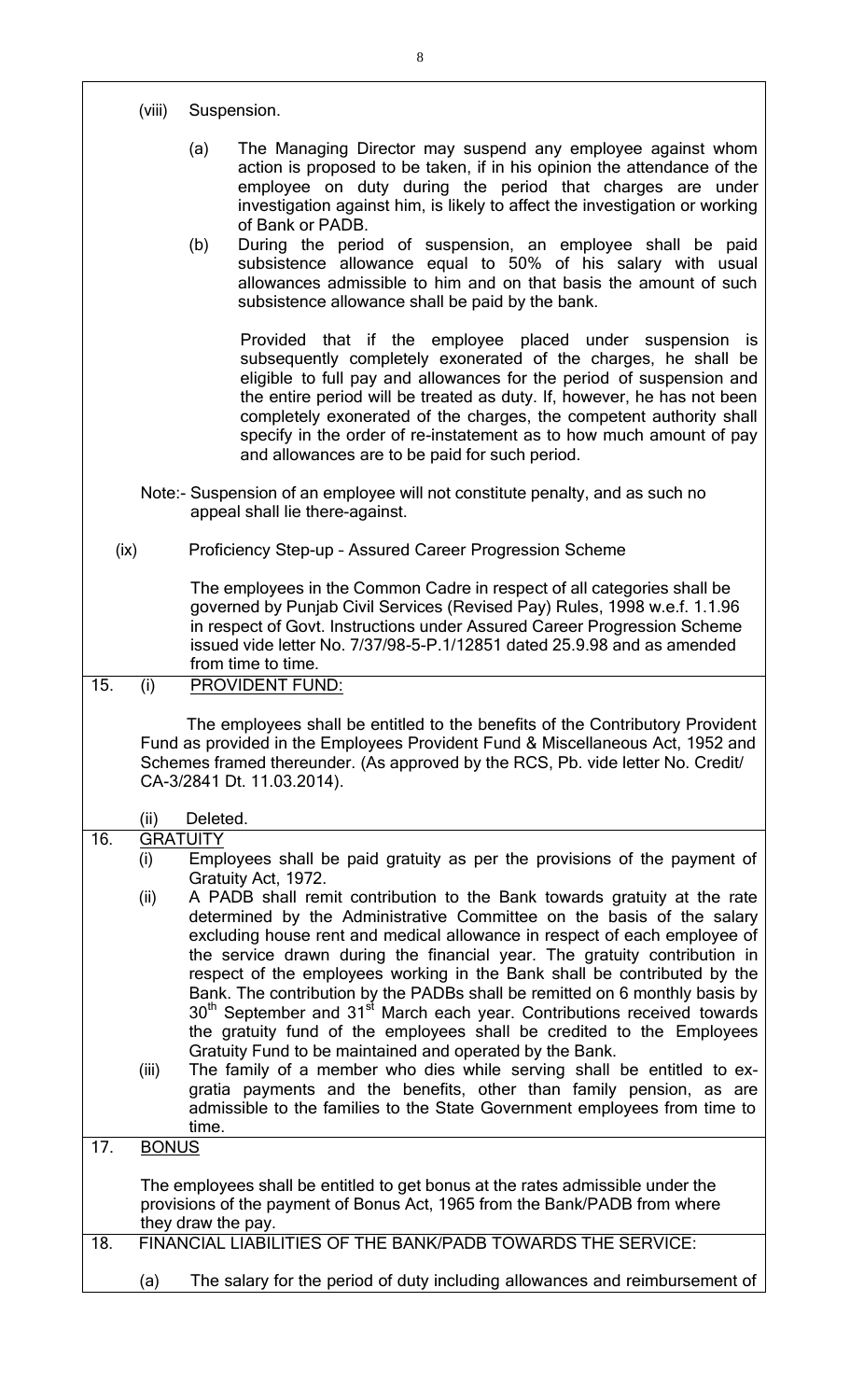|     |                 | medical charges shall be paid to the employees by the Bank or by the<br>Primary Cooperative Agricultural Development Bank as the case may be.                                                                                                                                                                                                                                                                                                                                                                                                                                                                                                  |  |  |  |
|-----|-----------------|------------------------------------------------------------------------------------------------------------------------------------------------------------------------------------------------------------------------------------------------------------------------------------------------------------------------------------------------------------------------------------------------------------------------------------------------------------------------------------------------------------------------------------------------------------------------------------------------------------------------------------------------|--|--|--|
|     | (b)             | During the period of leave except casual leave, the leave salary shall be paid<br>by the Bank. The PADB shall however, pay leave salary contribution to the<br>Bank at such rate of basic pay as may be prescribed by the Administrative<br>Committee in respect of all employees working with them under the<br>Common Cadre. The leave salary contribution shall be paid to the Bank by<br>30 <sup>th</sup> September and 31 <sup>st</sup> March, every year.                                                                                                                                                                                |  |  |  |
|     | (c)             | The PADB concerned shall in addition to the payment of leave salary<br>contribution to the Bank, make contribution in respect of Provident Fund and<br>Gratuity at the rates prescribed by the Administrative Committee.                                                                                                                                                                                                                                                                                                                                                                                                                       |  |  |  |
|     | (d)             | On transfer of an employee from the Bank to any PADB or from a PADB to<br>another PADB, the Transfer Travelling Allowance and Joining time pay shall<br>be paid by the Bank/PADB to which the employee has been transferred.                                                                                                                                                                                                                                                                                                                                                                                                                   |  |  |  |
|     | (e)             | In case of any doubt or dispute as to whether a particular period of duty<br>relates to one PADB or to another or to the Bank, the matter shall be decided<br>by the Administrative Committee, whose decision shall be final.                                                                                                                                                                                                                                                                                                                                                                                                                  |  |  |  |
| 19. |                 | AUTHORITY TO INTERPRET THE COMMON CADRE RULES                                                                                                                                                                                                                                                                                                                                                                                                                                                                                                                                                                                                  |  |  |  |
|     |                 | Should any doubt arise at any time as to the interpretation of these Common Cadre<br>Rules or their application to a particular case, the matter shall be referred to the<br>Registrar, whose decision shall be final.                                                                                                                                                                                                                                                                                                                                                                                                                         |  |  |  |
| 20. | <b>SECURITY</b> |                                                                                                                                                                                                                                                                                                                                                                                                                                                                                                                                                                                                                                                |  |  |  |
|     |                 | Every employee shall be required to furnish security of such amount as is given in<br>Appendix-VII.                                                                                                                                                                                                                                                                                                                                                                                                                                                                                                                                            |  |  |  |
| 21. |                 | <b>SERVICE CONDUCT RULES</b>                                                                                                                                                                                                                                                                                                                                                                                                                                                                                                                                                                                                                   |  |  |  |
|     |                 | The employees of the Bank will be governed as per the Government Employees<br>(Conduct) Rules, 1966 applicable to the employees of Punjab Government.                                                                                                                                                                                                                                                                                                                                                                                                                                                                                          |  |  |  |
| 22. |                 | <b>RECORD OF SERVICE</b>                                                                                                                                                                                                                                                                                                                                                                                                                                                                                                                                                                                                                       |  |  |  |
|     | (i)             | There shall be a personal file for every member in which shall be placed all<br>papers, records and other documents relating to his service. The file shall<br>contain in particular a service book giving history of service from the date of<br>his appointment, particulars of increment, promotion, reward, punishment<br>and all other special events of his career. The service book shall also contain<br>the leave account form showing a complete record of leave other than casual<br>leave.                                                                                                                                         |  |  |  |
|     | (ii)<br>(iii)   | A confidential file should be maintained for each member.<br>Managing Director may permit an employee to examine his service book at<br>any time, once after two years, for satisfying himself regarding its proper<br>maintenance.                                                                                                                                                                                                                                                                                                                                                                                                            |  |  |  |
|     | (iv)            | The character rolls of the employees shall be written by the authorities as<br>indicated in Appendix-VIII.                                                                                                                                                                                                                                                                                                                                                                                                                                                                                                                                     |  |  |  |
|     | (v)             | The character rolls will be written once in a year for the period from 1st<br>April to 31 <sup>st</sup> March next year provided the Board of Directors is competent to<br>change the period for recording character rolls for any year.                                                                                                                                                                                                                                                                                                                                                                                                       |  |  |  |
|     | (vi)            | The officer under whom the employee was working on 31 <sup>st</sup> March or<br>changed period by the Board of Directors for more than three months will<br>only be entitled to record the character roll. The record of character rolls of<br>the employees of the rank of Deputy General Manager and above shall<br>remain in the custody of the Managing Director and that of other employees<br>with the Addl. Managing Director provided that at the time of handing over<br>the charge by these officers, the files containing the character rolls in their<br>custody shall be handed over against regular receipt to their successors. |  |  |  |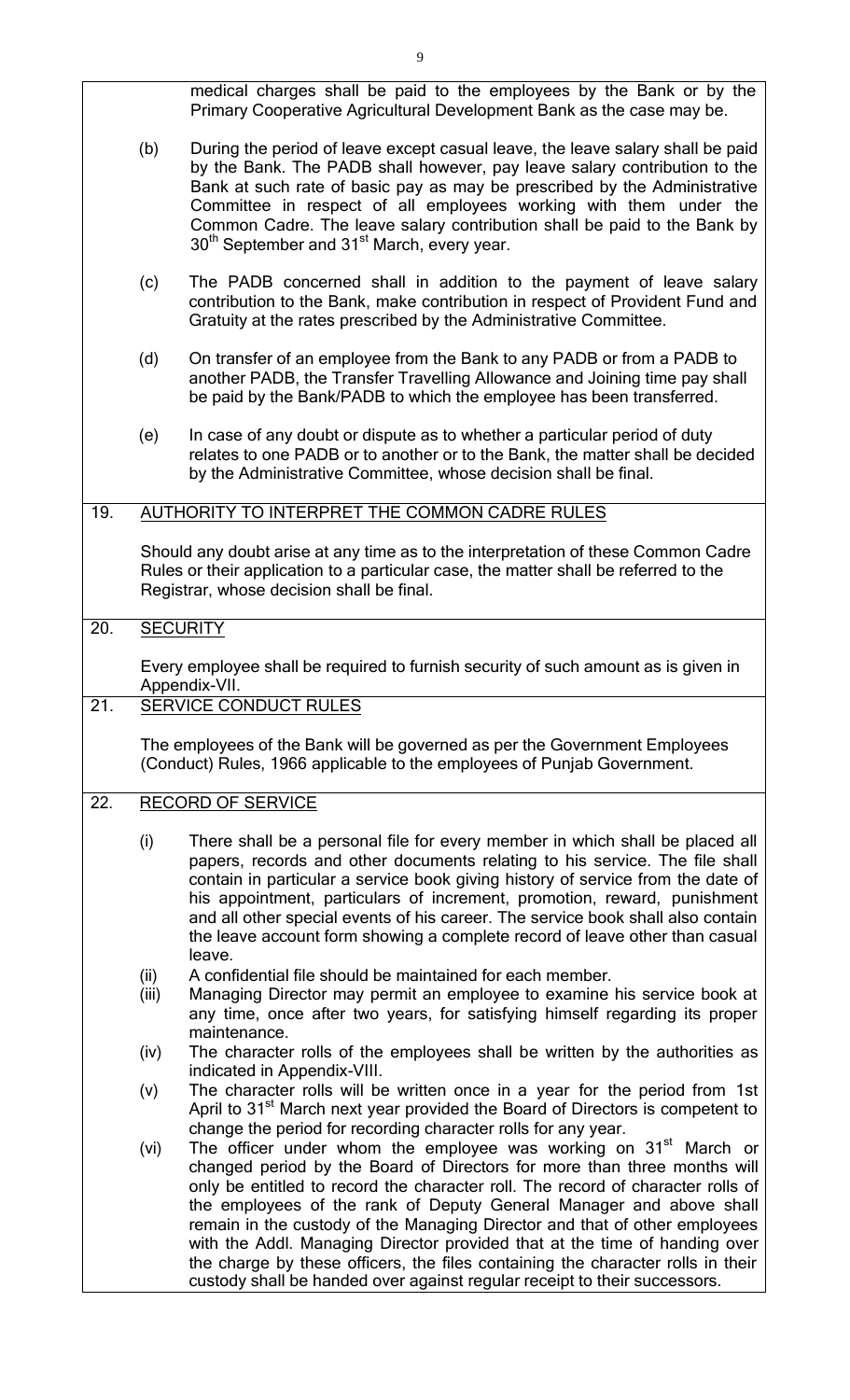- (vii) Adverse entries, if any will be conveyed to the concerned employee and he shall have the right to appeal against it within 90 days after the receipt of adverse remarks to the Board in respect of category from 1 to 9 of Appendix-I and in all other categories to the Administrative Committee, whose decision in the matter shall be final and conclusive.
- 23. REPEAL AND SAVING
	- (1) The service rules of the Bank in force stand repealed from the date of coming into force of these Common Cadre Rules.
	- (2) Notwithstanding such repeal anything done or any action taken under the said repealed Service Rules shall be deemed to have been done or taken under these Common Cadre Rules.

24. AMENDMENT IN SERVICE RULES OF THE BANK IN ORDER TO PROVIDE FOR REVISION IN THE CASES OF DISCIPLINARY PROCEEDINGS.

(Registrar, Cooperative Societies, Punjab, Chandigarh vide letter No. RCS/Credit - 1/CA-3/4351 Dated 17.06.2016).

It is considered that it will be in the overall interest of the PSADB and its efficient functioning that a provision for revision of orders passed by the Punishing/Appellate Authority is made in the Service Rules of the Bank.

Accordingly, in exercise of powers conferred under Rule 28 and 45 of the Punjab Cooperative Societies Rules, 1963, Rule 11 (iii) is hereby added to Common Cadre Rules, 1978 of the Punjab State Cooperative Agricultural Development Bank Limited as under:-

Rule 11 (iii)

a) Notwithstanding anything contained in these Rules, the Registrar may suo-moto at any time, or on the application of a party presented within 60 days from the date of receipt of the order sought to be impugned, call for and examine the record of any disciplinary proceeding for the purpose of satisfying himself regarding the legality or propriety of any decision or order passed by the punishing or the appellate authority.

Provided that this provision shall not apply to disciplinary cases where the Registrar himself has decided the matter as appellate authority.

- b) In case it appears to the Registrar that any such order or decision should be modified, annulled or revised, the Registrar may, after giving the persons affected thereby, an opportunity of being heard, pass such order thereon as he may deem fit, including remitting of the case to the authority which imposed the penalty or to any other officer of the Cooperative Department not below the rank of Additional Registrar with such directions as he may deem necessary.
- c) Where application is made to the Registrar for revision under Clause (a) of this rule, the Registrar may decide the same himself or transfer it for decision to any other officer of the Cooperative Department not below the rank of Additional Registrar, Cooperative Societies.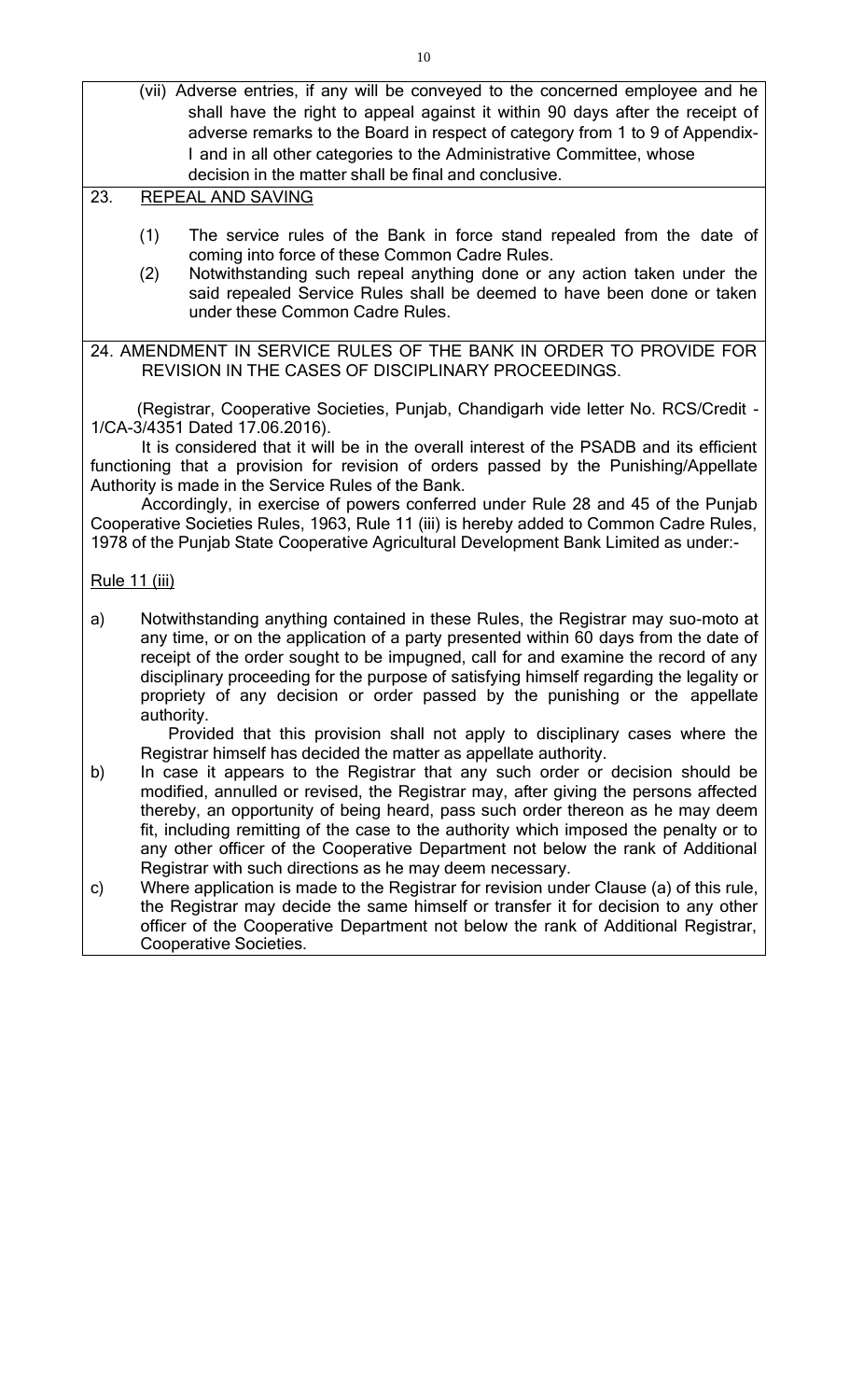# APPENDIX-I

Registrar, Cooperative Societies, Punjab, Chandigarh approved the Pay Bands + Grade Pays of the employees of this bank w.e.f. 01.01.2006 vide letter No. Credit/ CA 3/11365 dated 29.07.2011 as under:-

| Sr.N             | Name of the Post                      | <b>Existing Pay</b> | Approved    | Grade |
|------------------|---------------------------------------|---------------------|-------------|-------|
|                  |                                       | <b>Scales</b>       | Pay Band    | Pay   |
|                  |                                       | (Rs.)               | (Rs.)       | (Rs.) |
| $\mathbf{1}$ .   | Peon/Gunman/Sweeper/Electrician/      | 3240-7575           | 5910-20200  | 1900  |
|                  | Chowkidar                             |                     |             |       |
| 2.               | Daftri/Jamadar/Lift Operator          | 3480-8300           | 5910-20200  | 2000  |
| $\overline{3}$ . | <b>Driver</b>                         | 4350-9100           | 5910-20200  | 2400  |
| 4.               | Clerk/Field Officer/Steno-Typist      | 4750-11250          | 5910-20200  | 3000  |
| $\overline{5}$ . | <b>Accountant/Development Officer</b> | 6350-12200          | 10300-34800 | 4200  |
| 6.               | <b>Assistant Manager</b>              | 6600-12675          | 10300-34800 | 4400  |
| $\overline{7}$ . | <b>Deputy Manager</b>                 | 6925-12675          | 10300-34800 | 4400  |
| $\overline{8}$ . | Manager                               | 7250-13700          | 10300-34800 | 5000  |
| 9.               | <b>Assistant General Manager</b>      | 7575-14250          | 15600-39100 | 5400  |
| 10.              | Deputy General Manager/               | 7900-14800          | 15600-39100 | 5700  |
|                  | <b>System Analyst</b>                 |                     |             |       |
| 11.              | <b>General Manager</b>                | 10300-15350         | 15600-39100 | 6600  |
| 12.              | Addl. Managing Director (Banking)     | 11725-16450         | 15600-39100 | 7600  |
|                  |                                       |                     |             |       |

ਉਪਰੋਕਤ ਸਕੇਲ ਨਿਮਨਲਿਖਤ ਸ਼ਰਤਾਂ ਅਧੀਨ ਪ੍ਰਵਾਨ ਕੀਤੇ ਗਏ ਹਨ≔

1) ਇਹ ਤਨਖਾਹ ਸਕੇਲ ਪੰਜਾਬ ਸਰਕਾਰ ਵੱਲੋਂ ਪੰਜਵੇਂ ਪੇ ਕਮਿਸ਼ਨ ਦੀਆਂ ਸਿਫਾਰਸ਼ਾਂ ਮੁਤਾਬਕ ਜਾਰੀ ਕੀਤੀ ਗਈ ਨੋਟੀਫੀਕੇਸ਼ਨ ਨੰਬਰ 5/10/95/ਐਫ.ਪੀ.ਆਈ/207 ਮਿਤੀ 27.05.2009 ਦੇ ਆਧਾਰ ਤੇ ਪ੍ਰਵਾਨ ਕੀਤੇ ਗਏ ਹਨ।

2) ਇਹ ਤਨਖਾਹ ਸਕੇਲ 31.12.2005 ਨੂੰ ਲੈ ਰਹੇ ਤਨਖਾਹ ਵਿੱਚ ਦੋ ਸਪੈਸ਼ਲ ਸਲਾਨਾਂ ਤਰੱਕੀਆਂ ਦਾ ਲਾਭ ਦੇ ਕੇ ਮਿਤੀ

01.01.2003 ਤੋਂ ਨਵੇਂ ਸੋਧੇ ਹੋਏ ਤਨਖਾਹ ਸਕੇਲਾਂ ਵਿੱਚ ਨਿਰਧਾਰਤ ਕੀਤੇ ਜਾਣ।

3) ਸੋਧੇ ਹੋਏ ਤਨਖਾਹ ਸਕੇਲਾਂ ਵਿੱਚ ਕਰਮਚਾਰੀਆਂ ਨੂੰ ਮਿਲਣ ਵਾਲੀ ਸਲਾਨਾਂ ਤਰੱਕੀ (ਇੰਕਰੀਮੈਂਟ) ਦੀ ਦਰ ਪੰਜਾਬ ਸਰਕਾਰ ਦੇ ਪੈਟਰਨ ਤੇ ਹੋਵੇਗੀ।

 $4)$  ਰਜਿਸਟਰਾਰ, ਸਹਿਕਾਰੀ ਸਭਾਵਾਂ, ਪੰਜਾਬ ਦੇ ਪੱਤਰ ਨੰਬਰ : ਰਸਸ/ਸੀਏ  $3/\overline{\mathfrak{a}}$ ਰੈਡਿਟ/5256-57 ਮਿਤੀ 26.04.2005 ਅਨੁਸਾਰ ਮਿਤੀ 26.04.2005 ਤੋਂ ਬਾਅਦ ਬੈਂਕ ਵਿੱਚ ਭਰਤੀ/ਨਿਯੁੱਕਤ ਹੋਏ ਕਰਮਚਾਰੀਆਂ ਉਪਰ ਪੰਜਾਬ ਸਰਕਾਰ ਦੇ ਤਨਖਾਹ ਸਕੇਲਾਂ ਸਬੰਧੀ ਨੋਟੀਫੀਕੇਸ਼ਨ ਇੰਨ ਬਿੰਨ ਲਾਗੂ ਹੋਵੇਗੀ।

5) ਬੈਂਕ ਦੇ ਕਰਮਚਾਰੀਆਂ ਨੂੰ ਮਿਲਣ ਵਾਲੇ ਭੱਤੇ ਜਿਨ੍ਹਾਂ ਵਿੱਚ ਮਕਾਨ ਕਿਰਾਇਆ ਭੱਤਾ, ਬੱਝਵਾ ਮੈਡੀਕਲ ਭੱਤਾ, ਐਕਸ ਗਰੇਸ਼ੀਆ ਗਰਾਂਟ, ਲੀਵ ਇਨਕੈਸ਼ਮੈਂਟ ਅਤੇ ਹੋਰ ਜੋ ਵੀ ਭੱਤੇ ਪੰਜਾਬ ਸਰਕਾਰ ਸਮੇਂ ਸਮੇਂ ਸਿਰ ਆਪਣੇ ਕਰਮਚਾਰੀਆਂ ਨੂੰ ਦੇਵੇਗੀ ਉਹ ਬੈਂਕ ਦੇ ਕਰਮਚਾਰੀਆਂ ਤੇ ਵੀ ਲਾਗੂ ਹੋਣਗੇ।

6) ਏ.ਸੀ.ਪੀ. ਸਕੀਮ ਤਹਿਤ ਕਰਮਚਾਰੀਆਂ ਨੂੰ ਮਿਤੀ 27.05.2009 ਤੋਂ ਪਹਿਲਾਂ ਮਾਸਟਰ ਸਕੇਲ ਵਿੱਚ ਦਿੱਤੀ ਗਈ

ਇੰਕਰੀਮੈਂਟ ਦੇ ਆਧਾਰ ਤੇ ਤਨਖਾਹ ਨੂੰ ਸੋਧੇ ਸਕੇਲ ਵਿੱਚ ਨਿਰਧਾਰਤ ਕੀਤਾ ਜਾਵੇਗਾ। ਇਸ ਤਰ੍ਹਾਂ ਕਰਨ ਨਾਲ <sup>resultant</sup> benefit (Grade Pay) ਦਾ ਹੱਕ ਸਬੰਧਤ ਕਰਮਚਾਰੀ ਨੂੰ ਹੋਵੇਗਾ।

ਇਹ ਪੱਤਰ ਸਰਕਾਰ ਪਾਸੋ ਉਨ੍ਹਾਂ ਦੇ ਪੱਤਰ ਨੰਬਰ 36/102/10 ਸੀ.1(4)/5523 ਮਿਤੀ 28.07.2011 ਰਾਹੀਂ ਪ੍ਰਾਪਤ ਪ੍ਰਵਾਨਗੀ ਅਨੁਸਾਰ ਜਾਰੀ ਕੀਤਾ ਗਿਆ ਹੈ।

Board of Directors of this bank in its meetings dated 19.06.2012 vide Item No. 12 and dated 17.08.2012 vide Item No. 02 ( $\Theta$ ) revised the Pay Bands & Grade Pays of the employees of this bank w.e.f. 01.12.2011 as per the Notification of Punjab Govt.. The letter in this regard was circulated vide this office Endst. No. Admn/ S.O.VII/ 6214 Dated 12.09.12.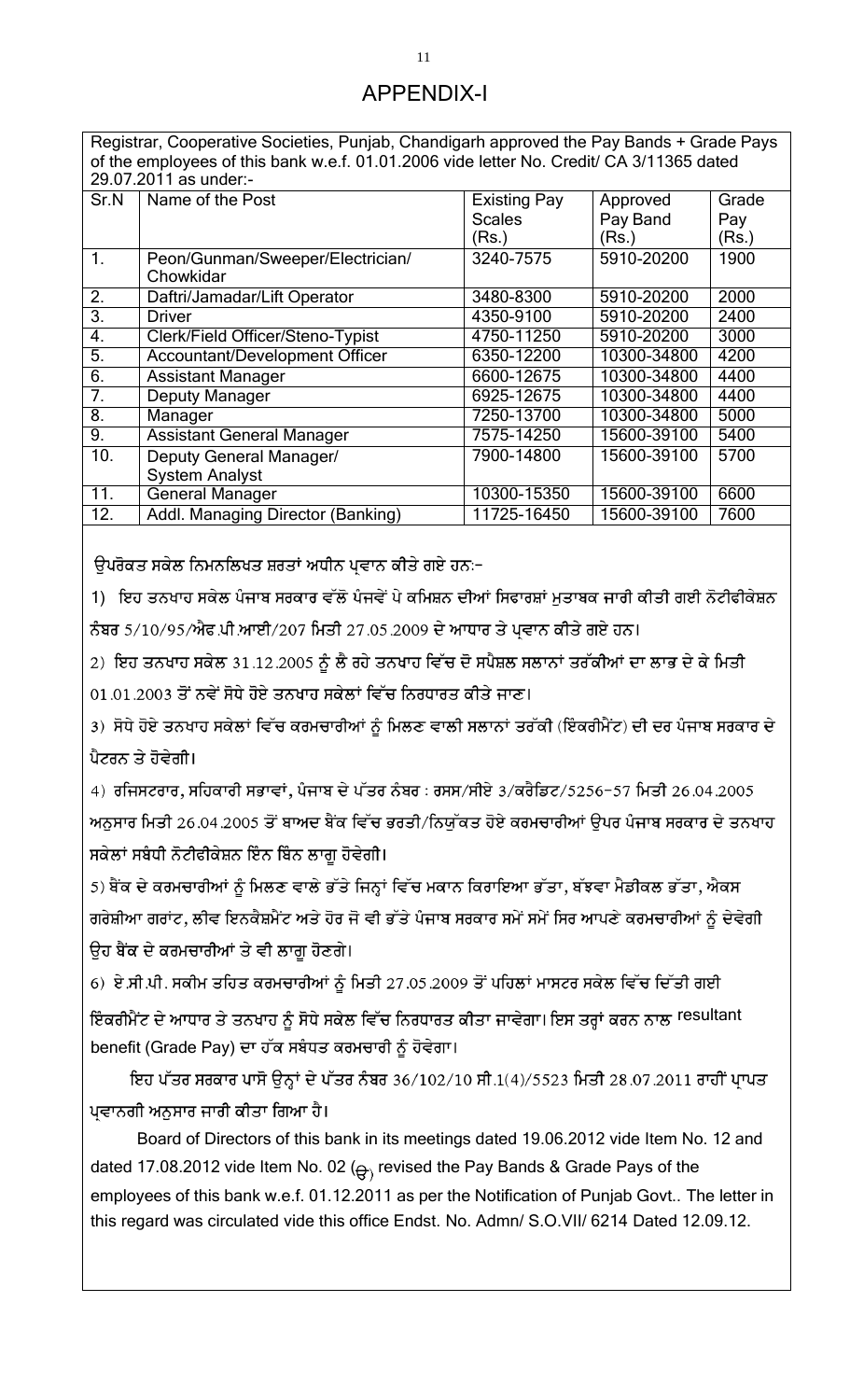|            | The Pay Bands + Grade Pays are as under:-            |                              |                                |  |
|------------|------------------------------------------------------|------------------------------|--------------------------------|--|
|            | Sr.No. Category of Post                              | No. of<br><b>Posts</b>       | Pay Band + Grade Pay           |  |
| 1.         | <b>Managing Director</b>                             | 1                            | On Deputation                  |  |
| 2.         | Addl. Managing<br>Director (A&G)                     | 1                            | On Deputation                  |  |
| 3.         | Addl. Managing<br>Director(B)                        | 1                            | 15600-39100 +8200 (Grade Pay)  |  |
| 4.         | <b>General Manager</b>                               | 3                            | 15600-39100 + 7800 (Grade Pay) |  |
| 5.         | <b>PO/Subject Matter</b><br><b>Specialist</b>        | $\overline{2}$               | On Deputation.                 |  |
| 6.         | Dy. General Manager/ 10<br><b>Regional Officer</b>   |                              | 15600-39100 + 7400 (Grade Pay) |  |
| 7.         | Asstt. General<br>Manager                            | 23                           | 15600-39100 + 6600 (Grade Pay) |  |
| 8.         | Manager                                              | 121                          | 15600-39100 + 5400 (Grade Pay) |  |
| 9.         | Deputy Manager                                       | 66                           | 10300-34800 + 5000 (Grade Pay) |  |
|            | 10. Asstt. Manager                                   | 269                          | 10300-34800 + 5000 (Grade Pay) |  |
| 11.        | <b>Private Secretary</b>                             | $\overline{2}$               |                                |  |
| 12.<br>13. | Senior P.A.<br>Sr. Scale<br>Stenographer/PA          | 6<br>10                      |                                |  |
| 14.        | <b>Junior Scale</b><br>Stenographer<br><b>Typist</b> | 50% in the<br>cadre of Steno |                                |  |
|            | 15. Steno-typist                                     | 27                           | 10300-34800 + 3400 (Grade Pay) |  |
|            | 16. Clerks                                           | 605                          | 10300-34800 + 3400 (Grade Pay) |  |
| 17.        | <b>Field Officer</b>                                 | 365                          | 10300-34800 + 3400 (Grade Pay) |  |
|            | 18. PBX Operator                                     | 1                            |                                |  |
| 19.        | <b>Driver</b>                                        | 45                           | 10300-34800 + 3200 (Grade Pay) |  |
| 20.        | Jamadar                                              | 1                            | 5910-20200 + 2400 (Grade Pay)  |  |
| 21.        | Daftri                                               | 83                           | 5910-20200 + 2400 (Grade Pay)  |  |
|            | 22. Peon/Chowkidar                                   | 274                          | 5910-20200 + 2400 (Grade Pay)  |  |
| 23.        | <b>Lift Operator</b>                                 | 1                            | 5910-20200 + 2400 (Grade Pay)  |  |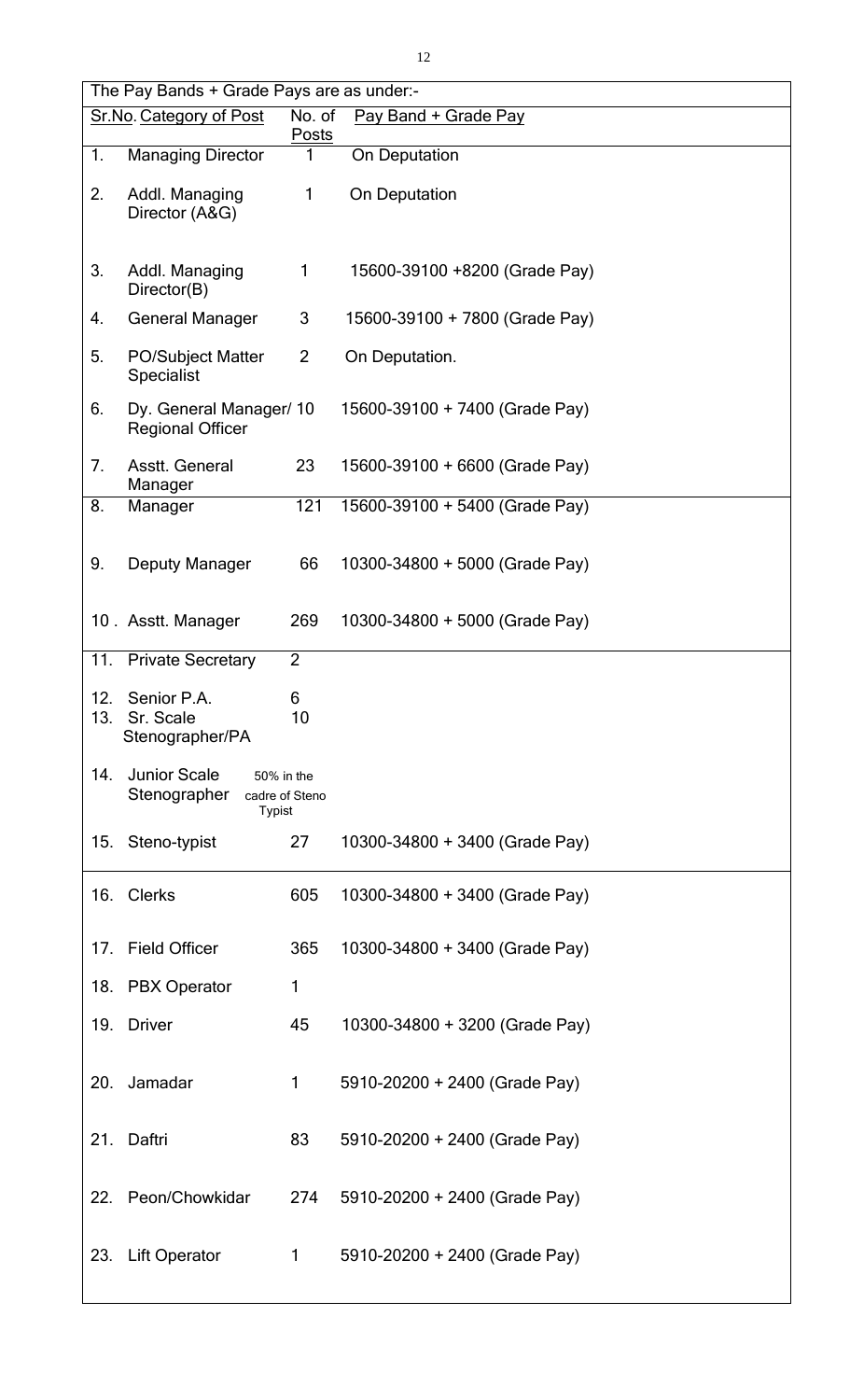|      | 24. Gunman                                                                                                                                                                                                                                             | Cadre          | Dying 5910-20200 + 2400 (Grade Pay)                                                                                                                     |  |
|------|--------------------------------------------------------------------------------------------------------------------------------------------------------------------------------------------------------------------------------------------------------|----------------|---------------------------------------------------------------------------------------------------------------------------------------------------------|--|
| 25.  | Electrician                                                                                                                                                                                                                                            | 1              | 5910-20200 + 2400 (Grade Pay)                                                                                                                           |  |
|      | 26. Sweeper                                                                                                                                                                                                                                            | 4              | 5910-20200 + 2400 (Grade Pay)                                                                                                                           |  |
|      | <b>LEGAL CELL</b>                                                                                                                                                                                                                                      |                |                                                                                                                                                         |  |
|      | 27. Sr. Law Officer                                                                                                                                                                                                                                    | 1              |                                                                                                                                                         |  |
| 28.  | Law Officer                                                                                                                                                                                                                                            | $\overline{2}$ |                                                                                                                                                         |  |
|      | <b>EX-CADRE POSTS</b>                                                                                                                                                                                                                                  |                |                                                                                                                                                         |  |
| 29.  | <b>Deputy Registrar</b>                                                                                                                                                                                                                                | $\overline{2}$ | On deputation                                                                                                                                           |  |
| 30.  | <b>Asstt Registrar</b>                                                                                                                                                                                                                                 | $\overline{2}$ | On deputation                                                                                                                                           |  |
| 31.  | Superintendent                                                                                                                                                                                                                                         | $\overline{2}$ | On deputation                                                                                                                                           |  |
| 32.  | Sr. Assistant                                                                                                                                                                                                                                          | 3              | On deputation                                                                                                                                           |  |
| 33.  | Inspector                                                                                                                                                                                                                                              | 12             | On deputation                                                                                                                                           |  |
|      | <b>COMPUTER SECTION POSTS</b>                                                                                                                                                                                                                          |                |                                                                                                                                                         |  |
| 34.  | <b>Chief Information</b><br><b>Technology Officer</b>                                                                                                                                                                                                  | $\mathbf{1}$   | 10300-34800 + 5400 (Grade Pay)                                                                                                                          |  |
| 35.  | Dy. Chief Information<br>Technology Officer                                                                                                                                                                                                            | $\overline{2}$ | 10300-34800 + 5000 (Grade Pay)                                                                                                                          |  |
| 36.  | Sr. Information<br><b>Technology Officer</b>                                                                                                                                                                                                           |                | 06<br>10300-34800 + 4400 (Grade Pay)                                                                                                                    |  |
| 37.  | <b>Information Technology</b><br>Officer                                                                                                                                                                                                               |                | 21<br>10300-34800 + 3800 (Grade Pay)                                                                                                                    |  |
|      | <b>NEW POSTS</b>                                                                                                                                                                                                                                       |                |                                                                                                                                                         |  |
| 38.  | <b>Financial Analyst</b>                                                                                                                                                                                                                               | 1              |                                                                                                                                                         |  |
|      | 39. Asstt. Financial<br>Analyst                                                                                                                                                                                                                        | 1              |                                                                                                                                                         |  |
| 40.  | <b>Faculty Member</b>                                                                                                                                                                                                                                  | $\overline{2}$ |                                                                                                                                                         |  |
| 41.  | <b>Research Assistant</b>                                                                                                                                                                                                                              | 1              |                                                                                                                                                         |  |
| 42.  | Librarian                                                                                                                                                                                                                                              | 1              |                                                                                                                                                         |  |
| i)   | The revised sanctioned strength shall be subject to the following:-<br>The revised strength includes all categories of posts, cadre, ex-cadre, contractual and<br>deputationists. No posts over and above these shall be permissible. It also includes |                |                                                                                                                                                         |  |
| ii)  | leave reserves.<br>The pay scale and qualifications of each post will remain as earlier except in case of<br>the posts for which revised qualifications and pay scales are specified in Appendix-I &<br>II.                                            |                |                                                                                                                                                         |  |
| iii) |                                                                                                                                                                                                                                                        |                | Ex-cadre and deputation posts will remain the same and the deputationists shall not be<br>absorbed in the services of the bank under any circumstances. |  |
| iv)  |                                                                                                                                                                                                                                                        |                | In case the revised sanctioned strength for a particular category of employees is less                                                                  |  |

13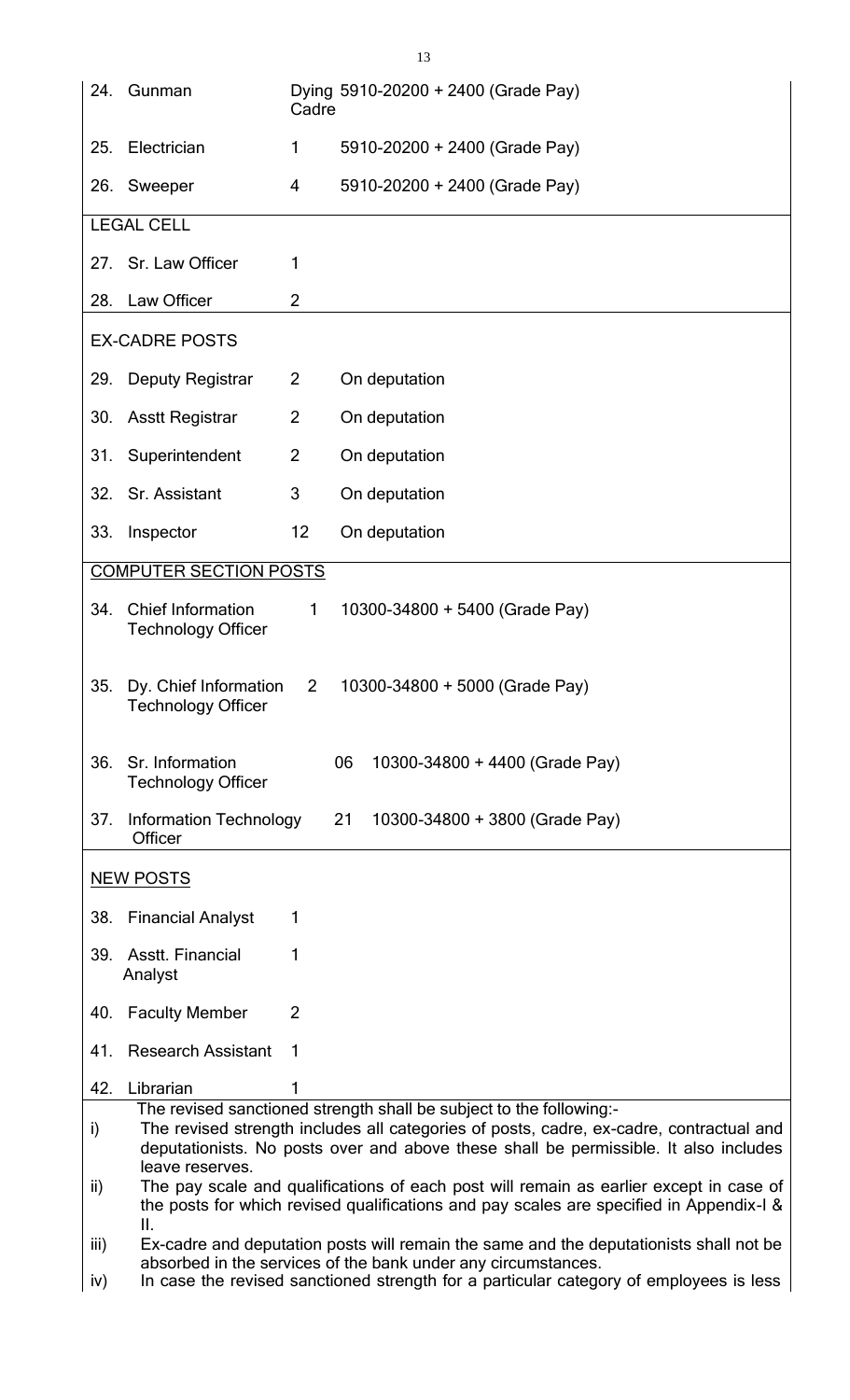than the number of existing working strength, excess posts will be treated as personal posts and the strength will be reduced in due course as and when employees of these categories resign, retire or die.

- v) The Bank will not be entitled to post employees in any of its offices over and above sanctioned strength. The system of transfer of posts from one branch to another shall not be allowed. In case a PADB qualifies for next higher category, additional staff as per approved staffing pattern will be provided only if the post of management of such a PADB remains within the norms prescribed by NABARD.
- vi) The posts of existing gunmen will be treated as personal posts to them and these will be abolished as soon as any of these leave the services of the Bank. In case the Bank needs to provide security for any of its offices, you (Bank) may hire Special Police Officers from the State Police Department on payment basis.
- vii) The posts of Deputy Managers and additional posts of Daftries are being allowed by converting similar number of posts of Assistant Manager and Peons.
- viii) Revised sanctioned strength of Clerks is determined as 605 as against the existing sanctioned strength of 772. The Bank has 535 Clerks in position. In case they intend to recruit Clerks against the remaining 70 posts, which they can do only after the ban is lifted by the Government, they shall recruit Data Entry Operators from open market with a view to ensure that one of the Clerks sanctioned for each PADB is a Data Entry Operator. This implies that some of the existing Clerks would also need to be trained as Data Entry Operators. This will facilitate computerisation of operations of PADBs.
- ix) The bank would have two Subject Matter Specialists, one each for Farm and Non-Farm Sectors. It should set up a Technical Cell with these two experts and constitute separate Technical Appraisal Committees for examining the matters relating to agriculture and allied sector and non-agriculture sector. Members of the Technical Appraisal Committee may be appointed from resource centres such as PAU, NABARD and Bankers" Institute of Rural Development (BIRD) Terms of References of the Committee may be decided in consultation with NABARD and the office of RCS. MD of the Bank should place the reports of the Technical Appraisal Committee before the BOD of the Bank.

(According to revised Staffing Pattern of PSADB/PADBs vide letter No. RCS/ Credit/ CA-3/7775 dated 21.6.2000 and RCS/Credit/CA-3/7655 dated 29.6.2000).

It is pertinent to mention here that new posts (**Sr. No. 34 to 37**) for the Computer Cell of the Bank have been approved by the Registrar, Cooperative Societies, Punjab, Chandigarh vide letter No. Credit/CA 3/12758 dated 11.07.13 and the previous posts of Computer Cell i.e. System Analyst, Assistant System Analyst, Programmer and Data Entry Operator have been deleted with substitutes of new above said posts.

#### SPECIAL PAY AND ALLOWANCES TO THE EMPLOYEES

| <u>Sr.</u>            | Category                                    | <b>Special Pay/Allowance</b>                                                                                                                                         |
|-----------------------|---------------------------------------------|----------------------------------------------------------------------------------------------------------------------------------------------------------------------|
| $rac{\text{No}}{1}$ . | Dy. Manager<br>(Sr. Most A.M.)              | Rs. 150/- as Spl. Allowance                                                                                                                                          |
| 2.                    | P.A.                                        | Rs. 100/- as Spl. Pay                                                                                                                                                |
| 3 <sub>1</sub>        | Cashier                                     | Rs. 100/- as Spl. Allowance in SADB/PADB                                                                                                                             |
| 4.                    | Steno-Typist                                | Rs. 50/- as Spl. Pay.                                                                                                                                                |
| 5.                    | <b>Driver</b>                               | Rs. 700/- as Spl. Allowance to the Driver with Managing Director/<br>Administrator / Chairman (as amended vide RCS letter No. 2768<br>dated 07.03.05)                |
|                       |                                             | Rs. 300/- as Spl. Allowance to other Drivers in SADB/PADB.                                                                                                           |
| 6.                    | Jamadar                                     | Rs. 100/- as Spl. Allowance                                                                                                                                          |
| 7.                    | Daftri                                      | Rs. 60/- as Spl. Pay.                                                                                                                                                |
| 8.                    | Peons                                       | Rs. 100/- as Spl. Allowance to the Peons with MD/AMDs.<br>(as amended vide RCS letter No. 5774 dated 04.06.97).<br>Rs. 60/- as Spl. Allowance to<br>cyclostyle Peon. |
| 9.                    | Lift Operator                               | Rs. 250/- as Spl. Pay.                                                                                                                                               |
| 10.                   | Conveyance<br>Allowance                     | Rs. 50/- P.M. as conveyance<br>allowance to Class-IV employees.                                                                                                      |
|                       | 11. Washing allowance<br><b>To Class-IV</b> | Rs. 30/- P.M. as Washing allowance.                                                                                                                                  |
| 12.                   | Peon-cum-                                   | (as amended vide RCS letter No. 5204 dated $21.05.97$ w.e.f. 1.4.96)<br>Rs.200/- as Spl. Allowance.                                                                  |
|                       |                                             |                                                                                                                                                                      |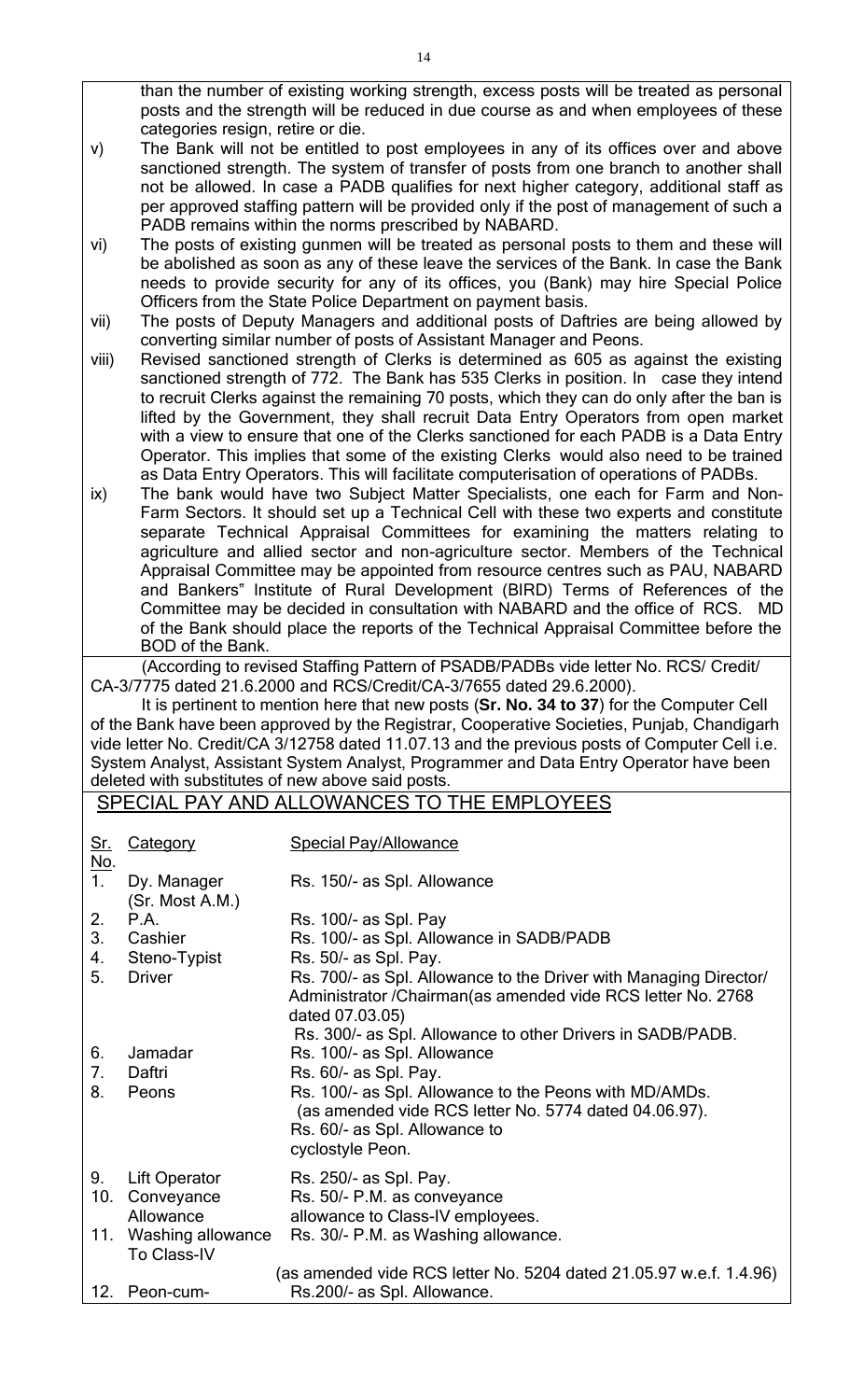**Chowkidar** (on night Duty)

- 13. Mobile Allowance Rs. 500/- (Group A), Rs. 300/- (Group B), Rs. 250/- (Group C), Rs. 250/- (Group D) vide Govt. of Punjab, Dept. of Finance (Finance Personnel-2 Branch) letter No. FD-FP-2023 (MBAL)/1/2020-FP2 dated 13.10.2020 and Endst. No. Admn./S.O.6/3649 dated 23.11.2020
- 14. Conveyance Allowance : As per Punjab Government Rules.
- 15. Transport/Conveyance Existing amount of Rs. 450/- P.M. on Conveyance Allowance Allowance for Physically Admissible to Blind & Physically Handicapped employees Handicapped Persons increased to Rs. 600/- P.M. w.e.f. 01.12.11 vide Govt. letter No. 3/2/10-5FPII/1402 dated 21.12.11 & Endst. No. Admn/ S.O.VII/15432 Dated 30.03.12.

**Note :-** Registrar, Cooperative Societies, Punjab, Chandigarh has approved the revised pay scales of the employees of this bank w.e.f. 01.01.2006 vide letter No. Credit/CA 3/11365 dated 29.07.2011. As per Condition No. 5 of the said letter, all the allowances i.e. House Rent Allowance, Fixed Medical Allowance, Ex Gratia Grant, Leave Encashment etc. and all the other allowances declared by Govt. of Punjab from time to time will be admissible to the employees of this bank.

HOUSE RENT ALLOWANCE/ C.C.A.

H.R.A./C.C.A shall be paid to the Bank employees as per Punjab Govt. Rates w.e.f. 1.1.97.

### ENCASHMENT OF LEAVE:

The benefit of Encashment of Earned Leave as per Punjab Government decision notified vide letter No. 10/77/88/10304 dated 24.11.88 is approved with the rider that they will earn leave at the rates admissible as in the case of Punjab Govt. employees i.e. 1/24, 1/18 and 1/12 according to the length of service.

#### EX-GRATIA ANNUAL INCREMENT:

The Ex-Gratia Annual Increment to the employees of the Bank as per the Punjab Govt. pattern notified vide letter No. 10/28/89-FPI/ 5426 Dated 31.5.89 read with Punjab Civil Services (Revised Pay)(Sixth Amendment) Rules, 1989 dated 17.10.89.

#### PROFICIENCY STEP-UP

The Proficiency Step-up will be as per Punjab Govt. letter dated 1.12.88 read with Punjab Civil Services (Revised Pay) (Sixth Amendment) Rules, 89 issued vide No. 10/7/88-FPI/9159 dated 17.10.89.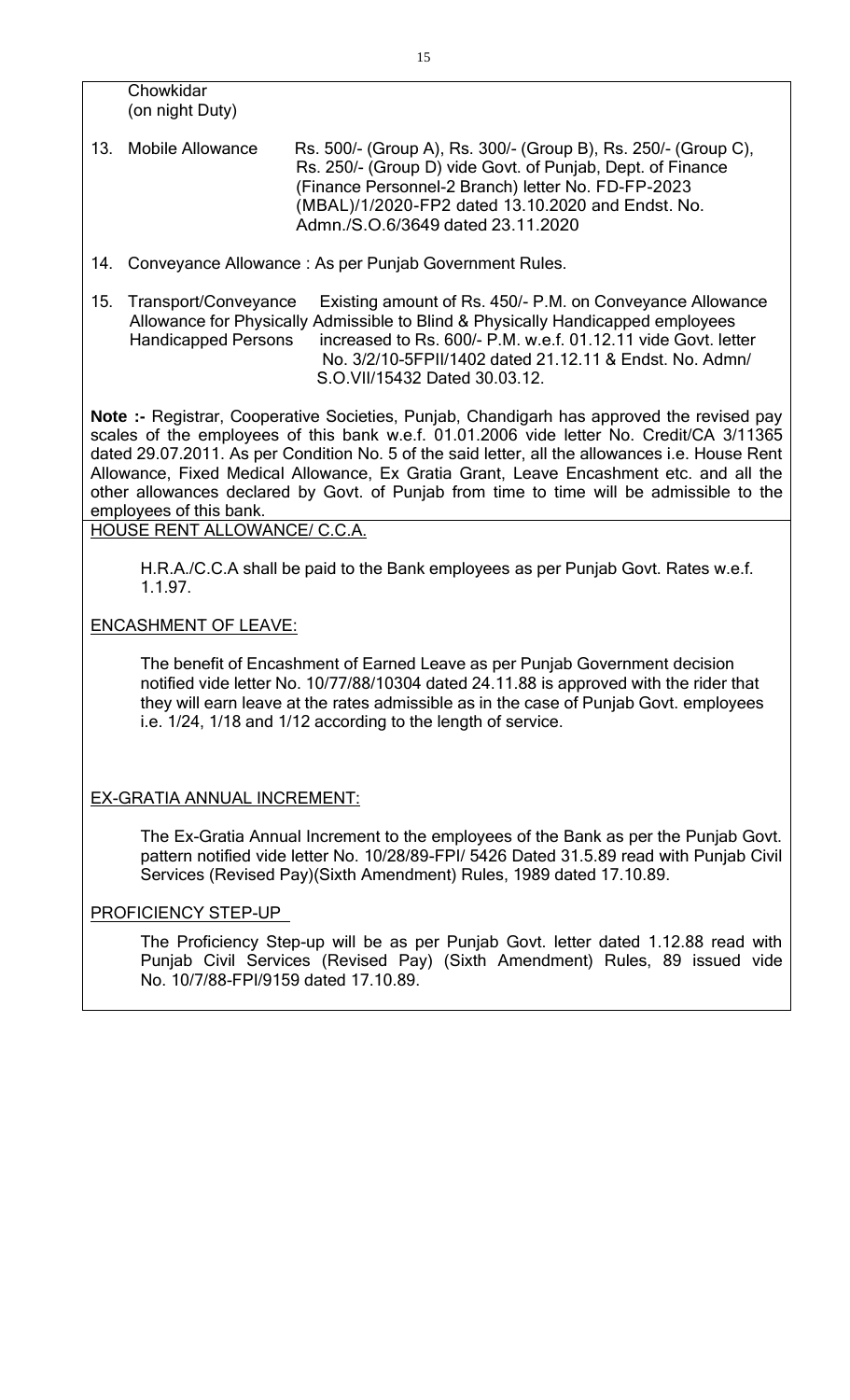#### APPENDIX-II

| S.<br>No.      | Name of Post                                         | <b>Qualification for Direct</b><br>Recruitment                                                                                                                                                                                                                                   | <b>Qualification for Promotion</b>                                                                                                                                                                                                                                                                                                                                                                                        |
|----------------|------------------------------------------------------|----------------------------------------------------------------------------------------------------------------------------------------------------------------------------------------------------------------------------------------------------------------------------------|---------------------------------------------------------------------------------------------------------------------------------------------------------------------------------------------------------------------------------------------------------------------------------------------------------------------------------------------------------------------------------------------------------------------------|
| 1 <sub>1</sub> | Addl.<br>Managing<br><b>Director</b><br>(Banking)    |                                                                                                                                                                                                                                                                                  | By promotion from amongst the General<br>Managers having experience of atleast 3<br>years as General Manager (As Amended<br>vide RCS letter No. Credit/ CA 3/10311<br>Dated 06.08.12)                                                                                                                                                                                                                                     |
| 2.             | General<br>Manager                                   |                                                                                                                                                                                                                                                                                  | By promotion from amongst Dy. General<br>Managers/ Regional Officers having<br>experience of atleast 3 years as Deputy.<br>General Manager/ Regional Officer (As<br>Amended vide RCS letter No. Credit/CA<br>3/10311 Dated 06.08.12).                                                                                                                                                                                     |
| 3.             | Subject<br>Matter<br><b>Specialist</b><br>(SMS)      | *As per Note 2 below                                                                                                                                                                                                                                                             |                                                                                                                                                                                                                                                                                                                                                                                                                           |
| 4.             | Deputy<br>General<br>Manager/<br>Regional<br>Officer | $\overline{a}$                                                                                                                                                                                                                                                                   | By promotion from amongst the Distt.<br>Manager / Asstt. General Manager having<br>experience of atleast 4 years as Distt.<br>Manager/ Asstt. General Manager. (As<br>amended vide RCS letter No. 4507 dated<br>20.03.02).                                                                                                                                                                                                |
| 5.             | Asstt.<br>General<br>Manager                         |                                                                                                                                                                                                                                                                                  | By promotion from amongst the<br>Managers having atleast 5 years<br>experience as Manager.                                                                                                                                                                                                                                                                                                                                |
| 6.             | Manager                                              | 1. B.Com/B.Sc. Agriculture with<br>minimum 60% marks from<br>any recognised University.<br>0R<br>M.Com/M.Sc. Agriculture or<br>Economics/MBA from any<br>recognised University/C.A.<br>2. Must have passed Punjabi<br>examination of minimum<br><b>Matriculation Standard.</b>   | By promotion from amongst Deputy<br>Managers having two years experience<br>as Deputy Manager or combined<br>experience of five years in the cadre of<br>Deputy Manager/Assistant Manager/PA<br>will be taken into account.<br>Provided further that in case of<br>non-<br>Graduate atleast 15 years service will be<br>necessary to the credit of employee. (As<br>amended vide RCS letter No. 29 Dated<br>$03.01.05$ ). |
| 7.             | Deputy<br>Manager                                    |                                                                                                                                                                                                                                                                                  | By promotion from amongst AMs/PAs<br>having three years experience.                                                                                                                                                                                                                                                                                                                                                       |
| 8.             | Assistant<br>Manager                                 | B.Com/ B.Sc Agriculture with<br>1.<br>minimum 55% marks from<br>any recognised University.<br><b>OR</b><br>M.Com/ M.Sc Agriculture or<br>Economics/MBA from any<br>recognised University.<br>Must have passed Punjabi<br>2.<br>examination of minimum<br>Matriculation Standard. | By Promotion from amongst the Clerks<br>and Field Officers according to their<br>length of service having an experience of<br>atleast 5 years as Clerk or Field Office as<br>approved by the RCS, Punjab letter No.<br>Credit/CA 3/305/4021 dated 10.03.2008.                                                                                                                                                             |
| 9.             | Private<br>Secretary                                 |                                                                                                                                                                                                                                                                                  | By promotion amongst PAs having 5<br>years experience. (As amended from Sr.<br>No. 9 to Sr. No. 13 vide RCS letter No.<br>19454 dated 27,12.01 and further<br>circulated by the bank vide letter No.<br>2715 dated 16.05.02).                                                                                                                                                                                             |
| 10.            | Senior P.A.                                          |                                                                                                                                                                                                                                                                                  | By Promotion from amongst the Senior<br>Scale Stenographer/ P.A. having<br>experience of atleast 5 years.                                                                                                                                                                                                                                                                                                                 |
| 11.            | <b>Senior Scale</b><br>Stenographer<br>$/$ P.A.      |                                                                                                                                                                                                                                                                                  | By promotion from amongst the Junior<br>Scale Stenographer having atleast 5<br>years experience.                                                                                                                                                                                                                                                                                                                          |
| 12.            | <b>Junior Scale</b><br>Stenographer                  |                                                                                                                                                                                                                                                                                  | By promotion $@$ 50% in the cadre of<br>Steno-Typist having atleast 5 years<br>experience.                                                                                                                                                                                                                                                                                                                                |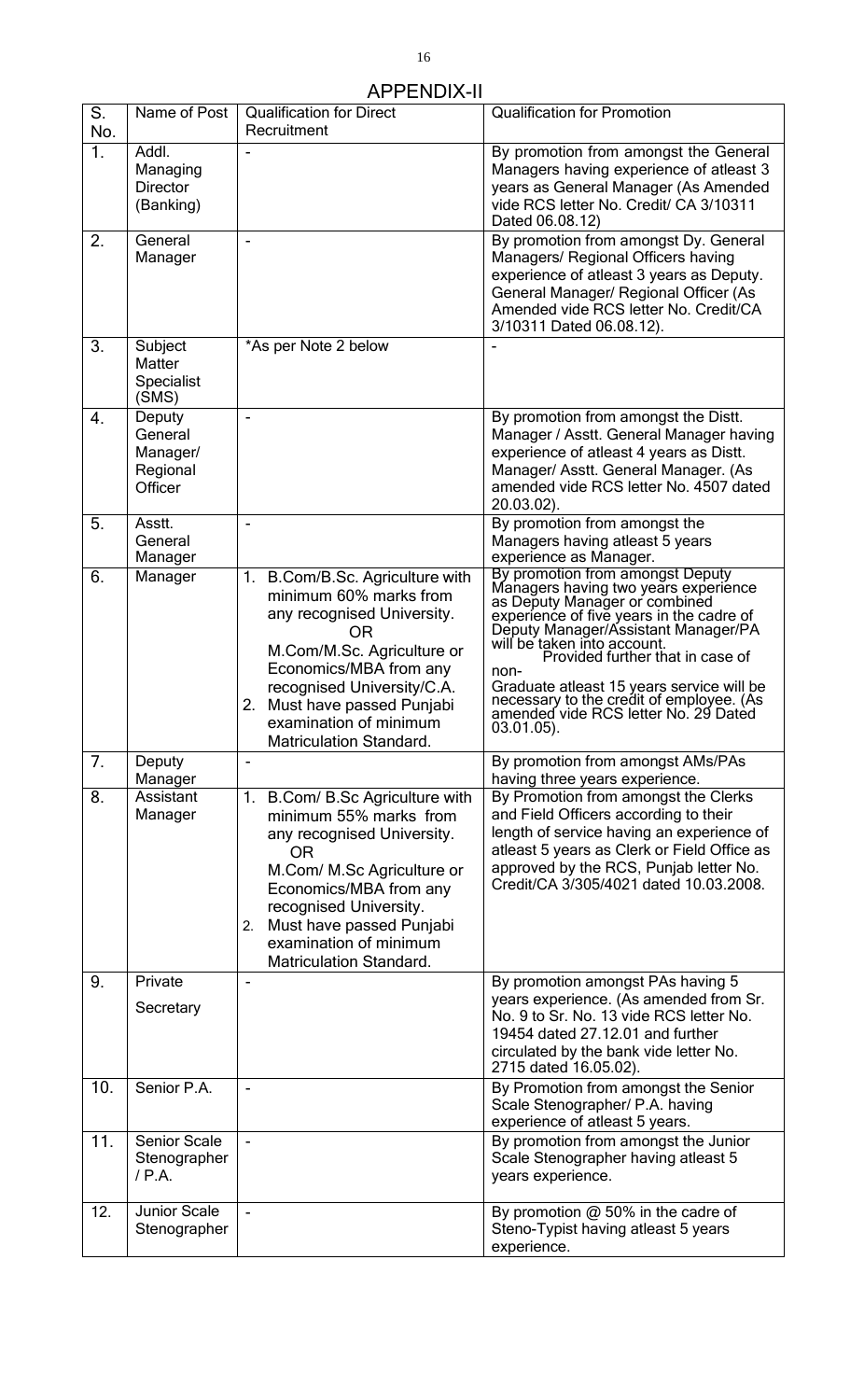| 13. | Steno-typist           | Graduate from any Indian<br>University or Board. Minimum<br>Speed of English/ Punjabi<br>Shorthand 80 W.P.M. and |                                                     |
|-----|------------------------|------------------------------------------------------------------------------------------------------------------|-----------------------------------------------------|
|     |                        | English/Punjabi Typing 40 W.P.M                                                                                  |                                                     |
| 14. | Clerk cum              | 1. Bachelor's Degree from a                                                                                      | By promotion from Graduate &                        |
|     | Data Entry<br>Operator | recognised University or<br>Institution.                                                                         | Matriculate Class IV Employees in the               |
|     |                        | 2. Must have passed Punjabi                                                                                      | ratio as mentioned below to the extent              |
|     |                        | examination of minimum                                                                                           | of 12% of the total posts of Clerks :-              |
|     |                        | <b>Matriculation Standard.</b>                                                                                   |                                                     |
|     |                        | 3. Should have passed any one                                                                                    | A)<br>Matriculates having atleast 5                 |
|     |                        | of the following courses from<br>a Government recognised                                                         | years service in the Bank to the                    |
|     |                        | Institution or a reputed                                                                                         | extent of 8%.                                       |
|     |                        | Institution, which is ISO-                                                                                       | B)<br>Graduates having atleast 3                    |
|     |                        | 9001, certified:-                                                                                                | years service in the Bank to the                    |
|     |                        | Atleast 120 hours Course<br>a.<br>with hands on experience                                                       |                                                     |
|     |                        | in the use of Personal                                                                                           | extent of 4%.                                       |
|     |                        | Computer or Information                                                                                          |                                                     |
|     |                        | <b>Technology in Office</b>                                                                                      | Provided that in case, no post of                   |
|     |                        | <b>Productivity Applications</b>                                                                                 | falling<br>Clerk,<br>the<br>of<br>in<br>quota       |
|     |                        | or Desktop Publishing<br>Applications from a                                                                     | available<br><b>Graduates</b><br>is<br>and<br>a     |
|     |                        | Government recognised                                                                                            |                                                     |
|     |                        | Institution or a reputed                                                                                         | Graduate Class IV employee who is                   |
|     |                        | Institution which is ISO-                                                                                        | senior to a Matriculate Class<br>-IV                |
|     |                        | 9001, certified.<br><b>OR</b>                                                                                    | employee is available, then the former              |
|     |                        | <b>Computer Information</b><br>b.                                                                                | (A Graduate) will be entitled for                   |
|     |                        | <b>Technology Course</b>                                                                                         | promotion against post meant for the                |
|     |                        | equivalent to 'O' Level<br><b>Certificate of National</b>                                                        | Matriculate Class IV employee and                   |
|     |                        | Institute of Electronics &                                                                                       |                                                     |
|     |                        | <b>Information Technology</b>                                                                                    | such promotion will consume<br>the                  |
|     |                        | (NIELIT) of Government of                                                                                        | for<br>Matriculates<br><b>Class</b><br>IV.<br>quota |
|     |                        | India.<br>If during the course of<br>4.                                                                          | employees.                                          |
|     |                        | study the candidate has                                                                                          |                                                     |
|     |                        | passed an equivalent                                                                                             | As per letter issued by the                         |
|     |                        | computer course as part                                                                                          | Government of Punjab, Personnel                     |
|     |                        | of his Graduate or Post<br>Graduate degree, the                                                                  | Department (Personnel Policies -I                   |
|     |                        | eligibility condition No. 3                                                                                      |                                                     |
|     |                        | will not apply.                                                                                                  | Branch), Chandigarh<br>vide<br>No.                  |
|     |                        | 5.<br>Before appointment the<br>candidate shall have to                                                          | 1/3/2014-4 P.P.1/ 1093<br>Dated                     |
|     |                        | pass English and Punjabi                                                                                         | 23.12.2014, before promotion to the                 |
|     |                        | Type Test either on                                                                                              | Clerk,<br>0f<br>the<br>Group-D<br>post              |
|     |                        | Computer or on manual                                                                                            |                                                     |
|     |                        | or electronic typewriter at<br>a speed not less than 30                                                          | employees will have to qualify a type               |
|     |                        | words per minute to be                                                                                           | test on computer at a speed of 30                   |
|     |                        | conducted by the                                                                                                 | words per minute both in Punjabi                    |
|     |                        | appointing authority.                                                                                            | and English. This Test would be                     |
|     |                        |                                                                                                                  | conducted<br>by<br>the<br>Competent                 |
|     |                        |                                                                                                                  |                                                     |
|     |                        |                                                                                                                  | Authority or by the Department of                   |
|     |                        |                                                                                                                  | Information Technology, Punjab.                     |
|     |                        |                                                                                                                  |                                                     |
|     |                        |                                                                                                                  | The Bank will conduct tests in                      |
|     |                        |                                                                                                                  | Punjabi & English typing at the speed               |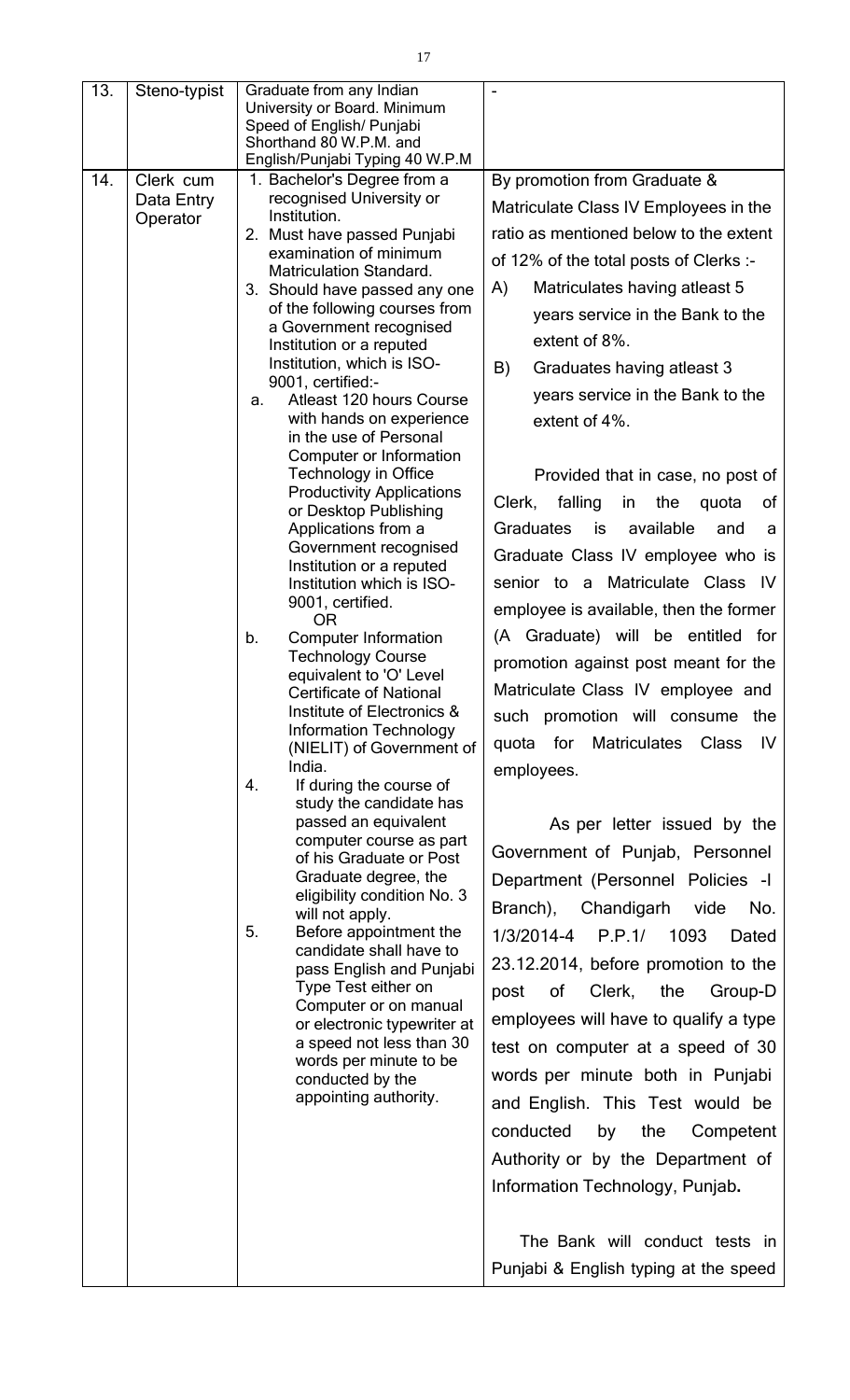| prescribed in the above said letter for                                                                                                                                                                                    |
|----------------------------------------------------------------------------------------------------------------------------------------------------------------------------------------------------------------------------|
| the Group-D employees eligible for                                                                                                                                                                                         |
| promotion to the post of Clerk on                                                                                                                                                                                          |
| seniority cum merit basis.                                                                                                                                                                                                 |
| After promotion from Group-D to                                                                                                                                                                                            |
| Group-C (Clerk), the probation period                                                                                                                                                                                      |
| of the concerned employee will only                                                                                                                                                                                        |
| be cleared if he completes a course of                                                                                                                                                                                     |
| working<br>experience<br>on<br>personal                                                                                                                                                                                    |
| computer atleast for 120 hours within                                                                                                                                                                                      |
| a period of one year from the date of                                                                                                                                                                                      |
| promotion.<br>The<br>his<br>concerned                                                                                                                                                                                      |
| employees, if desire may join the                                                                                                                                                                                          |
| required computer course at<br>the                                                                                                                                                                                         |
| centres<br>prescribed by 'Mahatma                                                                                                                                                                                          |
| Gandhi<br><b>State</b><br>Institute of Public                                                                                                                                                                              |
| Administration (MGSIPA)'. After the                                                                                                                                                                                        |
| completion of computer course, the                                                                                                                                                                                         |
| employees will submit the certificates                                                                                                                                                                                     |
| to their Appointing Authority obtained                                                                                                                                                                                     |
| by them from the concerned Centre.                                                                                                                                                                                         |
| The concerned employees will<br>be given permission for joining the<br>computer course on the condition that<br>the work of the Bank would not suffer.<br>But he would be allowed Casual<br>Leave for the examination day. |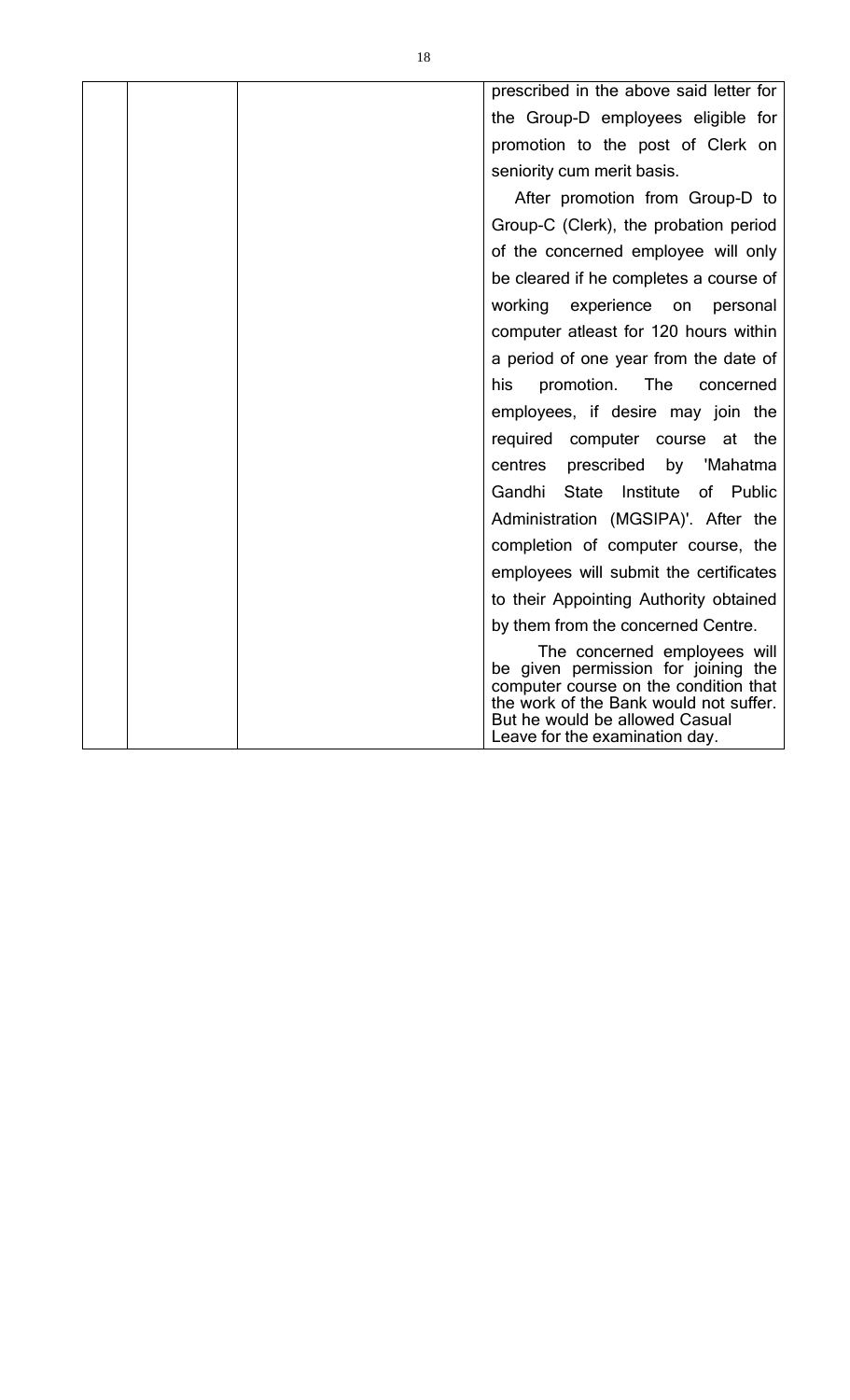| 5.  | <b>Field Officer</b>   | 1. Bachelor's Degree from a<br>recognised University or<br>Institution.<br>2. Must have passed Punjabi<br>examination of minimum<br>Matriculation Standard.<br>3. Should have passed any one<br>of the following courses from<br>a Government recognised<br>Institution or a reputed<br>Institution, which is ISO-<br>9001, certified:-<br>a. Atleast 120 hours Course<br>with hands on experience in<br>the use of Personal<br>Computer or Information<br><b>Technology in Office</b><br><b>Productivity Applications or</b><br><b>Desktop Publishing</b><br>Applications from a<br>Government recognised<br>Institution or a reputed<br>Institution which is ISO-9001,<br>certified.<br><b>OR</b><br>b. Computer Information<br><b>Technology Course</b><br>equivalent to 'O' Level<br><b>Certificate of National</b><br>Institute of Electronics &<br><b>Information Technology</b><br>(NIELIT) of Government of<br>India.<br>4. If during the course of study<br>the candidate has passed an<br>equivalent computer course<br>as part of his Graduate or<br>Post Graduate degree, the<br>eligibility condition No. 3 will | By promotion from Graduate and<br>Matriculate Class IV employees in the<br>ratio as mentioned below to the extent of<br>9% of the total posts of Field Officers:-<br>A) Matriculates having atleast five years<br>service in the Bank to the extent of 6%.<br>B) Graduates having atleast three years<br>service in the Bank to the extent of 3%.<br>Provided that, in case, no post of<br>Field Officer falling in the quota of<br>Graduates, is available and a Graduate<br>Class IV employee who is senior to<br>Matriculate Class IV employee is<br>available, then the former (A Graduate)<br>will be entitled for promotion against post<br>meant for Matriculate Class IV employee<br>and such promotion will consume the<br>quota for Matriculates.<br>Note:- Those officials who are promoted<br>as Field Officers shall have to undergo a<br>training of three months in Computer<br>Proficiency & Revenue Law and Practice<br>at P.I.C.T., Chandigarh or any other<br>Institution designated by SADB. He shall<br>have to clear the test of training and a test<br>of computer proficiency failing which his<br>probation period shall not be cleared. |
|-----|------------------------|-------------------------------------------------------------------------------------------------------------------------------------------------------------------------------------------------------------------------------------------------------------------------------------------------------------------------------------------------------------------------------------------------------------------------------------------------------------------------------------------------------------------------------------------------------------------------------------------------------------------------------------------------------------------------------------------------------------------------------------------------------------------------------------------------------------------------------------------------------------------------------------------------------------------------------------------------------------------------------------------------------------------------------------------------------------------------------------------------------------------------------|-------------------------------------------------------------------------------------------------------------------------------------------------------------------------------------------------------------------------------------------------------------------------------------------------------------------------------------------------------------------------------------------------------------------------------------------------------------------------------------------------------------------------------------------------------------------------------------------------------------------------------------------------------------------------------------------------------------------------------------------------------------------------------------------------------------------------------------------------------------------------------------------------------------------------------------------------------------------------------------------------------------------------------------------------------------------------------------------------------------------------------------------------------------------|
| 16. | <b>PBX</b>             | not apply.<br>Graduate with 3 years                                                                                                                                                                                                                                                                                                                                                                                                                                                                                                                                                                                                                                                                                                                                                                                                                                                                                                                                                                                                                                                                                           |                                                                                                                                                                                                                                                                                                                                                                                                                                                                                                                                                                                                                                                                                                                                                                                                                                                                                                                                                                                                                                                                                                                                                                   |
|     | Operator               | experience as PBX Operator.                                                                                                                                                                                                                                                                                                                                                                                                                                                                                                                                                                                                                                                                                                                                                                                                                                                                                                                                                                                                                                                                                                   |                                                                                                                                                                                                                                                                                                                                                                                                                                                                                                                                                                                                                                                                                                                                                                                                                                                                                                                                                                                                                                                                                                                                                                   |
| 17. | <b>Driver</b>          | Should be atleast Primary<br>pass, holding a valid driving<br>licence for driving a motor<br>vehicle with two years<br>minimum experience of having<br>driven light motor vehicles.                                                                                                                                                                                                                                                                                                                                                                                                                                                                                                                                                                                                                                                                                                                                                                                                                                                                                                                                           |                                                                                                                                                                                                                                                                                                                                                                                                                                                                                                                                                                                                                                                                                                                                                                                                                                                                                                                                                                                                                                                                                                                                                                   |
| 18. | Jamadar                | $\overline{\phantom{a}}$                                                                                                                                                                                                                                                                                                                                                                                                                                                                                                                                                                                                                                                                                                                                                                                                                                                                                                                                                                                                                                                                                                      | By promotion from amongst Class-IV<br>as per seniority.                                                                                                                                                                                                                                                                                                                                                                                                                                                                                                                                                                                                                                                                                                                                                                                                                                                                                                                                                                                                                                                                                                           |
| 19. | Daftri                 |                                                                                                                                                                                                                                                                                                                                                                                                                                                                                                                                                                                                                                                                                                                                                                                                                                                                                                                                                                                                                                                                                                                               | By promotion from amongst Class-IV<br>as per seniority.                                                                                                                                                                                                                                                                                                                                                                                                                                                                                                                                                                                                                                                                                                                                                                                                                                                                                                                                                                                                                                                                                                           |
| 20. | Peon-Cum-<br>Chowkidar | Matric with Punjabi<br>(Amended vide RCS letter No.<br>Credit/ C.A.3/ 246/2562 dated<br>20.02.13)                                                                                                                                                                                                                                                                                                                                                                                                                                                                                                                                                                                                                                                                                                                                                                                                                                                                                                                                                                                                                             |                                                                                                                                                                                                                                                                                                                                                                                                                                                                                                                                                                                                                                                                                                                                                                                                                                                                                                                                                                                                                                                                                                                                                                   |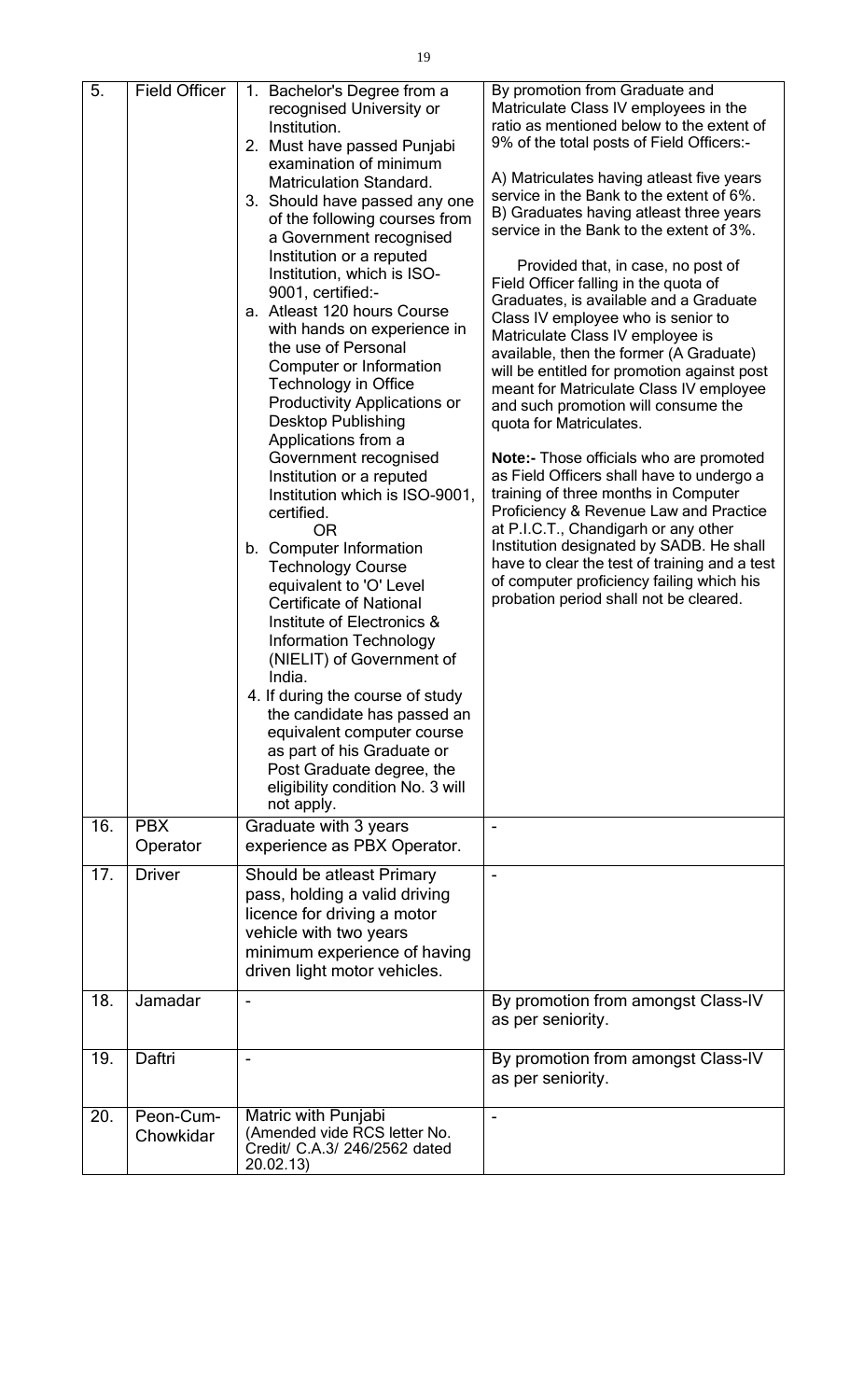| 21. | Lift Operator | Matric pass/10 <sup>th</sup> standard.<br>Diploma in Trade of ITI<br><b>Preferential Qualification</b> |  |
|-----|---------------|--------------------------------------------------------------------------------------------------------|--|
|     |               | Experience as a Lift Operator                                                                          |  |
|     |               | for at least one year in a                                                                             |  |
|     |               | reputed institution.                                                                                   |  |
| 22. | Electrician   | Certificate of I.T.I./Diploma in<br>Electrical and should be able<br>to read and write.                |  |

**Note :-**

- 1. For all posts from Sr. No. 1 to 14 certificate of having passed Punjabi upto Matric Standard is essential.
- 2. The bank would have two Subject Matter Specialists, one each for Farm and Non Farm Sectors. It should set up a Technical Cell with these two experts and constitute separate Technical Appraisal Committees for examining the matters relating to agriculture and allied sector and non-agriculture sector. Members of the Technical Appraisal Committee may be appointed from resource centres such as PAU, NABARD and Bankers Institute of Rural Development (BIRD). Terms of References of the Committee may be decided in consultation with NABARD and the office of RCS. MD of the Bank should place the reports of the Technical Appraisal Committee before the BOD of the bank.
- 3. The new channel of promotion in the cadre of Steno-typist/Stenographer/PAs will be applicable only on the Steno-typist/Stenographers/PAs, who would be recruited in future and will not be applicable on the existing Steno-typists/Stenographers/PAs, as per the approval of the Registrar, Cooperative Societies, Punjab, Chandigarh issued vide letter No. RCS/Credit/C.A.3/305/19454 Dated 27.12.2001. Registrar, Cooperative Societies, Punjab has also instructed this office to give promotions to the existing Stenographers/PAs only on the pattern of old rules.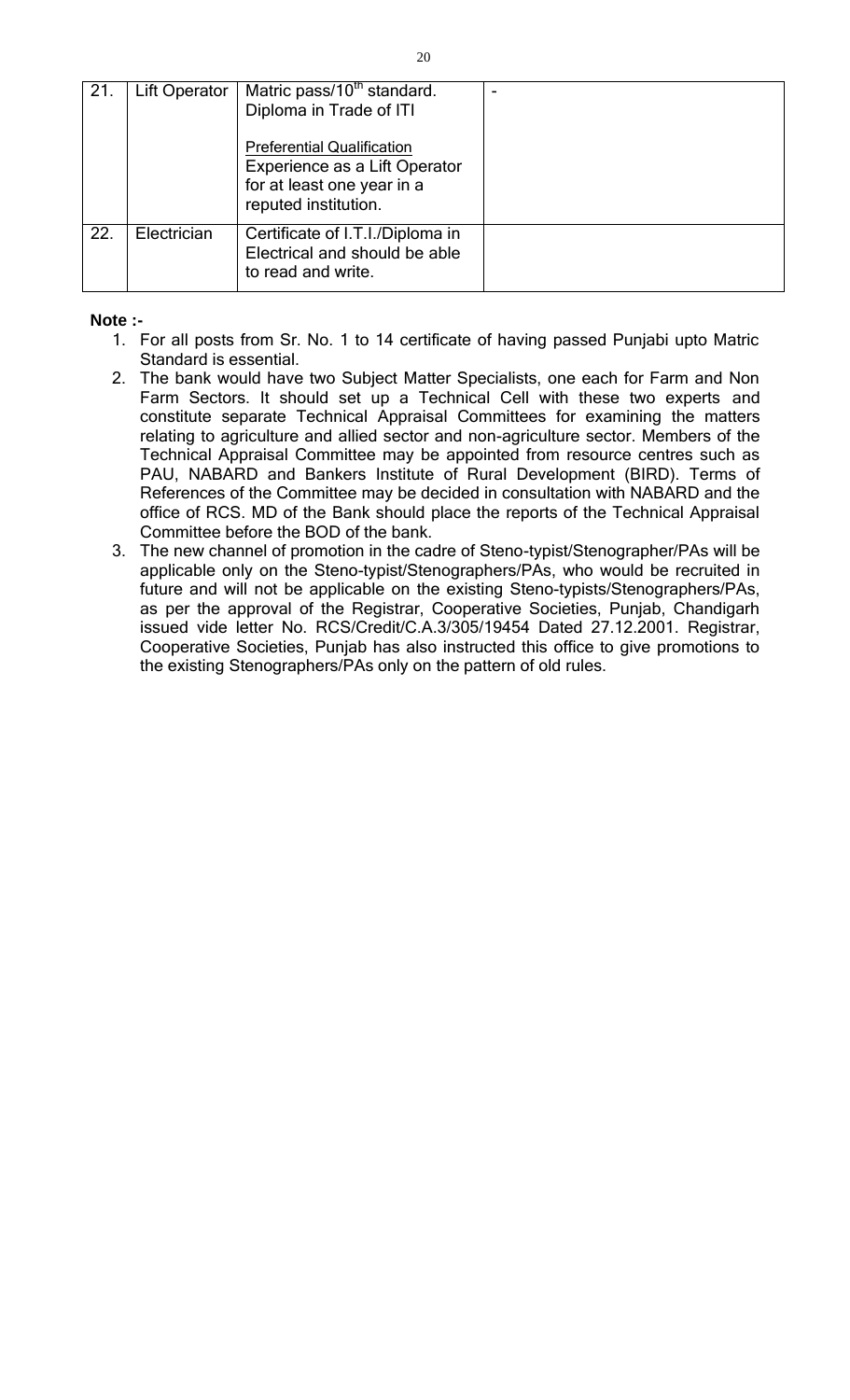# LEGAL CELL

| S.<br>No. | Name of<br>Post    | <b>Qualification for</b><br><b>Direct Recruitment</b>                                                                                                                                         | <b>Qualification for Promotion</b>                                                                                    |
|-----------|--------------------|-----------------------------------------------------------------------------------------------------------------------------------------------------------------------------------------------|-----------------------------------------------------------------------------------------------------------------------|
| 1.        | Sr. Law<br>Officer |                                                                                                                                                                                               | By Promotion from amongst the Law Officers<br>having 2 years experience as Law Officer<br>according to the seniority. |
| 2.        | Law Officer        | Law graduate of<br>recognised<br><b>University</b><br><b>Technical</b><br>Qualification<br>4 years practice at<br>the Bar in Civil or<br>Revenue Law or<br>worked in Law or<br>Revenue Deptt. |                                                                                                                       |

# NEW POSTS

| S.<br>No.        | Name of<br>Post                | <b>Qualification for Direct Recruitment</b>                                                                                                                                                                        | <b>Qualification for Promotion</b> |
|------------------|--------------------------------|--------------------------------------------------------------------------------------------------------------------------------------------------------------------------------------------------------------------|------------------------------------|
| $\mathbf{1}$ .   | Financial<br>Analyst           | Chartered Accountant/ MBA<br>(Finance) with 10 years experience<br>in Commercial Bank or Financial<br>Institution.<br>(To be taken on deputation/ contract<br>till such time expenses are<br>reimbursed by NABARD) | $\blacksquare$                     |
| 2.               | Asstt.<br>Financial<br>Analyst | B.Com 1 <sup>st</sup> Division/ Company<br>Secretary<br><b>Preferential Qualification</b><br>M.B.A.<br>(To be taken on deputation)                                                                                 | $\overline{\phantom{0}}$           |
| 3.               | Faculty<br>Member              | Second class post graduate in<br>Economics, Commerce or Business<br>Administration.<br>(To be taken on deputation)                                                                                                 | $\blacksquare$                     |
| $\overline{4}$ . | Research<br>Assistant          | Post Graduate in Economics,<br>Commerce having 2 years Research<br>experience.<br>(To be taken on deputation/<br>contract)                                                                                         |                                    |
| 5.               | Librarian                      | Master in Library Science from a<br>recognised University.                                                                                                                                                         | $\qquad \qquad$                    |

# COMPUTER CELL

| S.<br>No. | Name of Post                                          | <b>Qualification for Direct</b><br>Recruitment | <b>Qualification for Promotion</b>                                                 |
|-----------|-------------------------------------------------------|------------------------------------------------|------------------------------------------------------------------------------------|
|           | Chief<br>Information<br>Technology<br>Officer         |                                                | Four years experience as Deputy<br><b>Chief Information Technology</b><br>Officer. |
| 2.        | Deputy Chief<br>Information<br>Technology<br>Officer. | -                                              | Six years experience as Senior<br>Information Technology Officer.                  |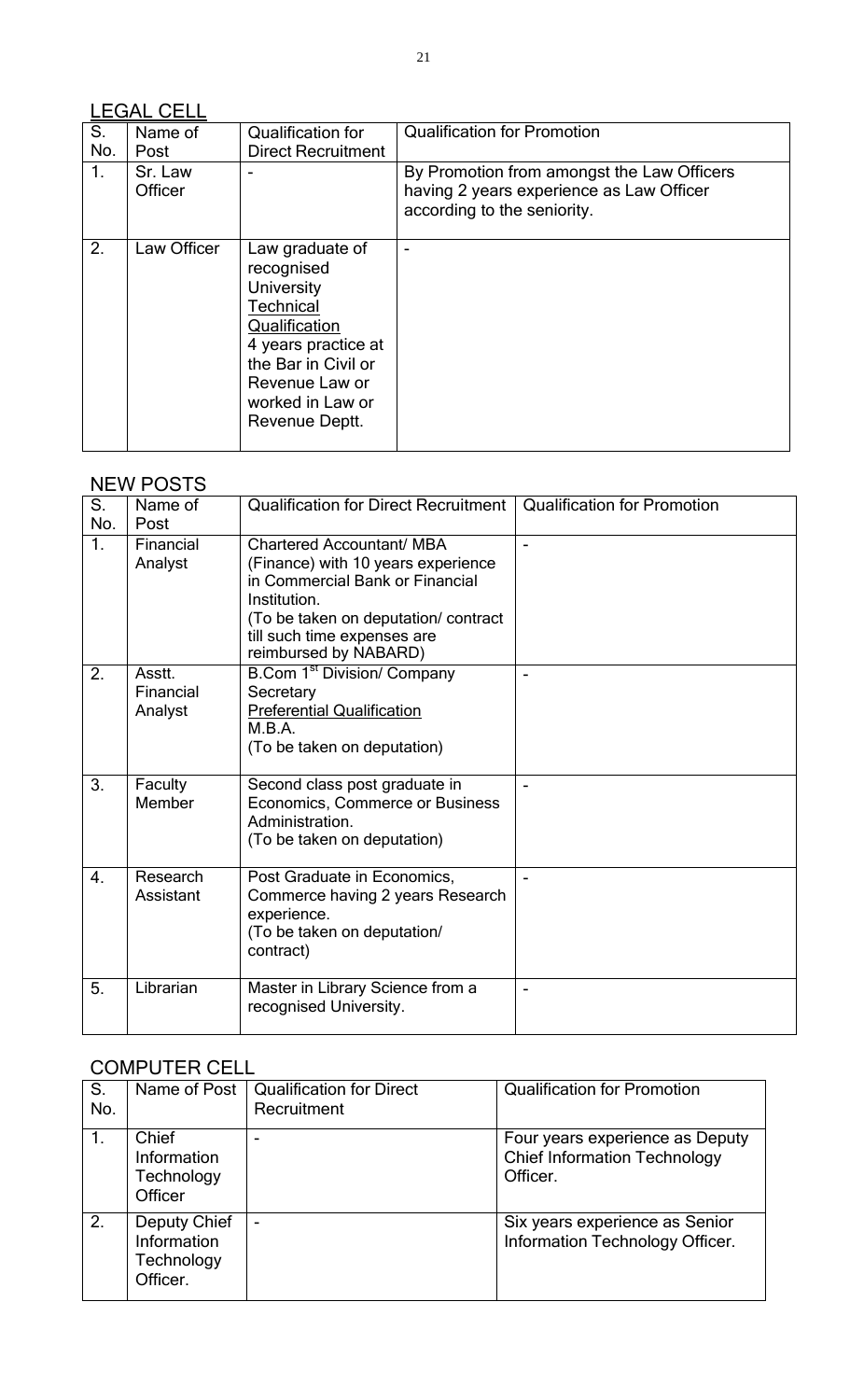| 3. | Senior<br>Information<br>Technology<br>Officer. |                                                                                                                                                                                                                                                                                                                                                                                                                                                       | Six years experience as<br>Information Technology Officer. |
|----|-------------------------------------------------|-------------------------------------------------------------------------------------------------------------------------------------------------------------------------------------------------------------------------------------------------------------------------------------------------------------------------------------------------------------------------------------------------------------------------------------------------------|------------------------------------------------------------|
| 4. | Information<br>Technology<br>Officer.           | 50% Marks/ Equivalent Grade in<br>1.<br>MCA/M.Sc. Information<br>Technology/ M.Sc. Computer<br>Science from a recognised<br>University.<br>OR.<br>55% Marks/Equivalent Grade in<br>B.E./B.Tech./B.Sc. Engineering<br>Degree from a recognised<br>university in Computer Science/<br>Information Technology/<br>Electronics & Communication<br>Engineering.<br>2. Must have passed Punjabi<br>examination of minimum<br><b>Matriculation Standard.</b> |                                                            |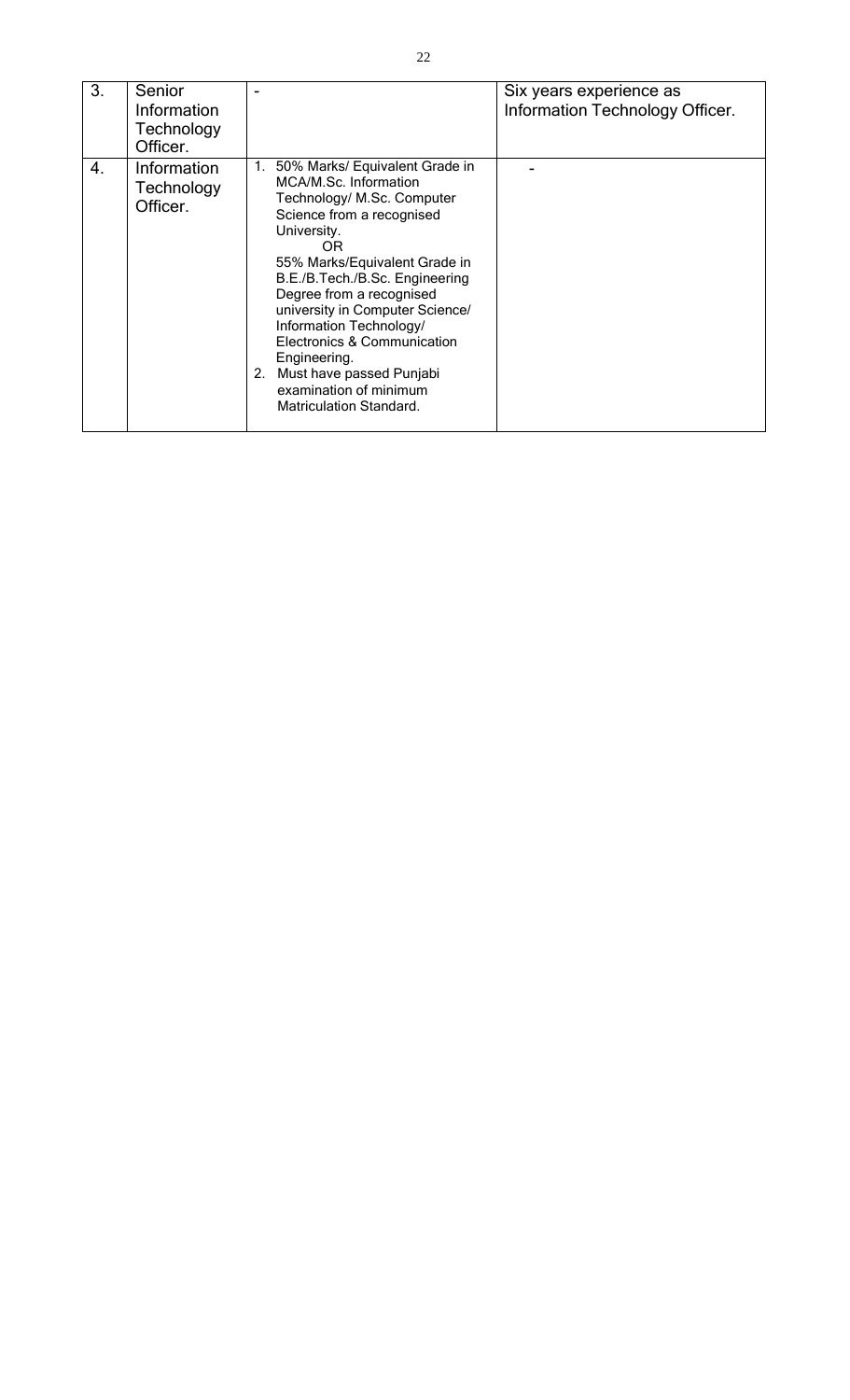### APPENDIX-III

### NATURE OF PENALTY

- 1. Censure.
- 2. With-holding of his promotion.
- 3. Recovery from his pay of the whole or part of any pecuniary loss caused by him to Bank/Primary Bank by negligence or breach of orders.
- 4. Withholding of increment of pay.
- 5. Reduction to a lower stage in the time scale of pay for a specified period, with further direction as to whether or not the Bank employee will earn increment of pay during the period of such reductions and whether on the expiry of such periods, the reduction will not have the effect of postponing future increments of his pay.
- 6. Relaxation to a lower time scale of pay, grade, post or service from which shall ordinarily be a bar to the promotion of the Bank employees to the time scale of pay, grade, post or service from which he was reduced, with or without further directions regarding conditions of restoration to the grade or post or service from which the Bank employee was reduced and his seniority and pay on such restoration to that grade post or service.
- 7. Compulsory retirement.
- 8. Removal from service shall not be a disqualification for future employment under the Bank.
- 9. Dismissal from service which shall ordinarily be a disqualification for future employment under the Bank.

| Sr.<br>No.       | Category of post<br>as in Appendix-I                                | Name of the<br>appointing<br>authority               | Punishing<br>Authority                        | <b>Appellate Authority</b>                                                            |
|------------------|---------------------------------------------------------------------|------------------------------------------------------|-----------------------------------------------|---------------------------------------------------------------------------------------|
| $\overline{1}$ . | Addl. Managing<br><b>Director</b><br>(Banking)                      | Board subject<br>to the<br>approval of<br>Registrar. | Board of<br>Directors.                        | Within 90 days of the date of issues of<br>order of penalty with Registrar.           |
| 2.               | General<br>Manager                                                  | Board subject<br>to the<br>approval of<br>Registrar. | Board of<br>Directors.                        | Within 90 days of the date of issues of<br>order of penalty with Registrar.           |
| 3.               | <b>Subject Matter</b><br><b>Specialist</b><br>(SMS) / PO            | Board subject<br>to the<br>approval of<br>Registrar. | Board of<br>Directors.                        | Within 90 days of the date of issue of<br>order of penalty with Registrar.            |
| 4.               | Dy. General<br>Manager/<br><b>Regional Officer</b>                  | Board subject<br>to the<br>approval of<br>Registrar. | Board of<br>Directors.                        | Within 90 days of the date of issue of<br>order of penalty with Registrar.            |
| 5.               | <b>Assistant</b><br>General<br>Manager /<br><b>District Manager</b> | Managing<br><b>Director</b>                          | Managing<br><b>Director</b>                   | Within 90 days of the date of issue of<br>order of penalty with Board.                |
| 6.               | <b>System Analyst</b>                                               | Managing<br><b>Director</b>                          | Board of<br><b>Directors</b>                  | Within 90 days of the date of issue of<br>order of penalty with Registrar.            |
| 7.               | Sr. Law Officer                                                     | Managing<br><b>Director</b>                          | Managing<br><b>Director</b>                   |                                                                                       |
| 8.               | Law Officer                                                         | Managing<br><b>Director</b>                          | Managing<br><b>Director</b>                   | Within 90 days of the date of issue of<br>order of penalty with Board.                |
| 9.               | Manager                                                             | Managing<br><b>Director</b>                          | Managing<br><b>Director</b>                   | Within 90 days of the date of issue of<br>order of penalty with Board.                |
| 10.              | Deputy<br>Manager                                                   | Addl.<br>Managing<br>Director (A&G)                  | Addl.<br>Managing<br><b>Director</b><br>(ASG) | Within 90 days of the date of issue of<br>order of penalty with Managing<br>Director. |
| 11.              | Asstt. Manager                                                      | Addl.<br>Managing<br>Director (A&G)                  | Addl.<br>Managing<br><b>Director</b><br>(ASG) | Within 90 days of the date of issue of<br>order of penalty with Managing<br>Director. |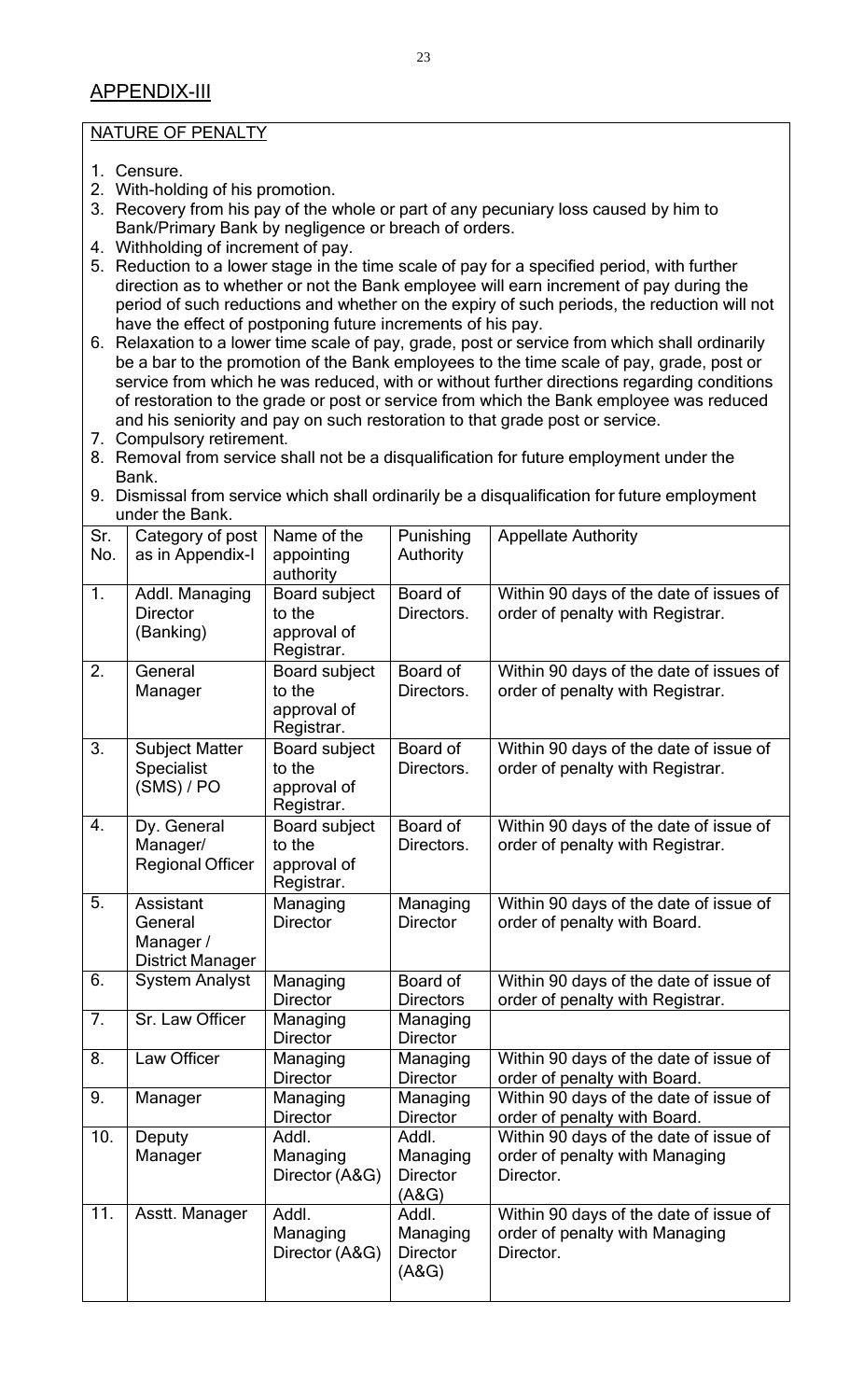| 12. | Private<br>Secretary                                                  | Managing<br><b>Director</b>         | Managing<br><b>Director</b>                   | Within 90 days of the date of issue of<br>order of penalty with Board.                |
|-----|-----------------------------------------------------------------------|-------------------------------------|-----------------------------------------------|---------------------------------------------------------------------------------------|
| 13. | Senior P.A.                                                           | Addl.<br>Managing<br>Director (A&G) | Addl.<br>Managing<br><b>Director</b><br>(ASG) | Within 90 days of the date of issue of<br>order of penalty with Managing<br>Director. |
| 14. | <b>Senior Scale</b><br>Stenographer/<br>P.A.                          | Addl.<br>Managing<br>Director (A&G) | Addl.<br>Managing<br><b>Director</b><br>(ASG) | Within 90 days of the date of issue of<br>order of penalty with Managing<br>Director. |
| 15. | <b>Junior Scale</b><br>Stenographer                                   | Addl.<br>Managing<br>Director (A&G) | Addl.<br>Managing<br><b>Director</b><br>(ASG) | Within 90 days of the date of issue of<br>order of penalty with Managing<br>Director. |
| 16. | Steno-typist                                                          | Addl.<br>Managing<br>Director (A&G) | Addl.<br>Managing<br><b>Director</b><br>(ASG) | Within 90 days of the date of issue of<br>order of penalty with Managing<br>Director. |
| 17. | Clerks/CDEO<br>(Jr. Assistant/<br>Sr. Clerk/Clerk)                    | Addl.<br>Managing<br>Director (A&G) | Addl.<br>Managing<br><b>Director</b><br>(A&G) | Within 90 days of the date of issue of<br>order of penalty with Managing<br>Director. |
| 18. | <b>Field Officer</b><br>(ADO/ Sr. Field<br>Officer/ Field<br>Officer) | Addl.<br>Managing<br>Director (A&G) | Addl.<br>Managing<br><b>Director</b><br>(ASG) | Within 90 days of the date of issue of<br>order of penalty with Managing<br>Director. |
| 19. | Librarian                                                             | Addl.<br>Managing<br>Director (A&G) | Addl.<br>Managing<br><b>Director</b><br>(ASG) | Within 90 days of the date of issue of<br>order of penalty with Managing<br>Director. |
| 20. | <b>PBX Operator</b>                                                   | Addl.<br>Managing<br>Director (A&G) | Addl.<br>Managing<br><b>Director</b><br>(A&G) | Within 90 days of the date of issue of<br>order of penalty with Managing<br>Director. |
| 21. | <b>Driver</b>                                                         | Addl.<br>Managing<br>Director (A&G) | Addl.<br>Managing<br><b>Director</b><br>(ASG) | Within 90 days of the date of issue of<br>order of penalty with Managing<br>Director. |
| 22. | Jamadar                                                               | Addl.<br>Managing<br>Director (A&G) | Addl.<br>Managing<br><b>Director</b><br>(ASG) | Within 90 days of the date of issue of<br>order of penalty with Managing<br>Director. |
| 23. | Daftri                                                                | Addl.<br>Managing<br>Director (A&G) | Addl.<br>Managing<br><b>Director</b><br>(ASG) | Within 90 days of the date of issue of<br>order of penalty with Managing<br>Director. |
| 24. | Peon/<br>Chowkidar                                                    | Addl.<br>Managing<br>Director (A&G) | Addl.<br>Managing<br><b>Director</b><br>(ASG) | Within 90 days of the date of issue of<br>order of penalty with Managing<br>Director. |
| 25. | <b>Lift Operator</b>                                                  | Addl.<br>Managing<br>Director (A&G) | Addl.<br>Managing<br><b>Director</b><br>(ASG) | Within 90 days of the date of issue of<br>order of penalty with Managing<br>Director. |
| 26. | Gunman                                                                | Addl.<br>Managing<br>Director (A&G) | Addl.<br>Managing<br><b>Director</b><br>(ASG) | Within 90 days of the date of issue of<br>order of penalty with Managing<br>Director. |
| 27. | Electrician                                                           | Addl.<br>Managing<br>Director (A&G) | Addl.<br>Managing<br><b>Director</b><br>(ASG) | Within 90 days of the date of issue of<br>order of penalty with Managing<br>Director. |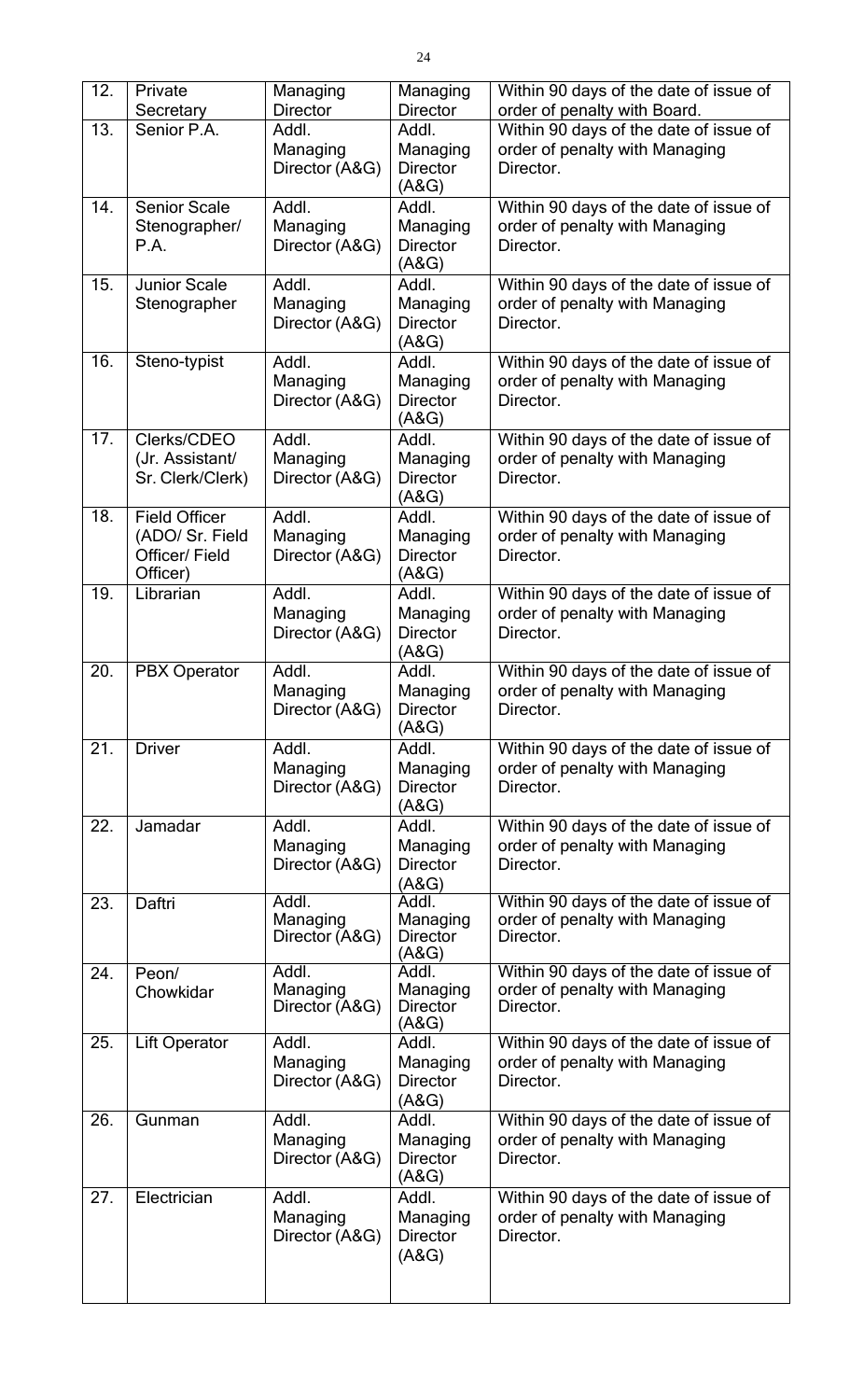| 28. | Sweeper                                           | Addl.<br>Managing<br>Director (A&G) | Addl.<br>Managing<br><b>Director</b><br>(A&G) | Within 90 days of the date of issue of<br>order of penalty with Managing<br>Director. |
|-----|---------------------------------------------------|-------------------------------------|-----------------------------------------------|---------------------------------------------------------------------------------------|
| 29. | Chief<br>Information<br>Technology<br>Officer     | Managing<br><b>Director</b>         | Managing<br><b>Director</b>                   | Within 90 days of the date of issue of<br>order of penalty with Board.                |
| 30. | Dy. Chief<br>Information<br>Technology<br>Officer | Managing<br><b>Director</b>         | Managing<br><b>Director</b>                   | Within 90 days of the date of issue of<br>order of penalty with Board.                |
| 31. | Sr. Information<br>Technology<br>Officer          | Addl.<br>Managing<br>Director (A&G) | Addl.<br>Managing<br><b>Director</b><br>(A&G) | Within 90 days of the date of issue of<br>order of penalty with Managing<br>Director. |
| 32. | Information<br>Technology<br>Officer              | Addl.<br>Managing<br>Director (A&G) | Addl.<br>Managing<br><b>Director</b><br>(A&G) | Within 90 days of the date of issue of<br>order of penalty with Managing<br>Director. |

Note :- ਰਜਿਸਟਰਾਰ, ਸਹਿਕਾਰੀ ਸਭਾਵਾਂ, ਪੰਜਾਬ, ਚੰਡੀਗੜ੍ਹ ਜੀ ਵੱਲੋਂ ਉਨ੍ਹਾਂ ਦੇ ਪੱਤਰ ਨੰਬਰ : RCS/Credit-I/CA 3/ 3526 ਮਿਤੀ 06.04.2016 ਰਾਹੀਂ ਬੈਂਕ ਵਿੱਚ ਵੱਖ ਵੱਖ ਆਸਾਮੀਆਂ ਤੇ ਤਰੱਕੀ ਰਾਹੀਂ ਨਿਯੱਕਤ ਕੀਤੇ ਅਧਿਕਾਰੀਆਂ ਦੇ ਸਰਵਿਸ ਰੁਲਾਂ ਵਿੱਚ ਹੇਠ ਲਿਖੀ ਸੋਧ ਕੀਤੀ ਗਈ ਹੈ:-

ਬੈਂਕ ਦੇ ਵਸੂਲੀ ਦੇ ਟੀਚਿਆਂ ਨੂੰ ਪ੍ਭਾਵਸ਼ਾਲੀ ਢੰਗ ਨਾਲ ਹਾਸਲ ਕਰਨ, ਸਹੀ ਐਡਵਾਂਸਮੈਂਟ ਕਰਨ, ਓਵਰਡਿਊਜ਼ ਦੀ ਵਸੂਲੀ ਵਿੱਚ ਸੁਧਾਰ ਲਿਆਉਣ ਅਤੇ ਮੈਂਬਰਾਂ ਨੂੰ ਬੇਹਤਰ ਸੇਵਾਵਾਂ ਦੇਣ ਲਈ ਇਹ ਜਰੂਰੀ ਹੈ ਕਿ ਜੋ ਅਫਸਰ ਬੈਂਕ ਦੀਆਂ ਮਹੱਤਵਪੂਰਣ ਅਹੁੱਦਿਆਂ ਤੇ ਨਿਯੁੱਕਤ ਹੋਣ, ਉਨ੍ਹਾਂ ਦੀ ਨਿਯੁੱਕਤੀ/ਪਦਉਨੱਤੀ ਪਾਰਦਰਸ਼ੀ ਢੰਗ ਨਾਲ ਅਤੇ ਮੈਰਿਟ ਤੇ ਹੋਵੇ। ਇਸ ਲਈ ਇਨ੍ਹਾਂ ਪੋਸਟਾਂ ਤੇ ਨਿਯੁੱਕਤੀ/ਪਦਉਨੱਤੀ ਲਈ ਬੇਹਤਰ ਸਕਰੂਟਨੀ ਜਰੂਰੀ ਹੈ। ਇਸ ਲਈ ਬੈਂਕ ਅਤੇ ਲੋਕ ਹਿੱਤ ਨੂੰ ਮੁੱਖ ਰੱਖਦਿਆਂ ਹੋਇਆਂ ਪੰਜਾਬ ਰਾਜ ਸਹਿਕਾਰੀ ਖੇਤੀਬਾੜੀ ਵਿਕਾਸ ਬੈਂਕ ਦੇ ਕਾਮਨ ਕੇਡਰ ਰੂਲਜ਼−1978 (Appendix-III) ਵਿੱਚ ਦਰਜ ਹੇਠ ਲਿਖੀਆਂ ਆਸਾਮੀਆਂ ਨੂੰ ਸਿੱਧੀ ਭਰਤੀ ਰਾਹੀਂ ਜਾਂ ਪਦਉਨੱਤੀ ਰਾਹੀਂ ਭਰਨ ਦੀ ਵਿਧੀ ਸਬੰਧੀ ਪੰਜਾਬ ਸਹਿਕਾਰੀ ਸਭਾਵਾਂ ਰੁਲਜ਼−1963 ਦੇ ਰੁਲ 28 ਤਹਿਤ ਹੇਠ ਲਿਖੇ ਅਨੁਸਾਰ ਸੋਧ ਕੀਤੀ ਜਾਂਦੀ ਹੈ:−

| Appendix-III | ਆਸਾਮੀ ਦਾ ਨਾਮ                                            | ਮੌਜੂਦਾ<br>ਨਿਯੱਕਤੀ           | ਸੋਧ ੳਪਰੰਤ ਪਦ ੳਨੱਤੀ⁄                                                 |
|--------------|---------------------------------------------------------|-----------------------------|---------------------------------------------------------------------|
| ਵਿੱਚ ਦਰਜ ਲੜੀ |                                                         | ਕਰਨ ਦੀ ਅਥਾਰਟੀ               | ਨਿਯੱਕਤੀ ਕਰਨ ਦੀ ਅਥਾਰਟੀ                                               |
| ਨੰਬਰ         |                                                         |                             |                                                                     |
| 5            | <b>Assistant General</b><br>Manager/District<br>Manager | Managing<br><b>Director</b> | <b>Managing Director</b><br>subject to the approval of<br>Registrar |
| 6            | <b>System Analyst</b>                                   | Managing<br><b>Director</b> | <b>Managing Director</b><br>subject to the approval of<br>Registrar |
| 7            | Sr. Law Officer                                         | Managing<br><b>Director</b> | <b>Managing Director</b><br>subject to the approval of<br>Registrar |
| 9            | Manager                                                 | Managing<br><b>Director</b> | <b>Managing Director</b><br>subject to the approval of<br>Registrar |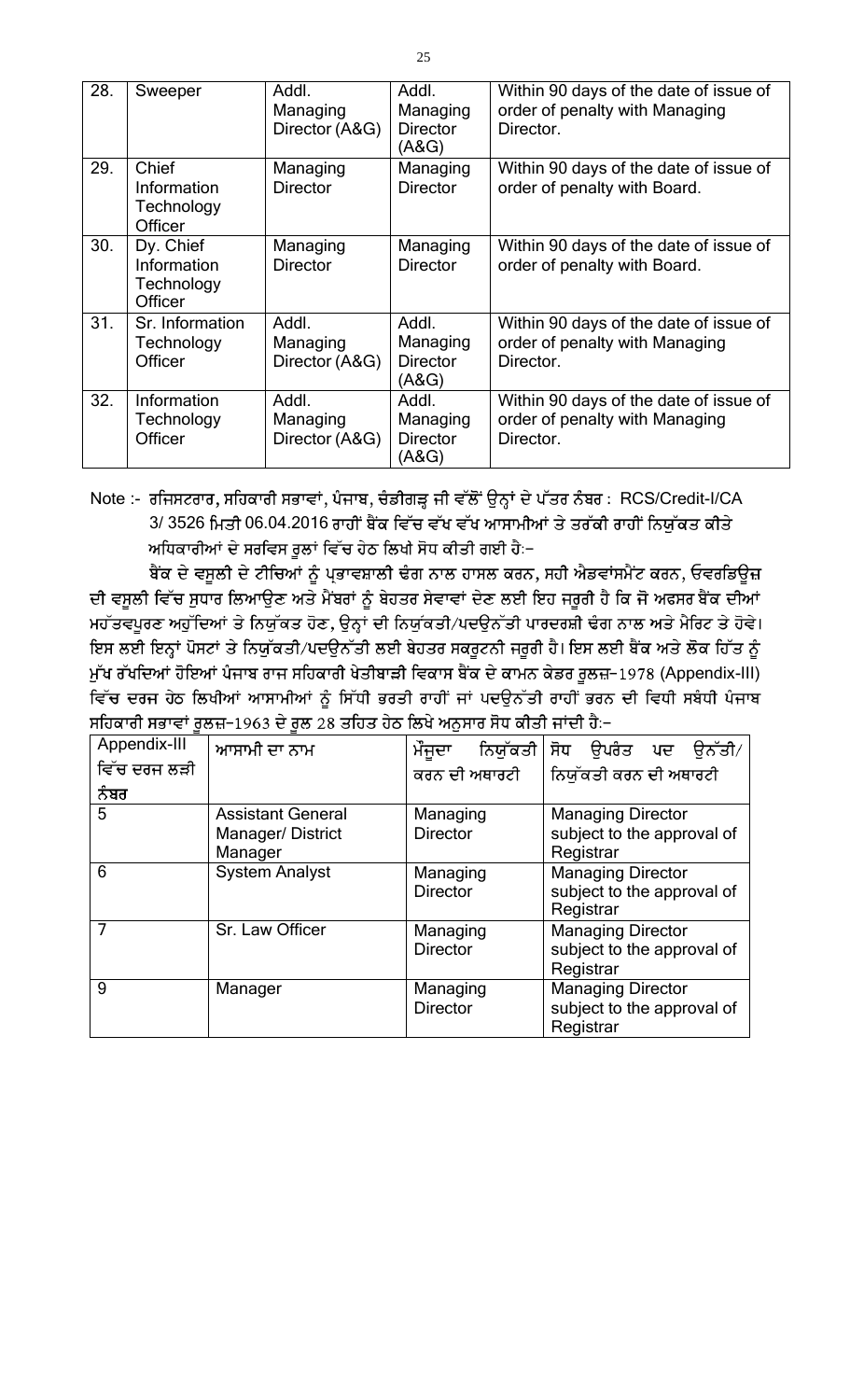|     | Mode of Appointment for various category of posts is as under:                                                                                                                                                                                                                                                                                       |  |  |  |  |  |  |
|-----|------------------------------------------------------------------------------------------------------------------------------------------------------------------------------------------------------------------------------------------------------------------------------------------------------------------------------------------------------|--|--|--|--|--|--|
| 1.  | <b>MANAGING DIRECTOR</b><br>On Deputation.                                                                                                                                                                                                                                                                                                           |  |  |  |  |  |  |
| 2.  | ADDL. MANAGING DIRECTOR (A&G)                                                                                                                                                                                                                                                                                                                        |  |  |  |  |  |  |
|     | On Deputation.                                                                                                                                                                                                                                                                                                                                       |  |  |  |  |  |  |
| 3.  | ADDL. MANAGING DIRECTOR (Banking)                                                                                                                                                                                                                                                                                                                    |  |  |  |  |  |  |
|     | By promotion from amongst the General Managers having experience of atleast 3 years as General<br>Manager (As Amended vide RCS letter No. Credit/ CA 3/10311 Dated 06.08.12).                                                                                                                                                                        |  |  |  |  |  |  |
| 4.  | <b>General Manager</b>                                                                                                                                                                                                                                                                                                                               |  |  |  |  |  |  |
|     | By promotion from amongst Dy. General Managers/ Regional Officers having experience of atleast<br>3 years as Deputy. General Manager/ Regional Officer (As Amended vide RCS letter No. Credit/CA<br>3/10311 Dated 06.08.12).                                                                                                                         |  |  |  |  |  |  |
| 5.  | <b>PO/Subject Matter Specialist</b>                                                                                                                                                                                                                                                                                                                  |  |  |  |  |  |  |
|     | On deputation.                                                                                                                                                                                                                                                                                                                                       |  |  |  |  |  |  |
| 6.  | Dy. General Manager/Regional Officer                                                                                                                                                                                                                                                                                                                 |  |  |  |  |  |  |
|     | By promotion from amongst the Distt. Manager / Asstt. General Manager having experience<br>of atleast 4 years as Distt. Manager/ Asstt. General Manager. (As amended vide RCS letter<br>No. 4507 dated 20.03.02).                                                                                                                                    |  |  |  |  |  |  |
| 7.  | System Analyst (Post has been designated as Chief Information Technology Officer).                                                                                                                                                                                                                                                                   |  |  |  |  |  |  |
| 8.  | District Manager/Asstt. General Manager                                                                                                                                                                                                                                                                                                              |  |  |  |  |  |  |
|     | By promotion from amongst the Managers having atleast 5 years experience as Manager.                                                                                                                                                                                                                                                                 |  |  |  |  |  |  |
| 9.  | Sr. Law Officer                                                                                                                                                                                                                                                                                                                                      |  |  |  |  |  |  |
|     | By promotion from amongst the Law Officers having 2 years experience as Law Officer<br>according to the seniority.                                                                                                                                                                                                                                   |  |  |  |  |  |  |
| 10. | Law Officer                                                                                                                                                                                                                                                                                                                                          |  |  |  |  |  |  |
|     | By direct recruitment.                                                                                                                                                                                                                                                                                                                               |  |  |  |  |  |  |
| 11. | Manager                                                                                                                                                                                                                                                                                                                                              |  |  |  |  |  |  |
|     | By Direct recruitment<br>a)                                                                                                                                                                                                                                                                                                                          |  |  |  |  |  |  |
|     | By promotion from amongst Deputy Managers having two years experience as<br>b)<br>Deputy Manager or combined experience of five years in the cadre of Deputy Manager/<br>Assistant Manager/PA will be taken into account.<br>Provided further that in case of non- Graduate atleast 15 years service will be<br>necessary to the credit of employee. |  |  |  |  |  |  |
| 12. | Deputy Manager                                                                                                                                                                                                                                                                                                                                       |  |  |  |  |  |  |
|     | By promotion from amongst Asstt. Manager/ PAs having three years experience.                                                                                                                                                                                                                                                                         |  |  |  |  |  |  |
| 13. | Asstt. Manager                                                                                                                                                                                                                                                                                                                                       |  |  |  |  |  |  |
|     | By direct recruitment<br>a)<br>By promotion from amongst the Clerks and Field Officers according to their<br>b)                                                                                                                                                                                                                                      |  |  |  |  |  |  |

numerical strength having experience of atleast 5 years as Clerk or Field Officer.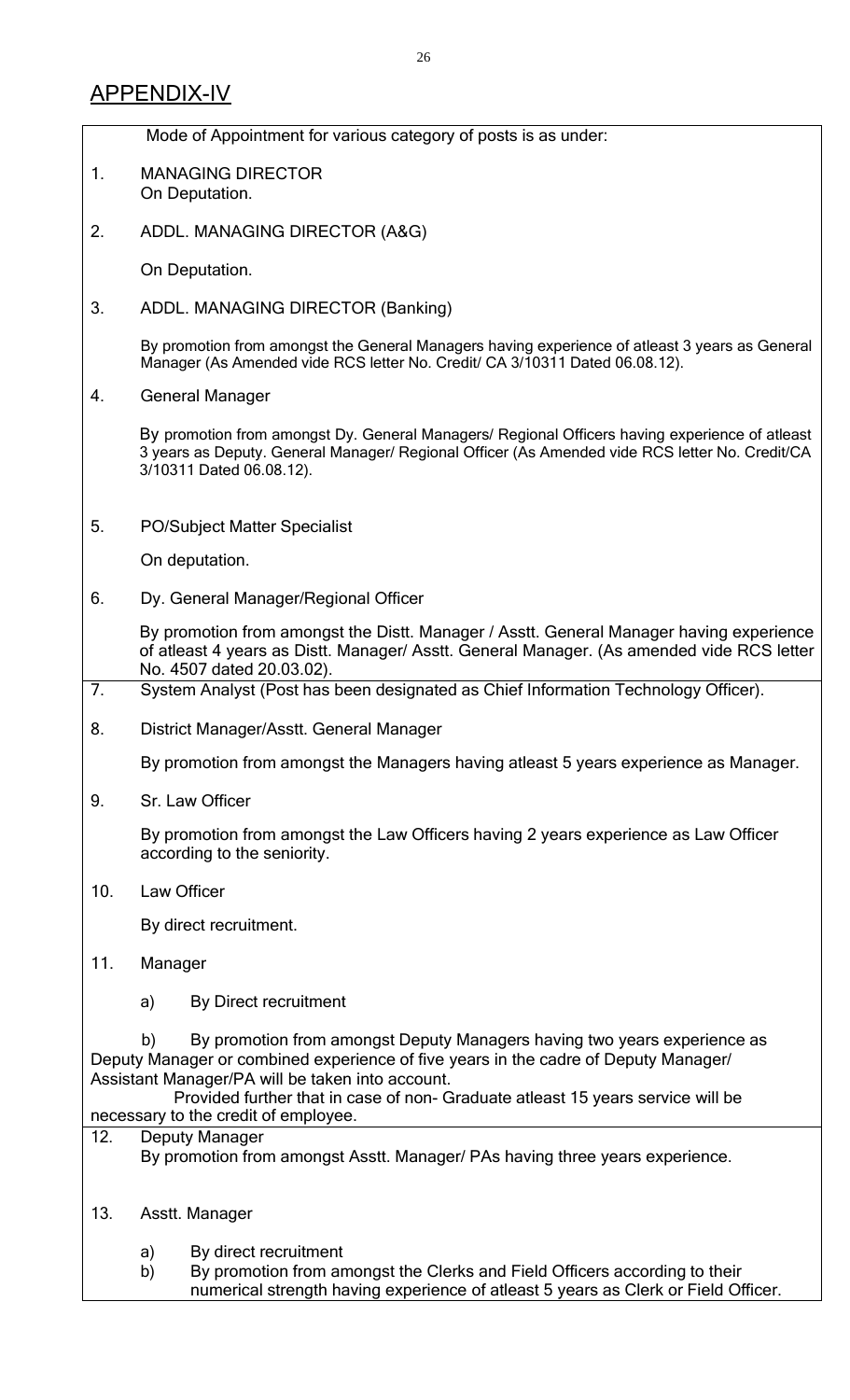14. Private Secretary

By promotion from amongst the Senior P.As having experience of atleast 5 years.

15. Senior P.A.

By promotion from amongst the Senior Scale Stenographer/ P.A. having experience of atleast 5 years.

16. Senior Scale Stenographer / P.A.

By promotion from amongst the Junior Scale Stenographer having atleast 5 years experience.

17. Junior Scale Stenographer

By promotion @ 50% in the cadre of Steno-Typist having atleast 5 years experience.

18. Steno-typist

By direct recruitment.

19. Clerk cum Data Entry Operator

By promotion from Graduate & Matriculate Class IV Employees in the ratio as mentioned below to the extent of 12% of the total posts of Clerks :-

A) Matriculates having atleast 5 years service in the Bank to the extent of 8%.

B) Graduates having atleast 3 years service in the Bank to the extent of 4%.

Provided that in case, no post of Clerk, falling in the quota of Graduates is available and a Graduate Class IV employee who is senior to a Matriculate Class IV employee is available, then the former (A Graduate) will be entitled for promotion against post meant for the Matriculate Class IV employee and such promotion will consume the quota for Matriculates Class IV employees. Note: - Those Class IV officials who are promoted as Clerks shall have to pass test of "Computer Proficiency within one year of joining as Clerk" failing which his promotion period shall not be cleared.

20. Field Officer

By promotion from Graduate and Matriculate Class IV employees in the ratio as mentioned below to the extent of 9% of the total posts of Field Officers:-

A) Matriculates having atleast five years service in the Bank to the extent of 6%.

B) Graduates having atleast three years service in the Bank to the extent of 3%.

Provided that, in case, no post of Field Officer falling in the quota of Graduates, is available and a Graduate Class IV employee who is senior to Matriculate Class IV employee is available, then the former (A Graduate) will be entitled for promotion against post meant for Matriculate Class IV employee and such promotion will consume the quota for Matriculates.

**Note:-** Those officials who are promoted as Field Officers shall have to undergo a training of three months in Computer Proficiency & Revenue Law and Practice at P.I.C.T., Chandigarh or any other Institution designated by SADB. He shall have to clear the test of training and a test of computer proficiency failing which his probation period shall not be cleared.

21. PBX Operator

By direct recruitment.

22. Driver

By direct recruitment.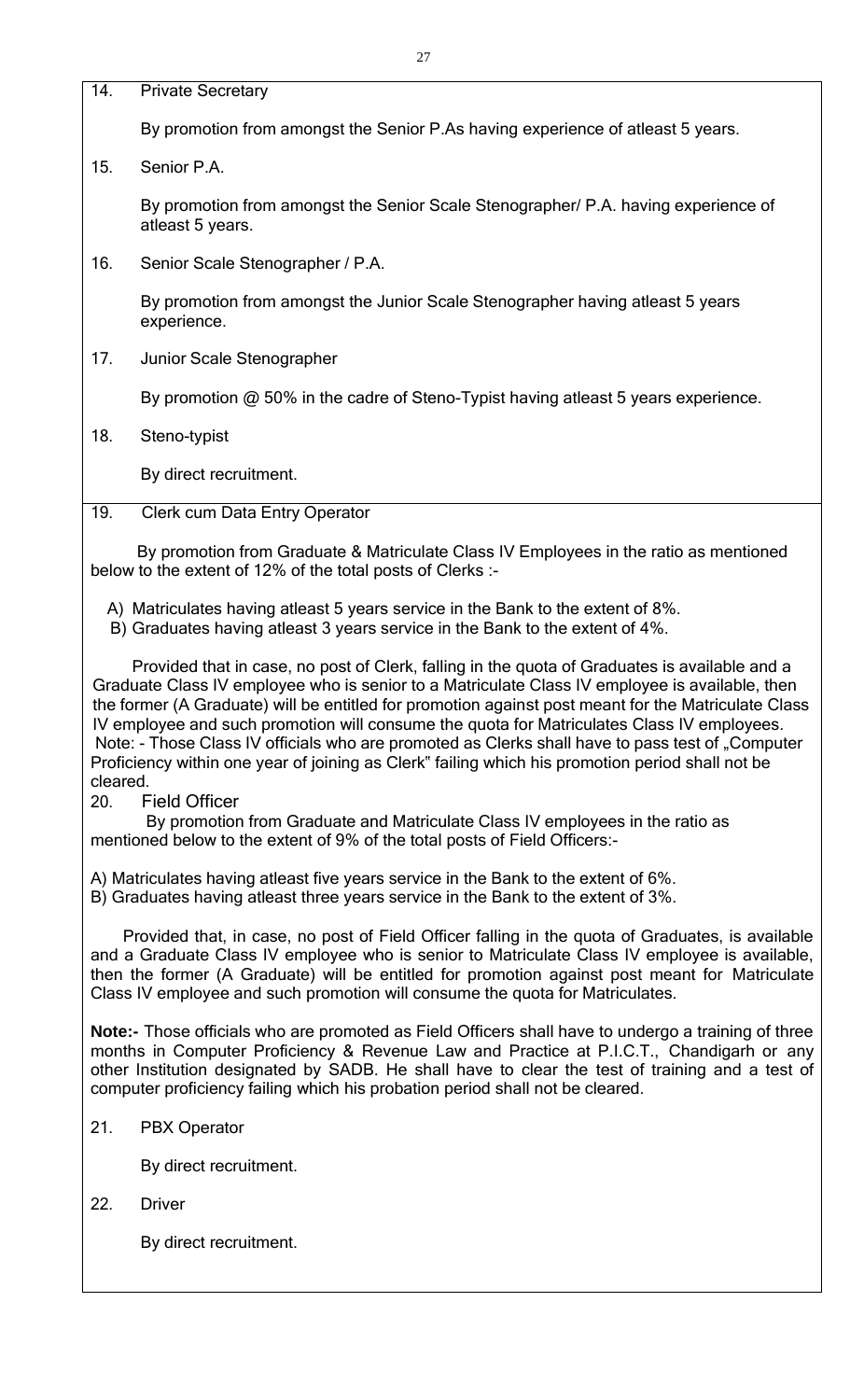### 23. Jamadar

By promotion from amongst Class-IV as per seniority.

24. Daftri

By promotion from amongst Class-IV as per seniority.

25. Peon/Chowkidar

By direct recruitment.

26. Lift Operator

By direct recruitment

27. Electrician

By direct recruitment.

28. Sweeper

By direct recruitment.

### **New posts**

29. Financial Analyst

By direct recruitment - to be taken on deputation/contract till such time expenses are reimbursed by NABARD.

30. Asstt. Financial Analyst

By direct recruitment - to be taken on deputation/contract.

31. Faculty Member

By direct recruitment – to be taken on deputation/contract till such time expenses are reimbursed by NABARD.

32. Research Assistant

To be taken on deputation/contract.

- 33. Librarian By direct recruitment.
- 34. Chief Information Technology Officer

By promotion from amongst the Dy. Chief Information Technology Officers having an experience of four years.

- 35. Deputy Chief Information Technology Officer By promotion from amongst the Sr. Information Technology Officers having an experience of six years.
- 36. Senior Information Technology Officer By promotion from amongst the Information Technology Officers having an experience of six years.
- 37. Information Technology Officer By Direct Recruitment.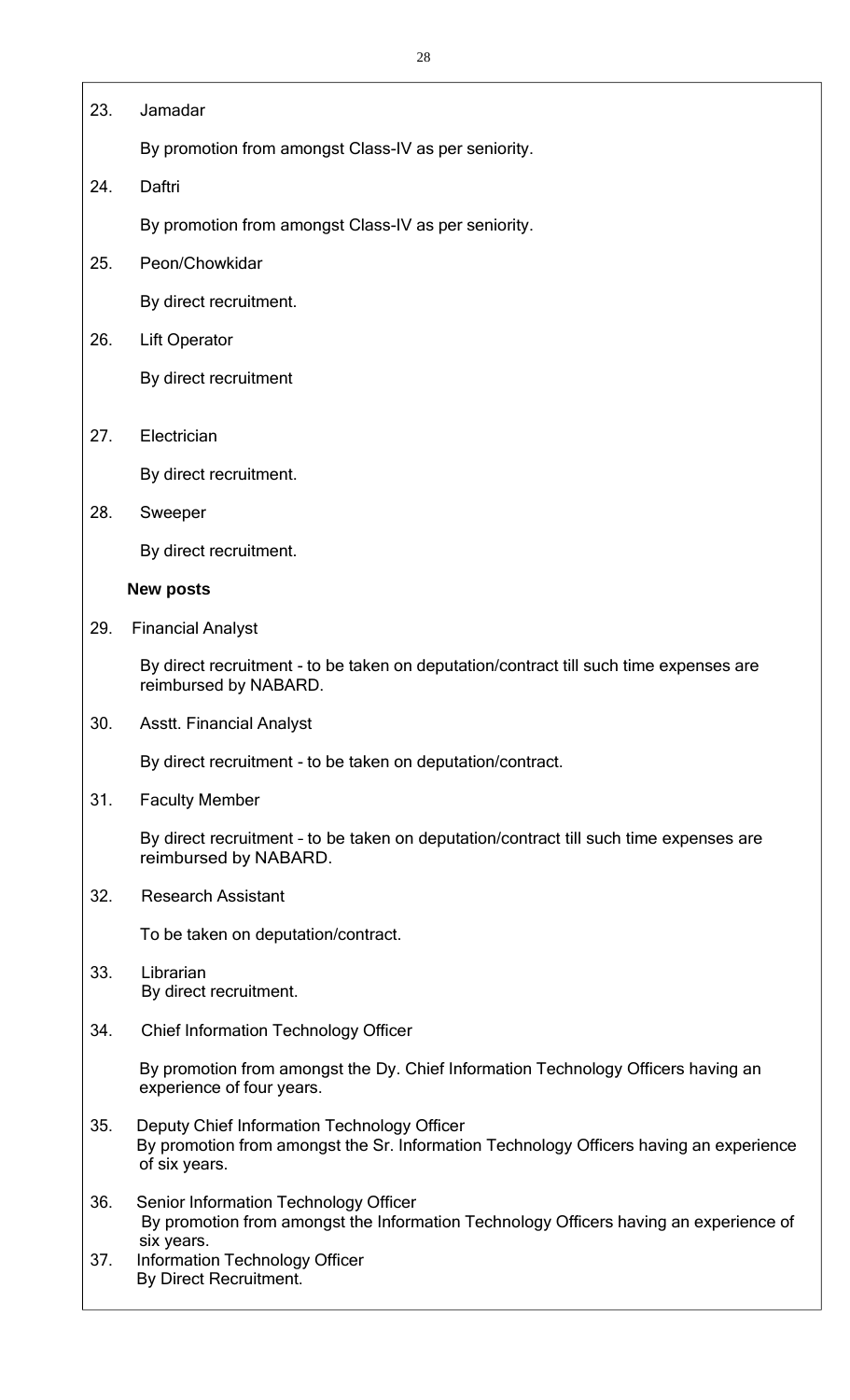### **Note1:**

Promotion means selection keeping in view the seniority-cum-merit provided that:-

- 1. The Bench Mark of ACRs as per Punjab Government Letter No. 13720 dated 06.09.2001 would be applicable on the employees who fall in 'A' & 'B' category according to Punjab Government Notification No. 11388 dated 08.09.2000
- 2. The employees falling in 'C' and 'D' categories should have atleast 7 favourable Annual Confidential Reports during the last 10 years.
- 3. There should be no doubt about his honesty and integrity during the last three years and atleast two reports including last out of the last three should be favourable.
- 4. The official must have experience on his present post for years as laid down in the service rules.

### **Note 2:-**

- 1. Whereas there is a provision for filling posts by promotion and direct recruitment, their ratio will be 75:25 promotion and direct recruitment respectively.
	- i. By promotion from Graduate & Matriculate Class IV Employees in the ratio as mentioned below to the extent of 12% of the total posts of Clerks :-
	- A) Matriculates having atleast 5 years service in the Bank to the extent of 8%.
	- B) Graduates having atleast 3 years service in the Bank to the extent of 4%.

Provided that in case, no post of Clerk, falling in the quota of Graduates is available and a Graduate Class IV employee who is senior to a Matriculate Class IV employee is available, then the former (A Graduate) will be entitled for promotion against post meant for the Matriculate Class IV employee and such promotion will consume the quota for Matriculates Class IV employees. Note: - Those Class IV officials who are promoted as Clerks shall have to pass test of "Computer Proficiency within one year of joining as Clerk" failing which his promotion period shall not be cleared.

- ii. By promotion from Graduate and Matriculate Class IV employees in the ratio as mentioned below to the extent of 9% of the total posts of Field Officers:-
- A) Matriculates having atleast five years service in the Bank to the extent of 6%.
- B) Graduates having atleast three years service in the Bank to the extent of 3%.

Provided that, in case, no post of Field Officer falling in the quota of Graduates, is available and a Graduate Class IV employee who is senior to Matriculate Class IV employee is available, then the former (A Graduate) will be entitled for promotion against post meant for Matriculate Class IV employee and such promotion will consume the quota for Matriculates.

- i. **Note:-** Those officials who are promoted as Field Officers shall have to undergo a training of three months in Computer Proficiency & Revenue Law and Practice at P.I.C.T., Chandigarh or any other Institution designated by SADB. He shall have to clear the test of training and a test of computer proficiency failing which his probation period shall not be cleared
- 2. If no suitable candidate is available for appointment by direct recruitment or by promotion, the vacancy may be filled up by transfer or on deputation.
- 3. All posts will be filled in the cadre in accordance with the "Reservation Policy" of the State Government as announced from time to time.
- 4. Not withstanding the mode of appointment to various posts indicated in this appendix 20 percent of the sanctioned posts in the cadre from Managers and above may be filled by having experienced officials of the Co-Operative Department on usual deputation terms.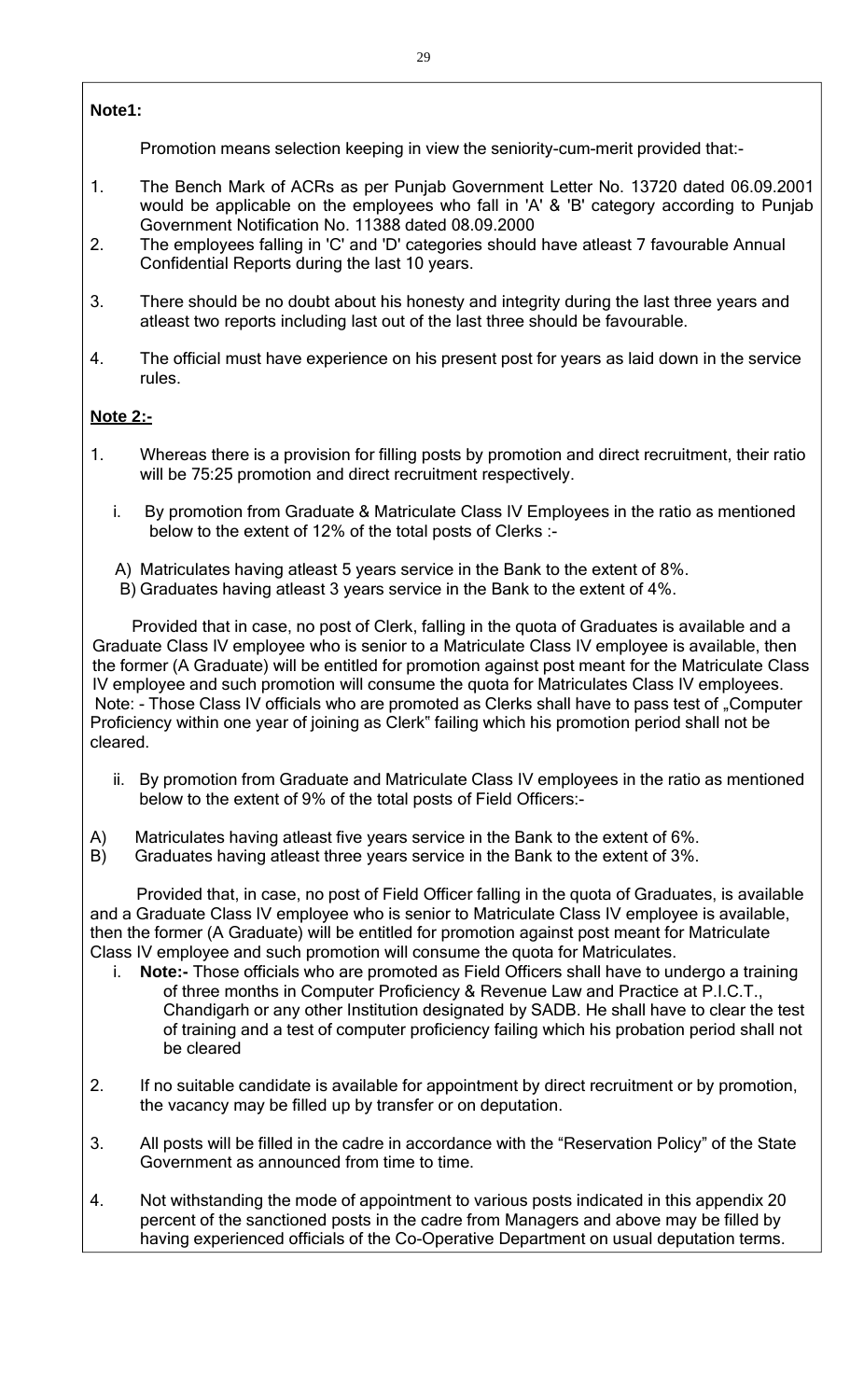## APPENDIX-V

|                  | <b>CASUAL LEAVE</b>               |                                                                                                |                                                                                                                                                                                                                                                        |                                                                                 |  |  |  |  |
|------------------|-----------------------------------|------------------------------------------------------------------------------------------------|--------------------------------------------------------------------------------------------------------------------------------------------------------------------------------------------------------------------------------------------------------|---------------------------------------------------------------------------------|--|--|--|--|
| Sr.<br>No        | Name of<br>Powers                 | Name of<br>services                                                                            | Authority<br>Competent                                                                                                                                                                                                                                 | <b>Extent</b>                                                                   |  |  |  |  |
| $\overline{1}$ . | Sanctioning<br>of Casual<br>Leave | $\mathsf{i}$<br>Managing<br><b>Director</b>                                                    | President/<br>Registrar                                                                                                                                                                                                                                | <b>Full Powers</b>                                                              |  |  |  |  |
|                  |                                   | AMD(A&G)<br>ii)                                                                                | Managing<br><b>Director</b>                                                                                                                                                                                                                            | <b>Full Powers</b>                                                              |  |  |  |  |
|                  |                                   | iii) AMD<br>(Banking)                                                                          | Managing<br><b>Director</b>                                                                                                                                                                                                                            | <b>Full Powers</b>                                                              |  |  |  |  |
|                  |                                   | iv) General<br>Manager                                                                         | Managing<br><b>Director</b>                                                                                                                                                                                                                            | <b>Full Powers</b>                                                              |  |  |  |  |
|                  |                                   | DGM / RO/<br>V)<br>SMS/                                                                        | Addl.                                                                                                                                                                                                                                                  | <b>Full Powers</b>                                                              |  |  |  |  |
|                  |                                   | Asstt.<br>General<br>Manager /<br>Sr. Law<br>Officer /<br>Law<br>Officer/<br>System<br>Analyst | Managing<br><b>Director</b>                                                                                                                                                                                                                            | [Casual leave of AGMs (in the field) will<br>be sanctioned by General Manager.] |  |  |  |  |
|                  |                                   | vi) In all other<br>category of<br>services.                                                   | <b>Branch</b><br>Incharges in<br>Bank/<br>Manager,<br><b>Primary Bank</b><br>in respect of<br>all staff of<br>Primary<br>Bank.<br>President of<br>concerned<br>PADB in case<br>of Manager<br>concerned<br>Primary<br>Bank/O.S.D.<br>in Head<br>Office. | <b>Full Powers</b>                                                              |  |  |  |  |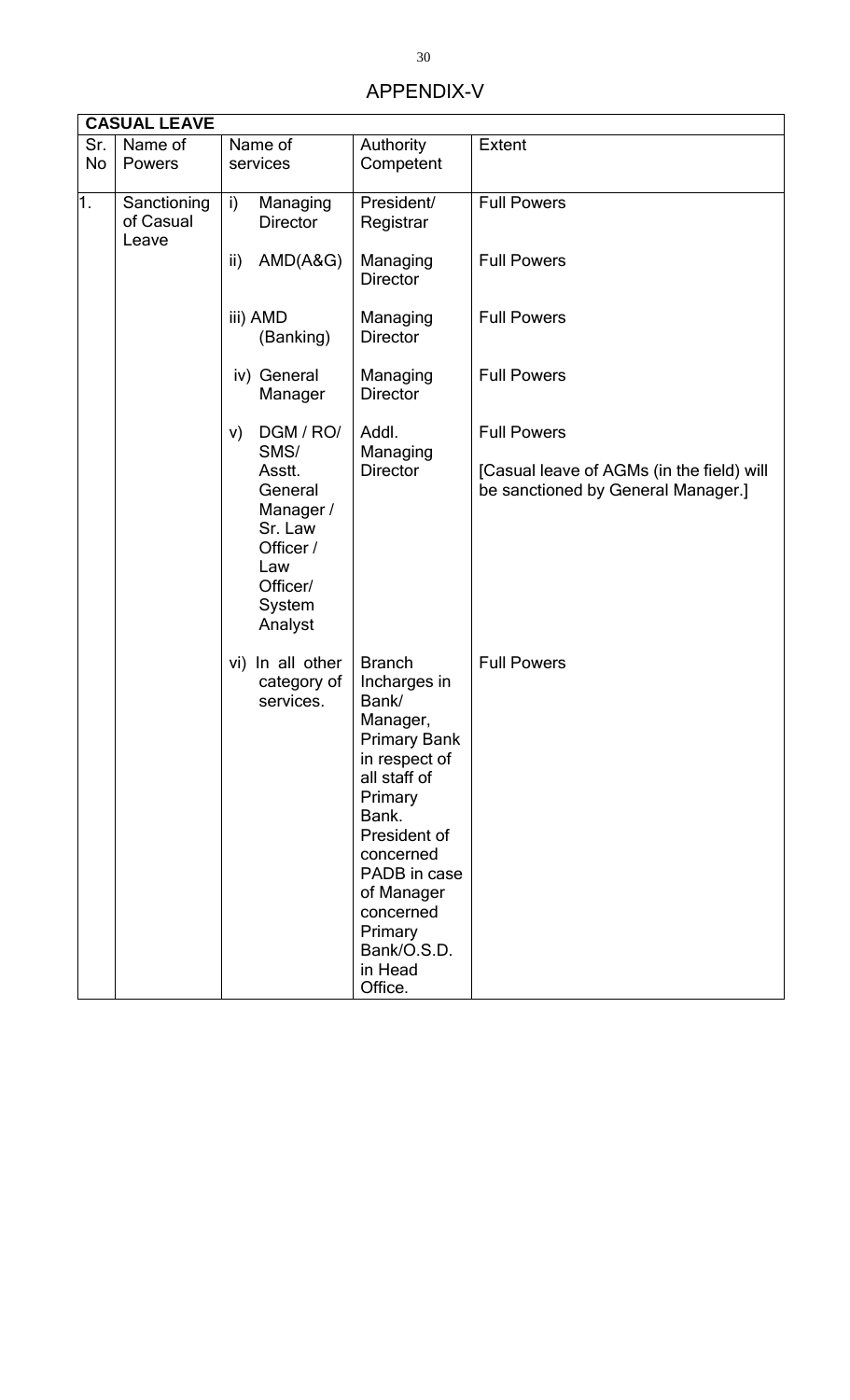|                  | <b>EARNED LEAVE</b>                                                                                                                                                                                                                  |     |                                                                                        |                                    |                                                                               |                                                                                  |
|------------------|--------------------------------------------------------------------------------------------------------------------------------------------------------------------------------------------------------------------------------------|-----|----------------------------------------------------------------------------------------|------------------------------------|-------------------------------------------------------------------------------|----------------------------------------------------------------------------------|
| $\overline{2}$ . | Sanctioning                                                                                                                                                                                                                          | i)  | <b>Managing Director</b>                                                               |                                    | <b>RCS Punjab</b>                                                             |                                                                                  |
|                  | of Earned<br>Leave                                                                                                                                                                                                                   | ii) | Addl. Managing<br>Director (A&G)                                                       |                                    | $-do-$                                                                        |                                                                                  |
|                  |                                                                                                                                                                                                                                      |     | iii) Addl. Managing<br>Director (Banking)/<br><b>General Manage</b>                    |                                    | Managing Director upto 120 days.<br>Board of Directors exceeding 120<br>days. |                                                                                  |
|                  |                                                                                                                                                                                                                                      |     | iv) DGM /RO / SMS /                                                                    |                                    |                                                                               | Addl. Managing Director (upto 120                                                |
|                  |                                                                                                                                                                                                                                      |     | Asstt. General<br>Manager / Sr. Law<br>Officer / Law Officer/<br><b>System Analyst</b> |                                    | days.<br>Managing Director exceeding 120<br>days.                             |                                                                                  |
|                  |                                                                                                                                                                                                                                      | V)  | In all other category of<br>services.                                                  |                                    | OSD/DGM (Admn) upto 90 days.<br>AMD exceeding 90 days.                        |                                                                                  |
|                  | <b>INCREMENT</b>                                                                                                                                                                                                                     |     |                                                                                        |                                    |                                                                               |                                                                                  |
| 3.               | <b>AMD</b><br>Normal<br>i)<br>ii)<br>(Banking) /<br>drawing of<br>General<br>increments.<br>Manger<br>iii) DGM / RO /<br>Addl.<br>SMS/AGM/<br><b>Director</b><br>Sr. Law<br>Officer /<br>Law Officer/<br>Officer/Sys-<br>tem Analyst |     |                                                                                        | Managing<br><b>Director</b>        |                                                                               | Except withholding of<br>increment which powers vest<br>in Appointing Authority. |
|                  |                                                                                                                                                                                                                                      |     | Managing                                                                               |                                    |                                                                               |                                                                                  |
|                  |                                                                                                                                                                                                                                      |     | iv) In all other<br>categories<br>of services.                                         | <b>DGM</b><br>(Admn)<br><b>OSD</b> |                                                                               |                                                                                  |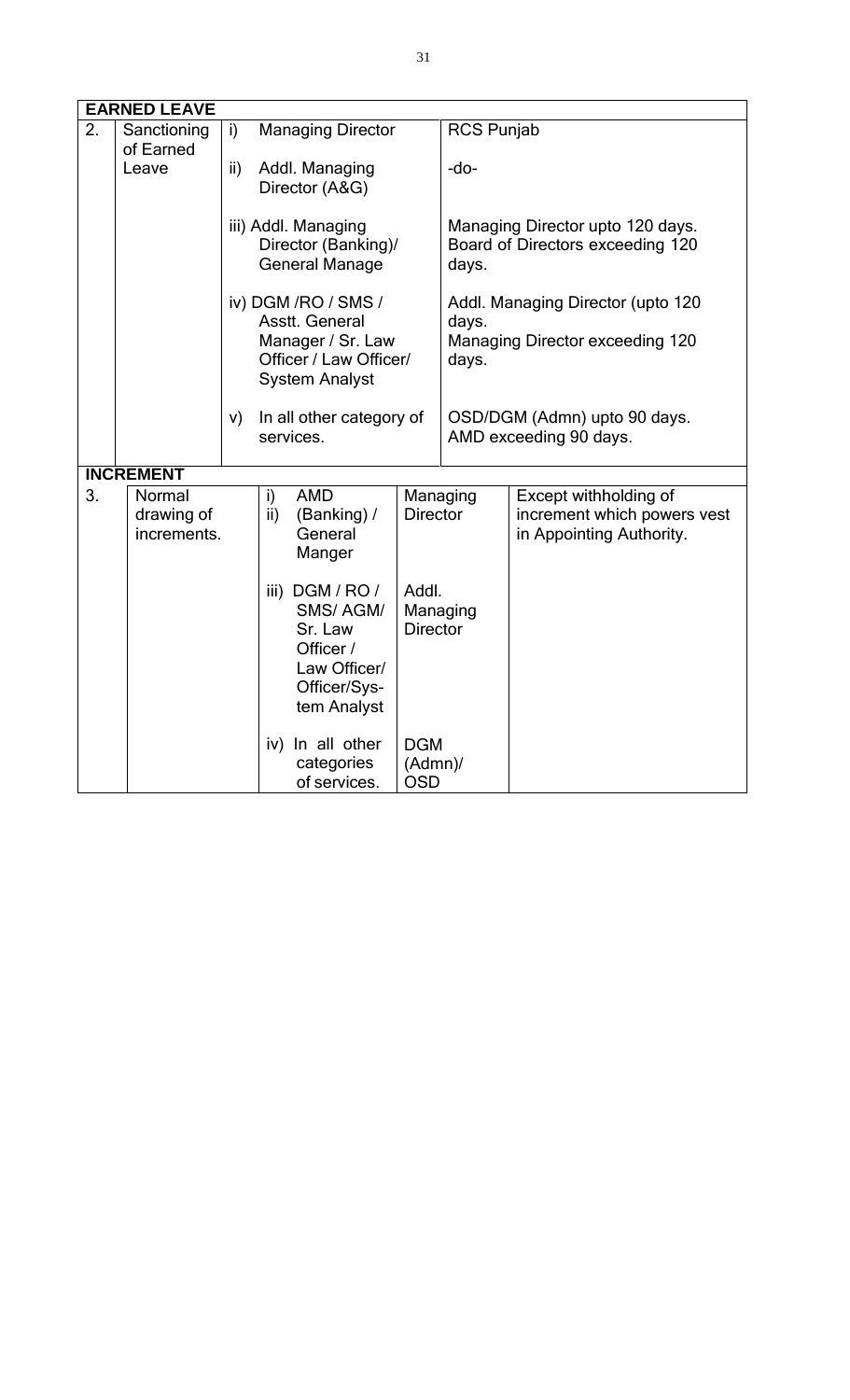|    | <b>PROFICIENCY</b>                      |               |                                                                                                                                                                                                                            |                                  |                    |  |  |
|----|-----------------------------------------|---------------|----------------------------------------------------------------------------------------------------------------------------------------------------------------------------------------------------------------------------|----------------------------------|--------------------|--|--|
| 4. | Allowing<br>Proficiency<br>$Step-up(s)$ | i)            | AMD (Banking)/<br>General<br>Manager                                                                                                                                                                                       | Board of<br><b>Directors</b>     | <b>Full Powers</b> |  |  |
|    |                                         | $\mathsf{ii}$ | DGM / RO /<br>SMS/AGM/<br>Sr. Law Officer/<br>Law Officer /<br>Manager/<br>Private<br>Secretary / Dy.<br>Manager/ Senior<br>P.A./System<br>Analyst/Chief<br>Information<br>Technology<br>Officer                           | Managing<br><b>Director</b>      | <b>Full Powers</b> |  |  |
|    |                                         |               | iii) AM / PA/<br>Stenographer/<br>Jr. Assistant /<br>ADO / Sr. Clerk/<br>Sr. Field Officer/<br>Clerk / Field<br>Officer / Steno-<br>typist / PBX<br>Operator and all<br>other categories<br>of staff not<br>covered above. | Addl. Managing<br>Director (A&G) | <b>Full Powers</b> |  |  |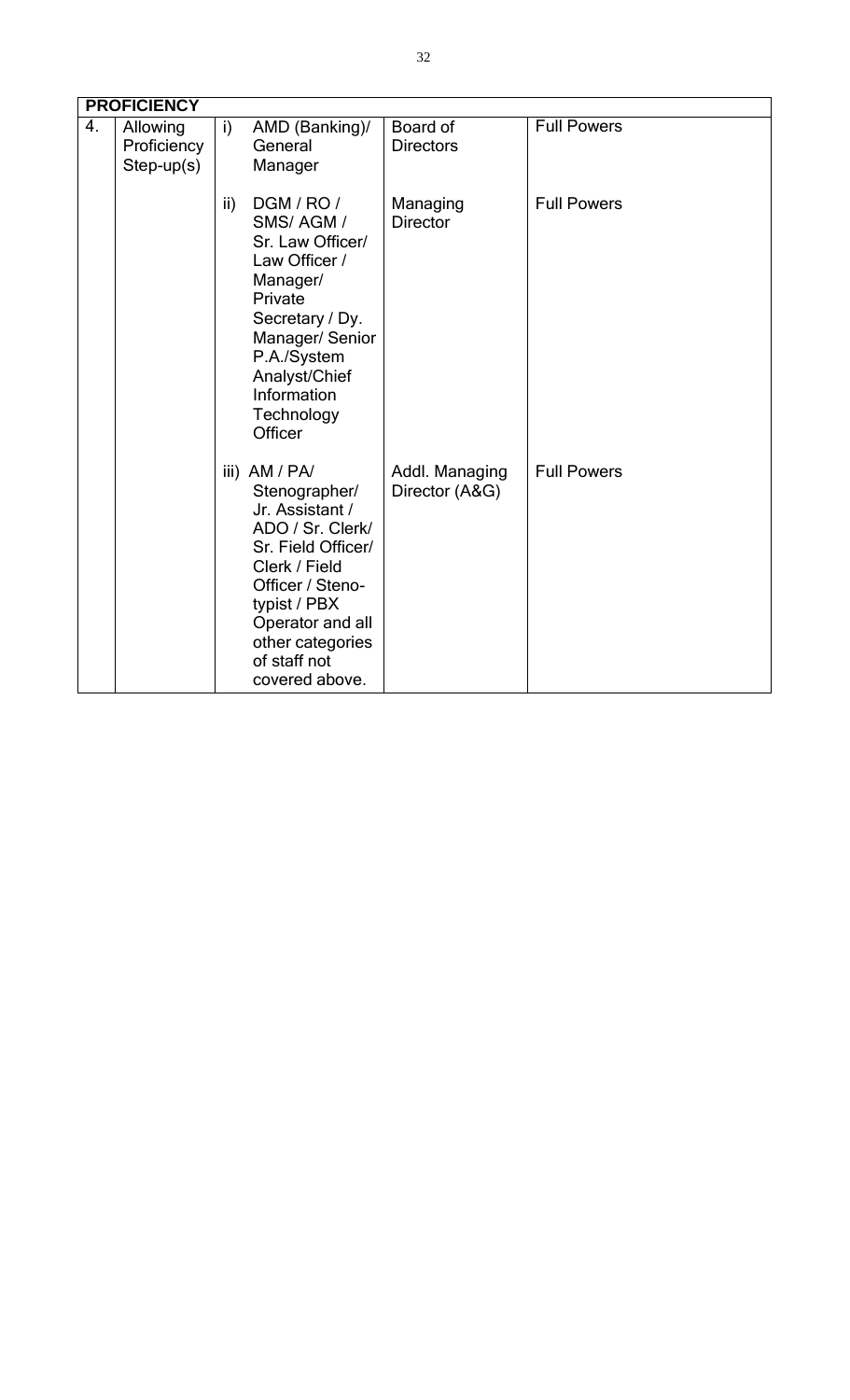Gradation of the service for the purpose of Travelling Allowance and the rates of Travelling Allowance for journeys on tours and transfers.

1. For the purpose of TA/DA, grading of the employees in various pay ranges in the revised scales of pay (as sanctioned vide the Punjab Civil services(Revised Pay), Rules 1998) shall be as under:- As per letter dated 31.08.2009 **Category** I II III IV V VI Grade Pay Rs. 10000 and above. Rs. 7600 to 9999 Rs. 5000 to 7599. Rs. 3800 to 4999 Below Rs. 3800 Below Rs. 4000 and Class IV employees. Note: Govt. of Punjab Instructions issued vide letter No. 18/10/09-4FP 2/440 dated 31.08.2009 shall be applicable to Bank employees regarding TA/DA.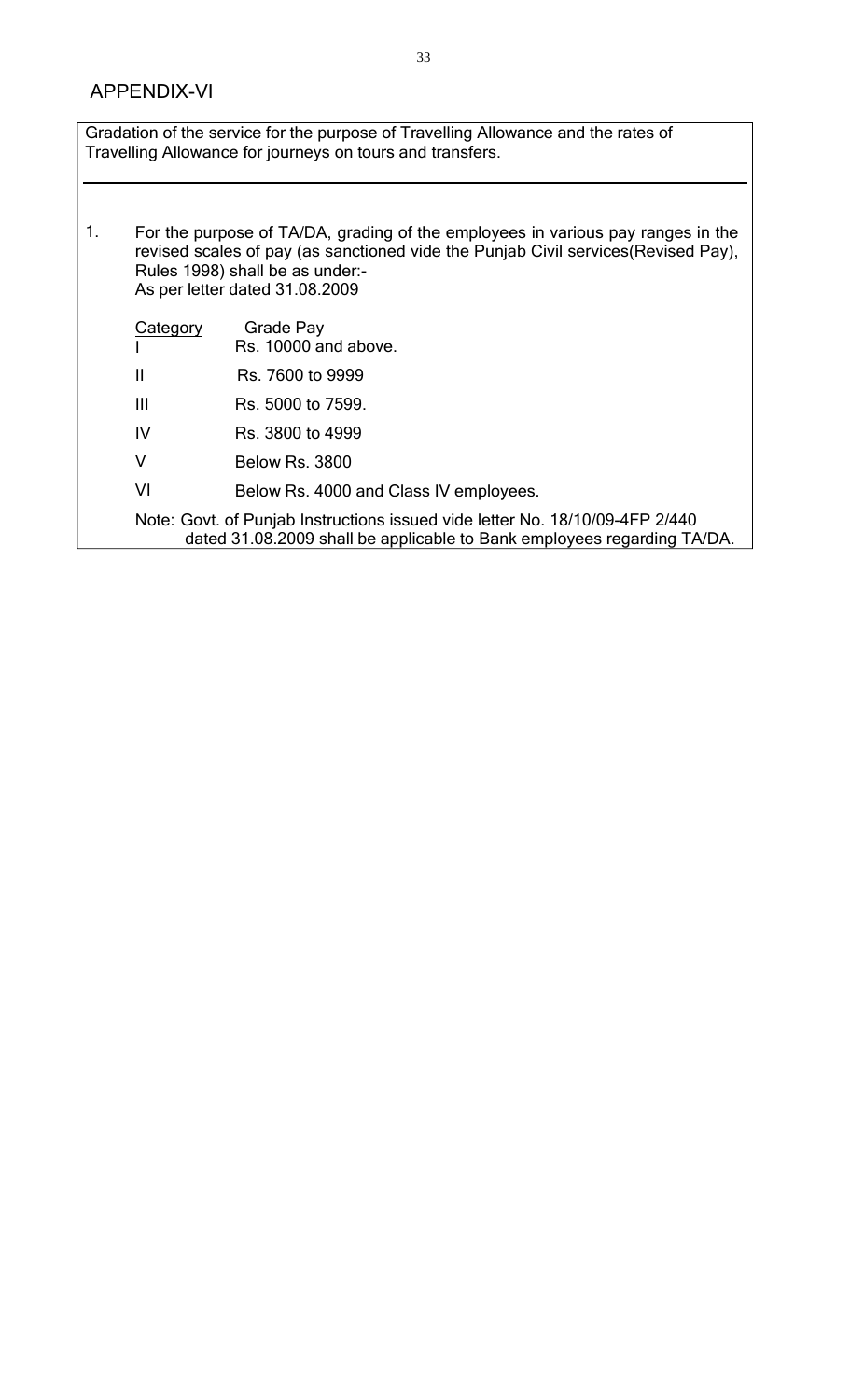### APPENDIX-VII

| Sr. | Designation        | <b>Cash/Tangible Security</b>                                |  |  |  |
|-----|--------------------|--------------------------------------------------------------|--|--|--|
| No  |                    |                                                              |  |  |  |
| 1.  | Managers/          | Cash Security Rs. 10,000/- or tangible security Rs. 20,000/- |  |  |  |
|     | Dy. Chief ITO      |                                                              |  |  |  |
| 2.  | A.M./ITO           | Cash Security Rs. 5,000/- or tangible security Rs. 10,000/-  |  |  |  |
|     |                    |                                                              |  |  |  |
| 3.  | Clerk cum DEO/     | Cash Security Rs. 2,000/- or tangible security Rs. 4,000/-   |  |  |  |
|     | Steno-typist/Field |                                                              |  |  |  |
|     | Officer            |                                                              |  |  |  |
| 4.  | Drivers/Daftri/    | Cash Security Rs. 500/- or tangible security Rs. 1000/-      |  |  |  |
|     | Chowkidars/Peons/  |                                                              |  |  |  |
|     | Electricians       |                                                              |  |  |  |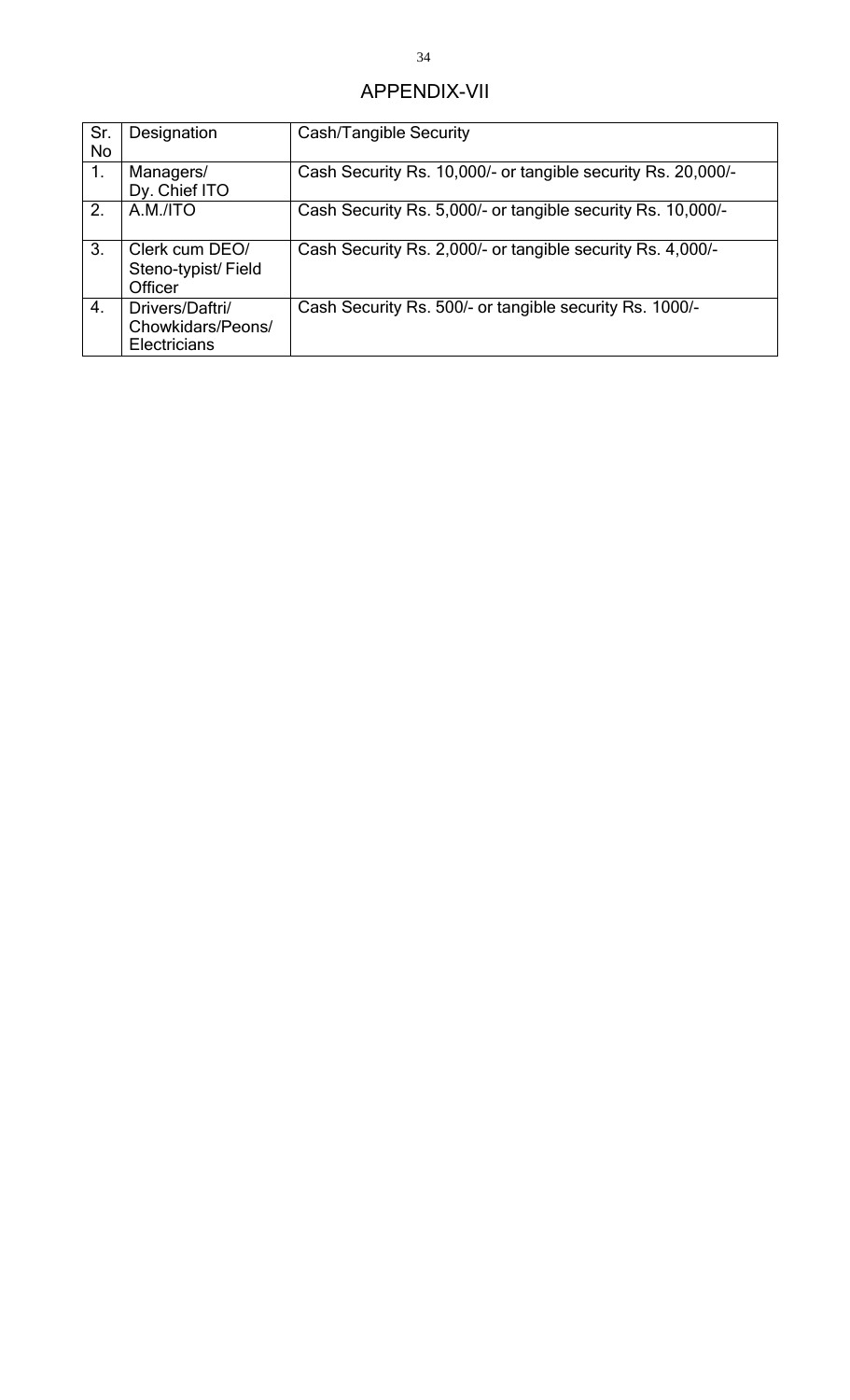# APPENDIX-VIII

|                  | <b>BANK EMPLOYEES</b>                                       |                                               |                                      | AUTHORITIES FOR WRITING ANNUAL CHARACTER ROLLS OF THE |
|------------------|-------------------------------------------------------------|-----------------------------------------------|--------------------------------------|-------------------------------------------------------|
| Sr.<br><b>No</b> | Category of<br>employees<br>of the bank<br>under report     | First<br>Reporting<br>Authority               | Second<br>Reporting<br>Authority     | <b>Final Reporting authority</b>                      |
| 1.               | Addl.<br>Managing<br><b>Director</b><br>(Banking)           | Managing<br><b>Director</b>                   |                                      | President/ Administrator                              |
| 2.               | General<br>Manager                                          | Addl.<br>Managing<br><b>Director</b>          |                                      | <b>Managing Director</b>                              |
| 3.               | PO/Subject<br><b>Matter</b><br>Specialist                   | Addl.<br>Managing<br><b>Director</b>          |                                      | <b>Managing Director</b>                              |
| $\overline{4}$ . | Dy. General<br>Manager/<br>Regional<br>Officer              | Addl.<br>Managing<br><b>Director</b>          |                                      | <b>Managing Director</b>                              |
| 5.               | System<br>Analyst                                           | Addl.<br>Managing<br><b>Director</b>          | $\overline{\phantom{a}}$             | <b>Managing Director</b>                              |
| 6.               | Chief<br>Information<br>Technology<br>Officer               | Addl.<br>Managing<br><b>Director</b>          | $\overline{\phantom{a}}$             | <b>Managing Director</b>                              |
| 7.               | Asstt.<br>General<br>Manager                                | G.M. /<br><b>Branch</b><br>Incharge           | Addl.<br>Managing<br><b>Director</b> | <b>Managing Director</b>                              |
| 8.               | Sr. Law<br>Officer                                          | General<br>Manager                            | Addl.<br>Managing<br><b>Director</b> | <b>Managing Director</b>                              |
| 9.               | Law Officer                                                 | Addl.<br>Managing<br><b>Director</b>          |                                      | <b>Managing Director</b>                              |
| 10.              | <b>Deputy Chief</b><br>Information<br>Technology<br>Officer | Chief<br>Information<br>Technology<br>Officer | $\qquad \qquad \blacksquare$         | <b>Managing Director</b>                              |
| 11<br>(a)        | Manager<br>(in SADB)                                        | D.G.M./<br><b>Branch</b><br>Incharge          | Addl.<br>Managing<br><b>Director</b> | <b>Managing Director</b>                              |
| (b)              | Manager<br>(in PADBs)                                       | President<br>(PADB)                           | Asstt.<br>General<br>Manager         | <b>Managing Director</b>                              |
| 12<br>(a)        | Deputy<br>Manager<br>(in SADB)                              | <b>Branch</b><br>Incharge/<br><b>DGM</b>      |                                      | Addl. Managing Director.                              |
| (b)              | Deputy<br>Manager<br>(in PADBs)                             | Manager,<br><b>PADB</b>                       | $\blacksquare$                       | <b>Addl. Managing Director</b>                        |
| 13<br>(a)        | Asstt.<br>Manager (in<br>SADB)                              | D.G.M.                                        |                                      | Addl. Managing Director                               |
| (b)              | Asstt.<br>Manager (in<br>PADBs)                             | Manager,<br><b>PADB</b>                       | $\overline{\phantom{a}}$             | <b>Addl. Managing Director</b>                        |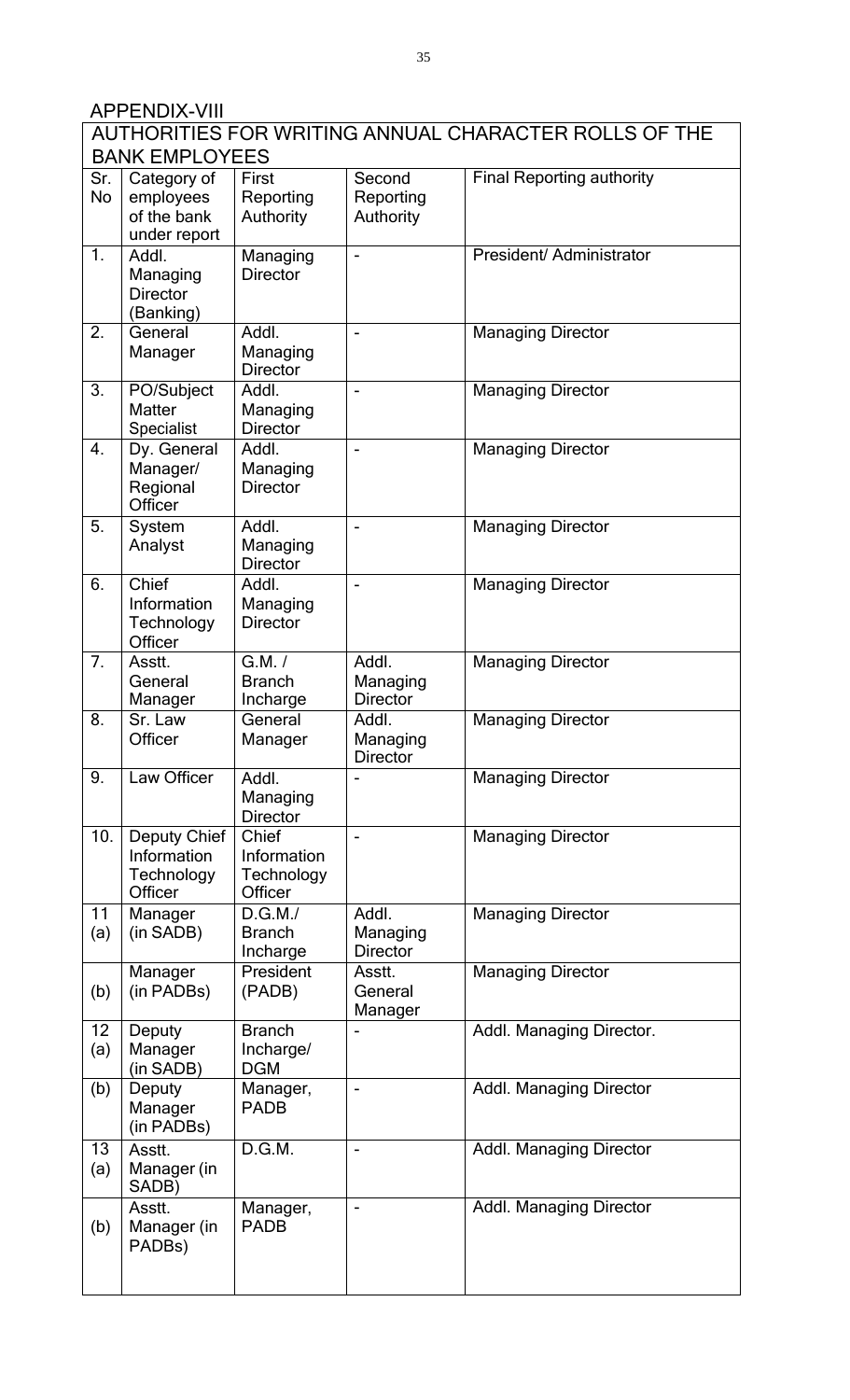| 14        | Private                           | Officer with              | Addl.                        | <b>Managing Director</b>       |
|-----------|-----------------------------------|---------------------------|------------------------------|--------------------------------|
|           | Secretary                         | whom<br>attached          | Managing<br><b>Director</b>  |                                |
| 15        | Sr. PA                            | Officer with              | Addl.                        | <b>Managing Director</b>       |
|           |                                   | whom<br>attached          | Managing<br><b>Director</b>  |                                |
| 16        | <b>Senior Scale</b>               | Officer with              | D.G.M./                      | <b>Addl. Managing Director</b> |
|           | Stenogra-<br>pher/PA              | whom<br>attached          | Regional<br>Officer          |                                |
| 17        | Junior                            | Officer with              | $\overline{D}$ .G.M./        | <b>Addl. Managing Director</b> |
|           | <b>Scale</b>                      | whom                      | Regional                     |                                |
|           | Stenogra-<br>pher                 | attached                  | Officer                      |                                |
| 18        | Steno-typist                      | Officer with              | D.G.M./                      | <b>Addl. Managing Director</b> |
|           |                                   | whom<br>attached          | Regional<br>Officer          |                                |
| 19        | Senior                            | Chief                     |                              | <b>Addl. Managing Director</b> |
|           | Information                       | Information               |                              |                                |
|           | Technology<br>Officer             | Technology<br>Officer     |                              |                                |
| 20        | Information                       | Chief                     |                              | <b>Addl. Managing Director</b> |
|           | Technology<br>Officer             | Information<br>Technology |                              |                                |
|           |                                   | Officer                   |                              |                                |
| 21<br>(a) | Clerk/<br>Accountant              | <b>Branch</b><br>Incharge | D.G.M.                       | <b>Addl. Managing Director</b> |
|           | (in SADB)                         |                           |                              |                                |
| (b)       | Clerk/<br>Accountant              | Manager                   | $\overline{\phantom{a}}$     | President                      |
|           | (in PADB)                         |                           |                              |                                |
| 22<br>(a) | <b>Field Officer</b><br>(in SADB) | D.G.M.                    | $\qquad \qquad \blacksquare$ | <b>Addl. Managing Director</b> |
| (b)       | <b>Field Officer</b><br>(in PADB) | Manager                   | <b>AGM</b>                   | <b>Addl. Managing Director</b> |
| 23        | <b>PBX</b>                        | <b>Branch</b>             |                              | <b>Addl. Managing Director</b> |
| 24        | Operator<br>Librarian             | Incharge<br><b>Branch</b> | $\overline{\phantom{0}}$     | <b>Addl. Managing Director</b> |
|           |                                   | Incharge                  |                              |                                |
| 25        | <b>Driver</b>                     | Officer with              | $\qquad \qquad \blacksquare$ | <b>Addl. Managing Director</b> |
| (a)       | (in SADB)                         | whom<br>attached          |                              |                                |
| (b)       | <b>Driver</b>                     | Manager                   | $\overline{\phantom{a}}$     | President/Administrator        |
| 26        | (in Field)<br>Jamadar             | <b>Branch</b>             | $\overline{\phantom{a}}$     | <b>Addl. Managing Director</b> |
|           |                                   | Incharge                  |                              |                                |
| 27<br>(a) | Daftri<br>(in SADB)               | <b>Branch</b><br>Incharge | $\overline{\phantom{0}}$     | <b>Addl. Managing Director</b> |
| (b)       | Daftri                            | Manager                   | $\overline{\phantom{a}}$     | President/Administrator        |
| 28        | (in Field)<br>Peon/               | Officer with              | ÷,                           | <b>Addl. Managing Director</b> |
|           | Chowkidar                         | whom                      |                              |                                |
| 29        | Lift Operator                     | attached<br><b>Branch</b> | $\blacksquare$               | <b>Addl. Managing Director</b> |
|           |                                   | Incharge                  |                              |                                |
| 30        | Gunman                            | <b>Branch</b><br>Incharge | $\qquad \qquad \blacksquare$ | <b>Addl. Managing Director</b> |
| 31        | Electrician                       | <b>Branch</b>             |                              | <b>Addl. Managing Director</b> |
| 32        | Sweeper                           | Incharge<br><b>Branch</b> | ÷,                           | <b>Addl. Managing Director</b> |
|           |                                   | Incharge                  |                              |                                |
|           |                                   |                           |                              |                                |
|           |                                   |                           |                              |                                |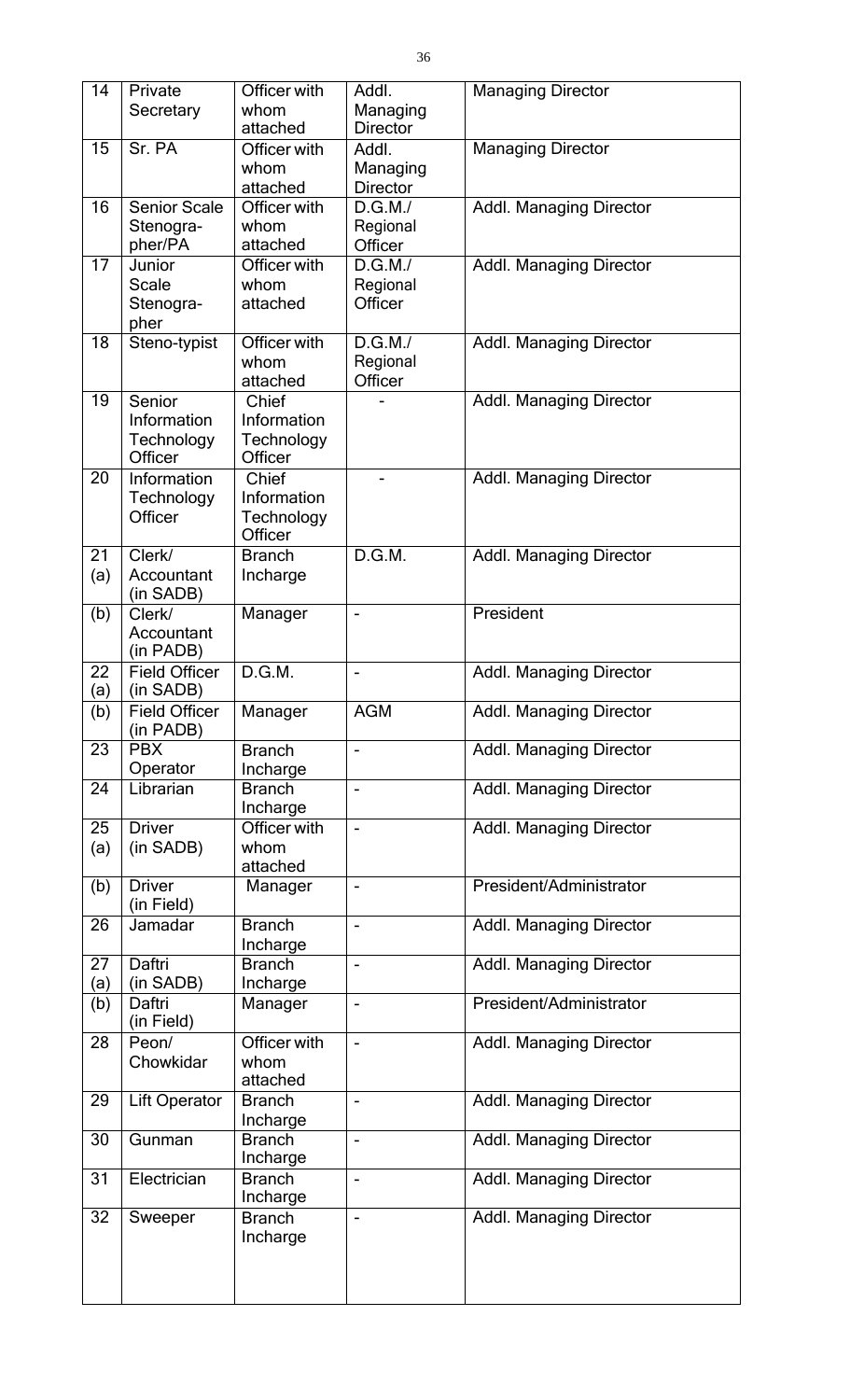| <b>NEW POSTS</b> |                                |                                      |  |                                |  |  |
|------------------|--------------------------------|--------------------------------------|--|--------------------------------|--|--|
| 33               | Financial<br>Analyst           | Addl.<br>Managing<br><b>Director</b> |  | <b>Managing Director</b>       |  |  |
| 34               | Asstt.<br>Financial<br>Analyst | Financial<br>Analyst                 |  | <b>Addl. Managing Director</b> |  |  |
| 35               | Faculty<br>Member              | <b>Branch</b><br>Incharge            |  | <b>Addl. Managing Director</b> |  |  |
| 36               | Research<br>Assistant          | <b>Branch</b><br>Incharge            |  | <b>Addl. Managing Director</b> |  |  |